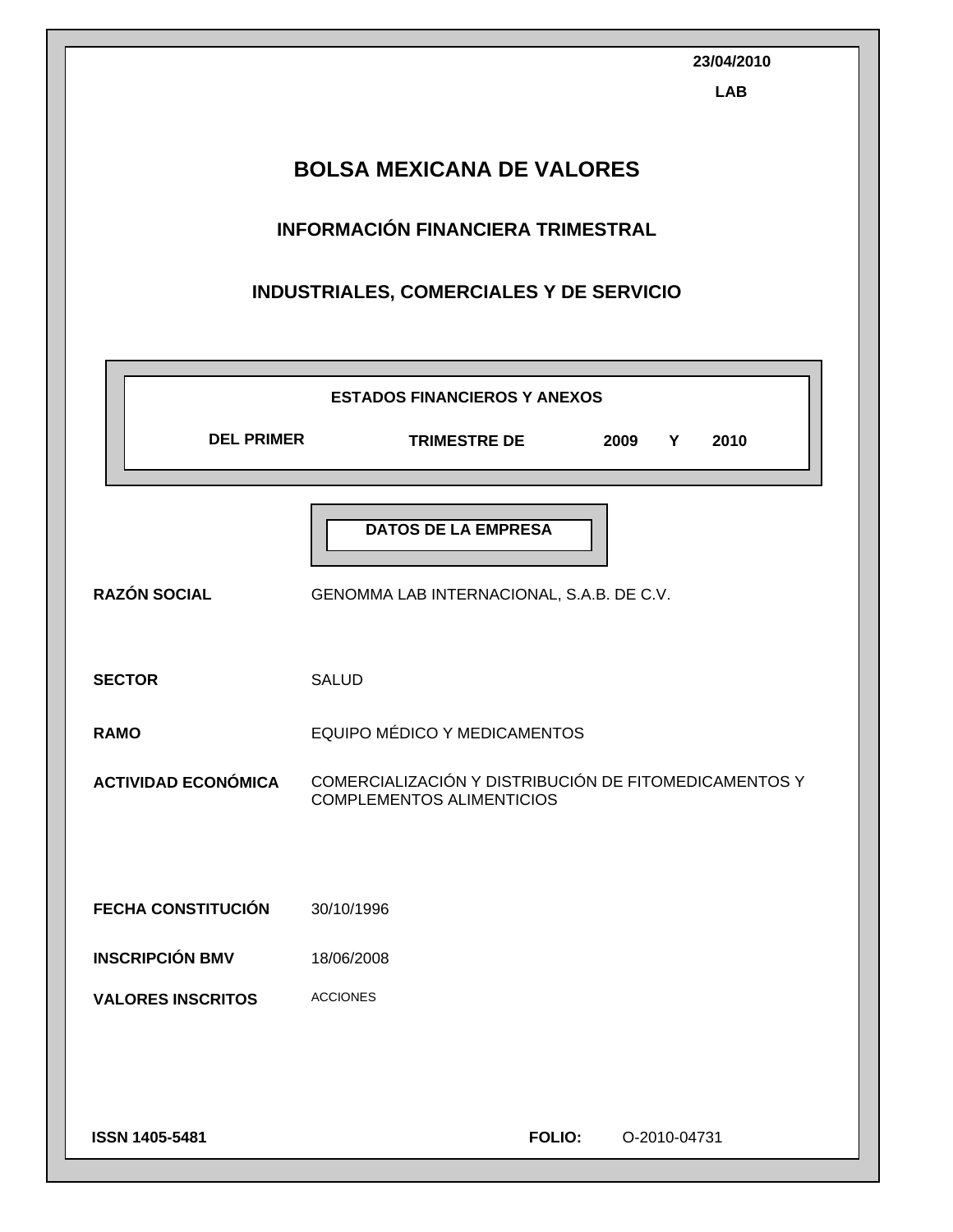CLAVE DE COTIZACIÓN: **LAB**

## **GENOMMA LAB INTERNACIONAL, S.A.B. DE C.V. BALANCE GENERAL**

AL 31 DE MARZO DE 2010 Y 2009

**CONSOLIDADO**

#### (MILES DE PESOS)

| <b>REFS</b>     | <b>CONCEPTOS</b>                                                                | <b>TRIMESTRE AÑO ACTUAL</b> |                | <b>TRIMESTRE AÑO ANTERIOR</b> |                         |
|-----------------|---------------------------------------------------------------------------------|-----------------------------|----------------|-------------------------------|-------------------------|
|                 |                                                                                 | <b>IMPORTE</b>              | $\%$           | <b>IMPORTE</b>                | $\%$                    |
| \$01            | <b>ACTIVO TOTAL</b>                                                             | 4,370,461                   | 100            | 2,881,319                     | 100                     |
| \$02            | <b>ACTIVO CIRCULANTE</b>                                                        | 3,383,221                   | 77             | 2,511,969                     | 87                      |
| \$03            | <b>EFECTIVO E INVERSIONES DISPONIBLES</b>                                       | 995,274                     | 23             | 1,111,692                     | 39                      |
| s04             | CUENTAS Y DOCUMENTOS POR COBRAR A CLIENTES (NETO)                               | 1,497,243                   | 34             | 711,782                       | 25                      |
| \$05            | OTRAS CUENTAS Y DOCUMENTOS POR COBRAR(NETO)                                     | 170,245                     | 4              | 179,251                       | 6                       |
| \$06            | <b>INVENTARIOS</b>                                                              | 624,716                     | 14             | 455,576                       | 16                      |
| S <sub>07</sub> | <b>OTROS ACTIVOS CIRCULANTES</b>                                                | 95,743                      | $\overline{2}$ | 53,668                        | 2                       |
| \$08            | <b>ACTIVO A LARGO PLAZO</b>                                                     | 0                           | 0              | 115,050                       | 4                       |
| \$09            | CUENTAS Y DOCUMENTOS POR COBRAR (NETO)                                          | 0                           | $\mathbf 0$    | $\Omega$                      | 0                       |
| s10             | INVERSIONES EN ACCIONES DE SUBS. NO CONSOLIDADAS,<br>NEGOCIOS CONJUNTOS Y ASOC. | 0                           | 0              | 115,050                       | 4                       |
| s11             | OTRAS INVERSIONES                                                               | 0                           | 0              | 0                             | 0                       |
| s12             | <b>INMUEBLES, PLANTA Y EQUIPO (NETO)</b>                                        | 396,934                     | 9              | 107,949                       | 4                       |
| s <sub>13</sub> | <b>INMUEBLES</b>                                                                | 151,662                     | 3              | 4,735                         | 0                       |
| s14             | <b>MAQUINARIA Y EQUIPO INDUSTRIAL</b>                                           | 0                           | 0              | 0                             | 0                       |
| s15             | <b>OTROS EQUIPOS</b>                                                            | 270,724                     | 6              | 159,230                       | 6                       |
| s16             | DEPRECIACIÓN ACUMULADA                                                          | 90,351                      | 2              | 56,016                        | $\overline{\mathbf{c}}$ |
| s17             | <b>CONSTRUCCIONES EN PROCESO</b>                                                | 64,899                      | 1              | $\Omega$                      | 0                       |
| s18             | <b>ACTIVOS INTANGIBLES Y CARGOS DIFERIDOS (NETO)</b>                            | 517,043                     | 12             | 88,568                        | 3                       |
| s19             | <b>OTROS ACTIVOS</b>                                                            | 73,263                      | $\mathbf 2$    | 57,783                        | $\mathbf{2}$            |
| s20             | <b>PASIVO TOTAL</b>                                                             | 1,223,788                   | 100            | 497,932                       | 100                     |
| s21             | <b>PASIVO CIRCULANTE</b>                                                        | 1,087,100                   | 89             | 492,288                       | 99                      |
| s22             | <b>PROVEEDORES</b>                                                              | 585,132                     | 48             | 307,930                       | 62                      |
| s23             | <b>CRÉDITOS BANCARIOS</b>                                                       | 0                           | 0              | 0                             | 0                       |
| s24             | <b>CRÉDITOS BURSÁTILES</b>                                                      |                             | 0              | 0                             | 0                       |
| s103            | OTROS CRÉDITOS CON COSTO                                                        | 0                           | 0              | 0                             | 0                       |
| s25             | <b>IMPUESTOS POR PAGAR</b>                                                      | 25,156                      | 2              | 28,150                        | 6                       |
| s26             | <b>OTROS PASIVOS CIRCULANTES SIN COSTO</b>                                      | 476,812                     | 39             | 156,208                       | 31                      |
| s27             | <b>PASIVO A LARGO PLAZO</b>                                                     | 0                           | 0              | 0                             | 0                       |
| s28             | <b>CRÉDITOS BANCARIOS</b>                                                       |                             | 0              |                               | 0                       |
| s29             | <b>CRÉDITOS BURSÁTILES</b>                                                      | 0                           | $\overline{0}$ | 0                             | 0                       |
| s30             | OTROS CRÉDITOS CON COSTO                                                        | $\overline{0}$              | 0              | 0                             | $\mathbf 0$             |
| s31             | <b>CRÉDITOS DIFERIDOS</b>                                                       |                             | 0              | 0                             | 0                       |
| s32             | <b>OTROS PASIVOS LARGO PLAZO SIN COSTO</b>                                      | 136,688                     | 11             | 5,644                         | 1                       |
| s33             | <b>CAPITAL CONTABLE</b>                                                         | 3,146,673                   | 100            | 2,383,387                     | 100                     |
| s34             | CAPITAL CONTABLE DE LA PARTICIPACIÓN NO<br>CONTROLADORA                         | 12,563                      | 0              | 931                           | 0                       |
| s35             | CAPITAL CONTABLE DE LA PARTICIPACIÓN CONTROLADORA                               | 3,134,110                   | 100            | 2,382,456                     | 100                     |
| s36             | <b>CAPITAL CONTRIBUIDO</b>                                                      | 1,828,862                   | 58             | 1,828,862                     | 77                      |
| s79             | CAPITAL SOCIAL PAGADO                                                           | 274,924                     | 9              | 274,924                       | 12                      |
| s39             | <b>PRIMA EN VENTA DE ACCIONES</b>                                               | 1,553,938                   | 49             | 1,553,938                     | 65                      |
| s40             | APORTACIONES PARA FUTUROS AUMENTOS DE CAPITAL                                   | 0                           | 0              | 0                             | 0                       |
| s41             | CAPITAL GANADO (PERDIDO)                                                        | 1,305,248                   | 41             | 553,594                       | 23                      |
| s42             | <b>RESULTADOS ACUMULADOS Y RESERVAS DE CAPITAL</b>                              | 1,375,875                   | 44             | 593,919                       | 25                      |
| s44             | OTRO RESULTADO INTEGRAL ACUMULADO                                               | $-10,509$                   | 0              | 2,316                         | $\mathbf 0$             |
| s80             | RECOMPRA DE ACCIONES                                                            | $-60,118$                   | $-2$           | $-42,641$                     | $-2$                    |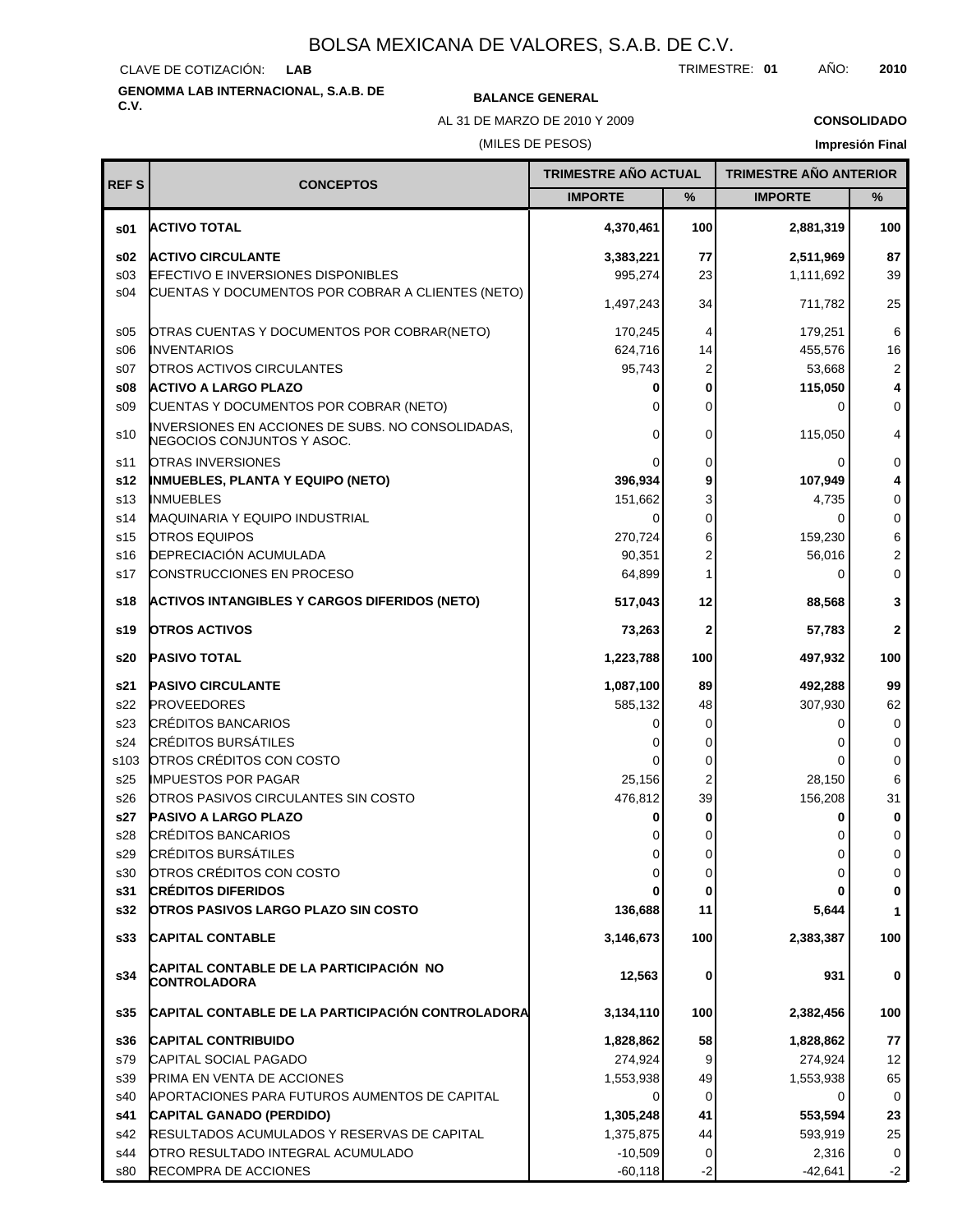## **GENOMMA LAB INTERNACIONAL, S.A.B. DE C.V. BALANCE GENERAL** CLAVE DE COTIZACIÓN: **LAB**

TRIMESTRE: **01** AÑO: **2010**

**CONSOLIDADO**

(MILES DE PESOS) DESGLOSE DE PRINCIPALES CONCEPTOS

|             |                                                      | <b>TRIMESTRE AÑO ACTUAL</b> |     | <b>TRIMESTRE AÑO ANTERIOR</b> |                |
|-------------|------------------------------------------------------|-----------------------------|-----|-------------------------------|----------------|
| <b>REFS</b> | <b>CONCEPTOS</b>                                     | <b>IMPORTE</b>              | %   | <b>IMPORTE</b>                | %              |
| \$03        | <b>EFECTIVO E INVERSIONES DISPONIBLES</b>            | 995,274                     | 100 | 1,111,692                     | 100            |
| s46         | <b>EFECTIVO</b>                                      | 969,675                     | 97  | 531,361                       | 48             |
| s47         | <b>INVERSIONES DISPONIBLES</b>                       | 25,599                      | 3   | 580,331                       | 52             |
| s07         | <b>OTROS ACTIVOS CIRCULANTES</b>                     | 95,743                      | 100 | 53,668                        | 100            |
| s81         | INSTRUMENTOS FINANCIEROS DERIVADOS                   | 0                           | 0   | 0                             | 0              |
| s82         | OPERACIONES DISCONTINUADAS                           | 3,408                       | 4   | 22,728                        | 42             |
| s83         | <b>OTROS</b>                                         | 92,335                      | 96  | 30,940                        | 58             |
| s18         | <b>ACTIVOS INTANGIBLES Y CARGOS DIFERIDOS (NETO)</b> | 517,043                     | 100 | 88,568                        | 100            |
| s48         | <b>GASTOS AMORTIZABLES (NETO)</b>                    | 62,470                      | 12  | 8,051                         | 9              |
| s49         | <b>CRÉDITO MERCANTIL</b>                             | 0                           | 0   | 0                             | $\mathbf 0$    |
| s51         | <b>OTROS</b>                                         | 454,573                     | 88  | 80,517                        | 91             |
| s19         | <b>OTROS ACTIVOS</b>                                 | 73,263                      | 100 | 57,783                        | 100            |
| s85         | INSTRUMENTOS FINANCIEROS DERIVADOS                   | 0                           | 0   | 0                             | 0              |
| s50         | <b>IMPUESTOS DIFERIDOS</b>                           | 1,276                       | 2   | 16,621                        | 29             |
| s104        | BENEFICIOS A LOS EMPLEADOS                           | 0                           | 0   | 0                             | $\mathbf 0$    |
| s86         | OPERACIONES DISCONTINUADAS                           | 37                          | 0   | 415                           | $\mathbf{1}$   |
| s87         | <b>OTROS</b>                                         | 71,950                      | 98  | 40.747                        | 71             |
| s21         | <b>PASIVO CIRCULANTE</b>                             | 1,087,100                   | 100 | 492,288                       | 100            |
| s52         | PASIVO EN MONEDA EXTRANJERA                          | 224,260                     | 21  | 89,713                        | 18             |
| s53         | PASIVO EN MONEDA NACIONAL                            | 862,840                     | 79  | 402,575                       | 82             |
| s26         | OTROS PASIVOS CIRCULANTES SIN COSTO                  | 476,812                     | 100 | 156,208                       | 100            |
| s88         | INSTRUMENTOS FINANCIEROS DERIVADOS                   | 0                           | 0   | 0                             | 0              |
| s89         | <b>INTERESES POR PAGAR</b>                           | $\Omega$                    | 0   | 0                             | 0              |
| s68         | <b>PROVISIONES</b>                                   | 283,757                     | 60  | 45,333                        | 29             |
| s90         | OPERACIONES DISCONTINUADAS                           | 4,656                       | 1   | 6,753                         | $\overline{4}$ |
| s58         | OTROS PASIVOS CIRCULANTES                            | 184,574                     | 39  | 100,199                       | 64             |
| s105        | BENEFICIOS A LOS EMPLEADOS                           | 3,825                       | 1   | 3,923                         | 3              |
| s27         | <b>PASIVO A LARGO PLAZO</b>                          | 0                           | 100 | 0                             | 100            |
| s59         | PASIVO EN MONEDA EXTRANJERA                          | 0                           | 0   | 0                             | $\mathbf 0$    |
| s60         | PASIVO EN MONEDA NACIONAL                            | 0                           | 0   | 0                             | $\mathbf 0$    |
| s31         | <b>CRÉDITOS DIFERIDOS</b>                            | 0                           | 100 | 0                             | 100            |
| s65         | <b>CRÉDITO MERCANTIL</b>                             | 0                           | 0   | 0                             | 0              |
| s67         | <b>OTROS</b>                                         | $\mathbf 0$                 | 0   | 0                             | $\mathbf 0$    |
| s32         | OTROS PASIVOS LARGO PLAZO SIN COSTO                  | 136,688                     | 100 | 5,644                         | 100            |
| s66         | <b>IMPUESTOS DIFERIDOS</b>                           | 20,121                      | 15  | 0                             | 0              |
| s91         | BENEFICIOS A LOS EMPLEADOS                           | 0                           | 0   | 0                             | $\mathbf 0$    |
| s92         | OPERACIONES DISCONTINUADAS                           | 0                           | 0   | 0                             | $\mathbf 0$    |
| s69         | <b>OTROS PASIVOS</b>                                 | 116,567                     | 85  | 5,644                         | 100            |
| s79         | <b>CAPITAL SOCIAL PAGADO</b>                         | 274,924                     | 100 | 274,924                       | 100            |
| s37         | <b>NOMINAL</b>                                       | 265,361                     | 97  | 265,361                       | 97             |
| s38         | ACTUALIZACIÓN                                        | 9,563                       | 3   | 9,563                         | 3              |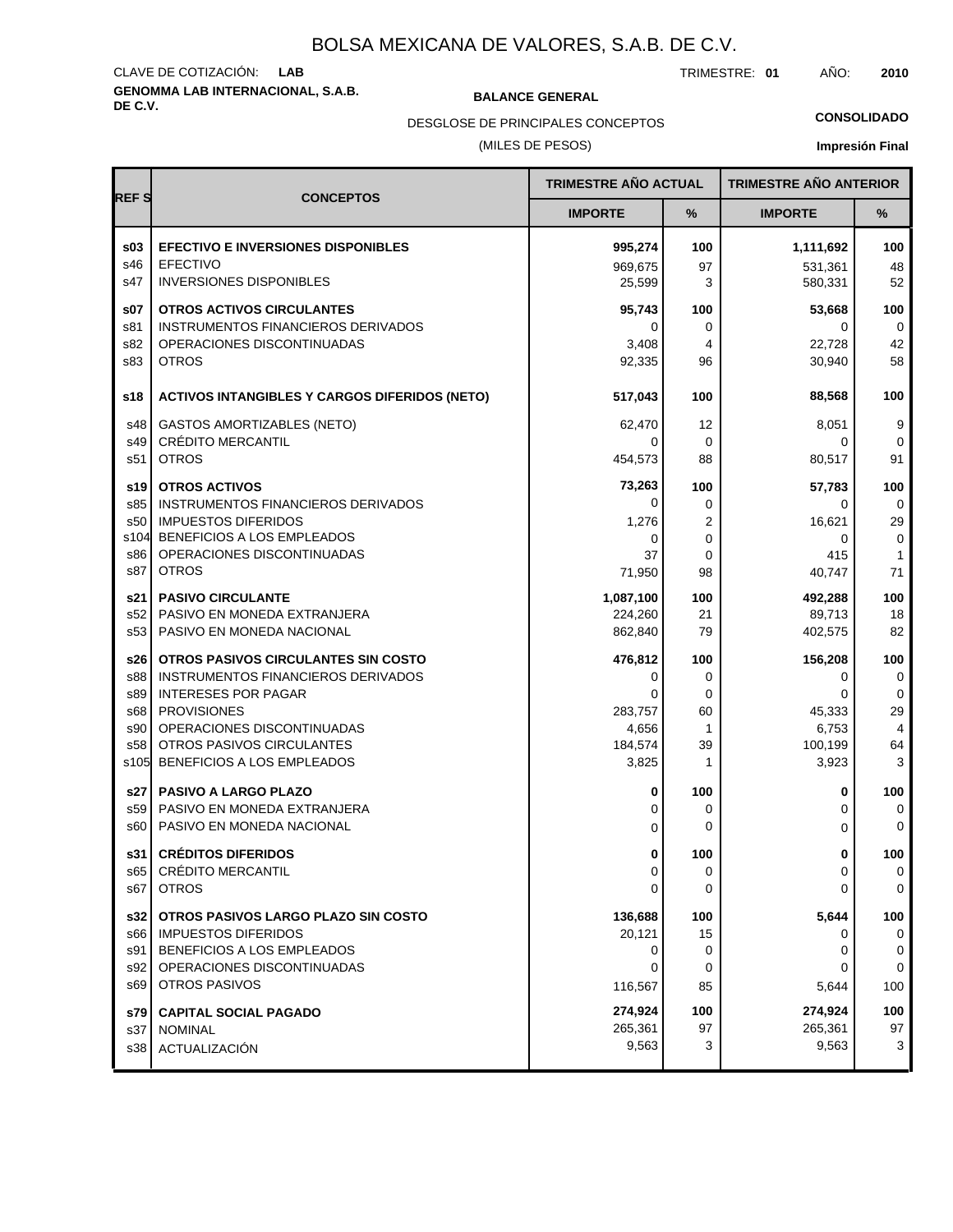## **GENOMMA LAB INTERNACIONAL, S.A.B. DE C.V. BALANCE GENERAL** CLAVE DE COTIZACIÓN: **LAB**

TRIMESTRE: **01** AÑO: **2010**

#### **CONSOLIDADO**

DESGLOSE DE PRINCIPALES CONCEPTOS

#### (MILES DE PESOS)

| <b>REFS</b> | <b>CONCEPTOS</b>                                                 | <b>TRIMESTRE AÑO ACTUAL</b> |               | <b>TRIMESTRE AÑO ANTERIOR</b> |              |
|-------------|------------------------------------------------------------------|-----------------------------|---------------|-------------------------------|--------------|
|             |                                                                  | <b>IMPORTE</b>              | $\frac{9}{6}$ | <b>IMPORTE</b>                | $\%$         |
| s42         | <b>RESULTADOS ACUMULADOS Y RESERVAS DE CAPITAL</b>               | 1,375,875                   | 100           | 593,919                       | 100          |
| s93         | <b>RESERVA LEGAL</b>                                             |                             |               |                               | $\mathbf 0$  |
| s43         | RESERVA PARA RECOMPRA DE ACCIONES                                |                             | 0             |                               | $\mathbf 0$  |
| s94         | OTRAS RESERVAS                                                   |                             | 0             |                               | $\mathbf 0$  |
| s95         | <b>RESULTADO DE EJERCICIOS ANTERIORES</b>                        | 1,278,375                   | 93            | 519,638                       | 87           |
| s45         | RESULTADO DEL EJERCICIO                                          | 97,500                      |               | 74,281                        | 13           |
| s44         | OTRO RESULTADO INTEGRAL ACUMULADO                                | $-10,509$                   | 100           | 2,316                         | 100          |
| s70         | RESULTADO ACUMULADO POR POSICIÓN MONETARIA                       |                             | O             |                               | $\Omega$     |
| s71         | RESULTADO POR TENENCIA DE ACTIVOS NO MONETARIOS                  |                             | 0             |                               | $\mathbf{0}$ |
| s96         | EFECTO ACUMULADO POR CONVERSIÓN                                  | -10,509                     | 100           | 2,539                         | 110          |
| s97         | EFECTO ACUMULADO POR VALUACIÓN DE INST. FIN.<br><b>DERIVADOS</b> |                             | 0             | 0                             | $\mathbf 0$  |
| s98         | RESULTADO POR IMPUESTOS DIFERIDOS                                |                             | 0             |                               | $\mathbf 0$  |
| s100        | <b>OTROS</b>                                                     |                             | 0             | $-223$                        | $-10$        |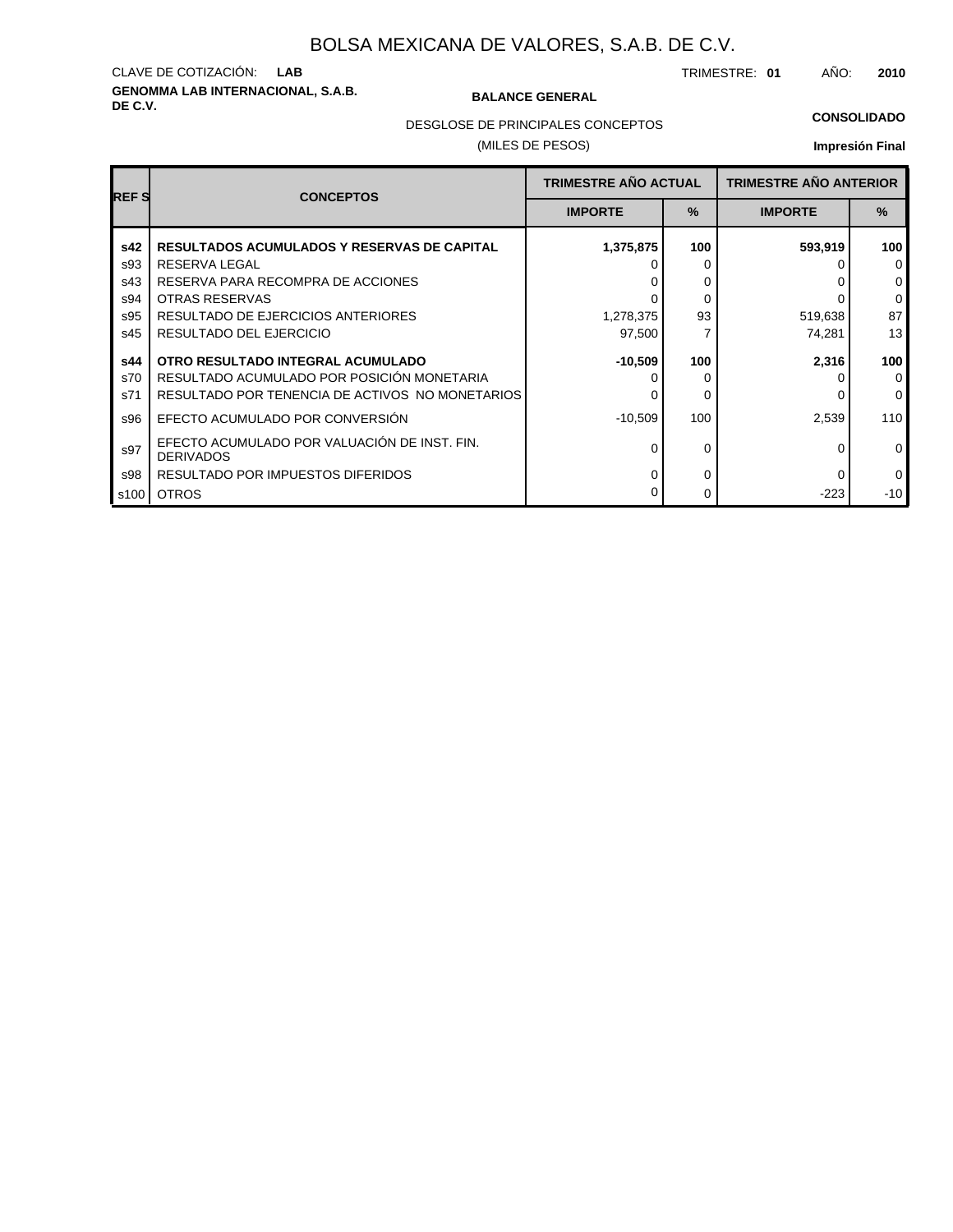## **GENOMMA LAB INTERNACIONAL, S.A.B. DE C.V. BALANCE GENERAL** CLAVE DE COTIZACIÓN: **LAB**

TRIMESTRE: **01** AÑO: **2010**

#### **CONSOLIDADO**

(MILES DE PESOS) DATOS INFORMATIVOS

#### **Impresión Final**

| <b>REFS</b> | <b>CONCEPTOS</b>                             | <b>TRIMESTRE AÑO ACTUAL</b> | <b>TRIMESTRE AÑO ANTERIOR</b> |
|-------------|----------------------------------------------|-----------------------------|-------------------------------|
|             |                                              | <b>IMPORTE</b>              | <b>IMPORTE</b>                |
| s72         | CAPITAL DE TRABAJO                           | 2,296,121                   | 2,019,681                     |
| s73         | FONDO PARA PENSIONES Y PRIMA DE ANTIGÜEDAD   |                             |                               |
| s74         | NUMERO DE FUNCIONARIOS (*)                   | 33                          | 22                            |
| s75         | NUMERO DE EMPLEADOS (*)                      | 617                         | 452                           |
| s76         | NUMERO DE OBREROS (*)                        |                             |                               |
| s77         | NUMERO DE ACCIONES EN CIRCULACIÓN (*)        | 529,240,713                 | 527,891,113                   |
| s78         | NUMERO DE ACCIONES RECOMPRADAS (*)           |                             |                               |
| s101        | EFECTIVO RESTRINGIDO                         | 16,163                      | 33,108                        |
| s102        | DEUDA CON COSTO DE ASOCIADAS NO CONSOLIDADAS |                             |                               |

(\*) DATOS EN UNIDADES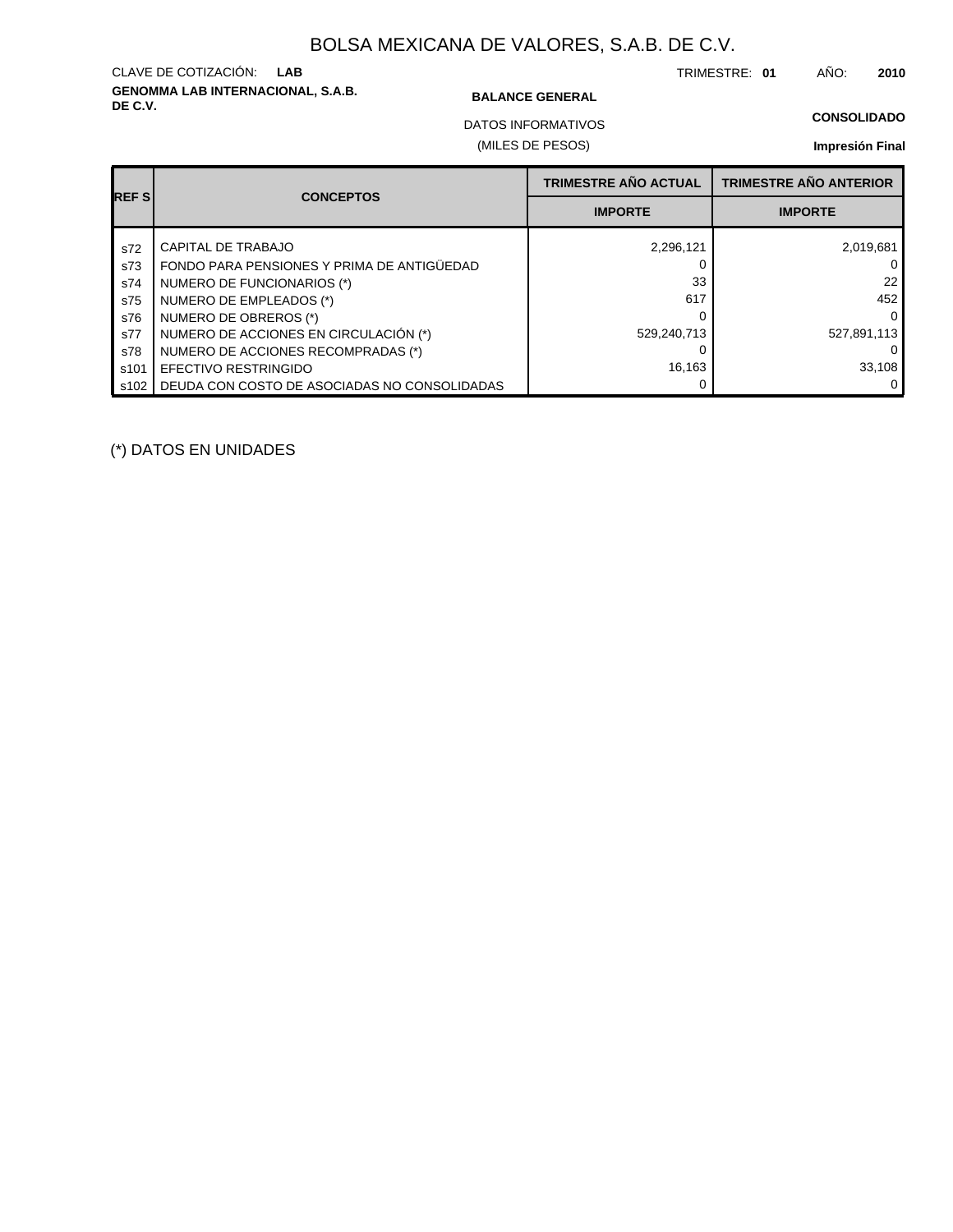## **GENOMMA LAB INTERNACIONAL, S.A.B.** CLAVE DE COTIZACIÓN:

**DE C.V. ESTADO DE RESULTADOS**

TRIMESTRE: AÑO: **LAB 01 2010**

(MILES DE PESOS) DEL 1 DE ENERO AL 31 DE MARZO DE 2010 Y 2009 **CONSOLIDADO**

| <b>REFR</b> | <b>CONCEPTOS</b>                                                                             | <b>TRIMESTRE AÑO ACTUAL</b> |               | <b>TRIMESTRE AÑO ANTERIOR</b> |                |
|-------------|----------------------------------------------------------------------------------------------|-----------------------------|---------------|-------------------------------|----------------|
|             |                                                                                              | <b>IMPORTE</b>              | $\frac{9}{6}$ | <b>IMPORTE</b>                | $\frac{9}{6}$  |
| r01         | <b>VENTAS NETAS</b>                                                                          | 1,112,427                   | 100           | 649,092                       | 100            |
| r02         | <b>COSTO DE VENTAS</b>                                                                       | 344.909                     | 31            | 171,825                       | 26             |
| r03         | UTILIDAD (PÉRDIDA) BRUTA                                                                     | 767,518                     | 69            | 477,267                       | 74             |
| r04         | <b>GASTOS GENERALES</b>                                                                      | 621.235                     | 56            | 392,788                       | 61             |
| r05         | UTILIDAD ( PÉRDIDA) DE OPERACIÓN                                                             | 146,283                     | 13            | 84,479                        | 13             |
| r08         | OTROS INGRESOS Y (GASTOS), NETO.                                                             | 12,119                      |               | 1,963                         | $\mathbf{0}$   |
| r06         | RESULTADO INTEGRAL DE FINANCIAMIENTO                                                         | $-8,186$                    | $\Omega$      | 11,385                        | $\overline{2}$ |
| r12         | PARTICIPACIÓN EN LOS RESULTADOS DE SUBS. NO<br>CONSOLIDADAS, NEGOCIOS CONJUNTOS Y ASOCIADAS. | $-3,792$                    | $\Omega$      | 0                             | $\mathbf 0$    |
| r48         | PARTIDAS NO ORDINARIAS                                                                       | $\Omega$                    | $\Omega$      | 0                             | $\Omega$       |
| r09         | UTILIDAD (PÉRDIDA) ANTES DE IMPUESTOS A LA UTILIDAD                                          | 146,424                     | 13            | 97,827                        | 15             |
| r10         | <b>IMPUESTOS A LA UTILIDAD</b>                                                               | 45,756                      | 4             | 22,454                        | 3              |
| r11         | UTILIDAD (PÉRDIDA) ANTES DE LAS OPERACIONES<br><b>DISCONTINUADAS</b>                         | 100,668                     | 9             | 75,373                        | 12             |
| r14         | OPERACIONES DISCONTINUADAS                                                                   | $\Omega$                    | $\Omega$      | $-423$                        | $\Omega$       |
| r18         | UTILIDAD (PÉRDIDA) NETA CONSOLIDADA                                                          | 100,668                     | 9             | 74,950                        | 12             |
| r19         | PARTICIPACIÓN NO CONTROLADORA EN LA UTILIDAD<br>(PÉRDIDA) NETA                               | 3,168                       | $\Omega$      | 669                           | $\mathbf 0$    |
| r20         | PARTICIPACIÓN CONTROLADORA EN LA UTILIDAD<br>(PÉRDIDA) NETA                                  | 97,500                      | 9             | 74,281                        | 11             |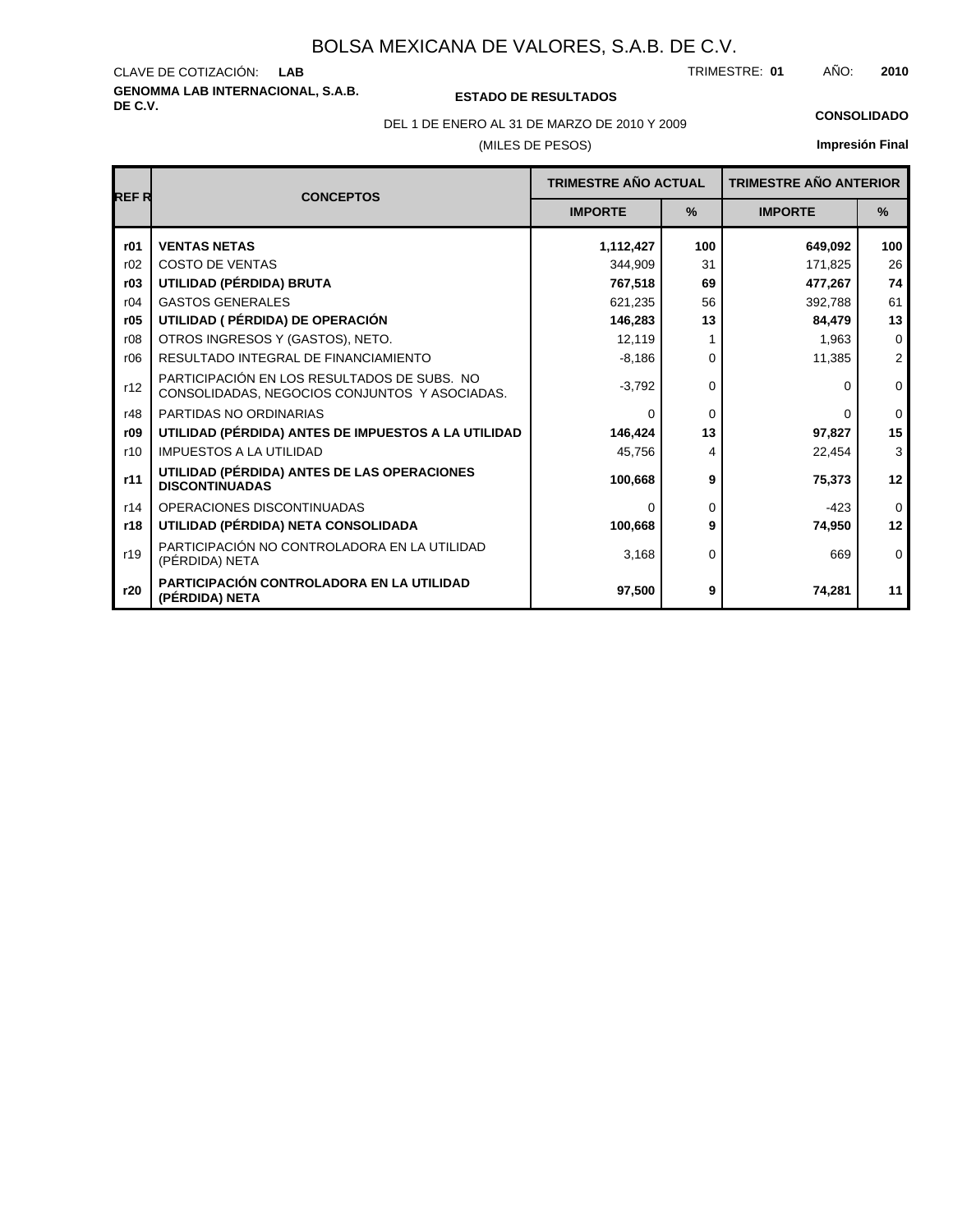## **GENOMMA LAB INTERNACIONAL, S.A.B. DE C.V. ESTADO DE RESULTADOS** CLAVE DE COTIZACIÓN:

TRIMESTRE: AÑO: **LAB 01 2010**

#### **CONSOLIDADO**

DESGLOSE DE PRINCIPALES CONCEPTOS

#### (MILES DE PESOS)

#### **Impresión Final**

|       | <b>CONCEPTOS</b>                            | <b>TRIMESTRE AÑO ACTUAL</b> |                | <b>TRIMESTRE AÑO ANTERIOR</b> |             |
|-------|---------------------------------------------|-----------------------------|----------------|-------------------------------|-------------|
| REF R |                                             | <b>IMPORTE</b>              | $\%$           | <b>IMPORTE</b>                | $\%$        |
| r01   | <b>VENTAS NETAS</b>                         | 1,112,427                   | 100            | 649,092                       | 100         |
| r21   | <b>NACIONALES</b>                           | 787,332                     | 71             | 538,289                       | 83          |
| r22   | <b>EXTRANJERAS</b>                          | 325,095                     | 29             | 110,803                       | 17          |
| r23   | CONVERSIÓN EN DÓLARES (***)                 | 25,316                      | $\overline{2}$ | 7,702                         | 1           |
| r08   | OTROS INGRESOS Y (GASTOS), NETO.            | 12,119                      | 100            | 1,963                         | 100         |
| r49   | OTROS INGRESOS Y (GASTOS), NETO.            | 13,752                      | 113            | 3,410                         | 174         |
| r34   | P.T.U. CAUSADA                              | 1,633                       | 13             | 1,447                         | 74          |
| r35   | P.T.U. DIFERIDA                             | O                           | $\Omega$       | 0                             | $\mathbf 0$ |
| r06   | <b>RESULTADO INTEGRAL DE FINANCIAMIENTO</b> | $-8,186$                    | 100            | 11,385                        | 100         |
| r24   | <b>INTERESES PAGADOS</b>                    | 3,452                       | $-42$          | 1,102                         | 10          |
| r42   | UTILIDAD (PÉRDIDA) EN ACTUALIZACIÓN DE UDIS | $\Omega$                    | $\Omega$       | <sup>0</sup>                  | $\mathbf 0$ |
| r45   | <b>OTROS GASTOS FINANCIEROS</b>             | 1,054                       | $-13$          | 1,303                         | 11          |
| r26   | <b>INTERESES GANADOS</b>                    | 9,899                       | $-121$         | 19,880                        | 175         |
| r46   | OTROS PRODUCTOS FINANCIEROS                 | 6.130                       | $-75$          | $\Omega$                      | $\Omega$    |
| r25   | UTILIDAD (PÉRDIDA) EN CAMBIOS NETO          | $-15,911$                   | 194            | $-3,625$                      | $-32$       |
| r28   | RESULTADO POR POSICIÓN MONETARIA            | $-3,798$                    | 46             | $-2,465$                      | $-22$       |
| r10   | <b>IMPUESTOS A LA UTILIDAD</b>              | 45,756                      | 100            | 22,454                        | 100         |
| r32   | <b>IMPUESTO CAUSADO</b>                     | 48,704                      | 106            | 37,967                        | 169         |
| r33   | <b>IMPUESTO DIFERIDO</b>                    | $-2,948$                    | -6             | $-15,513$                     | $-69$       |

(\*\*\*) DATOS EN MILES DE DOLARES AL TIPO DE CAMBIO DE CIERRE DEL TRIMESTRE QUE SE REPORTA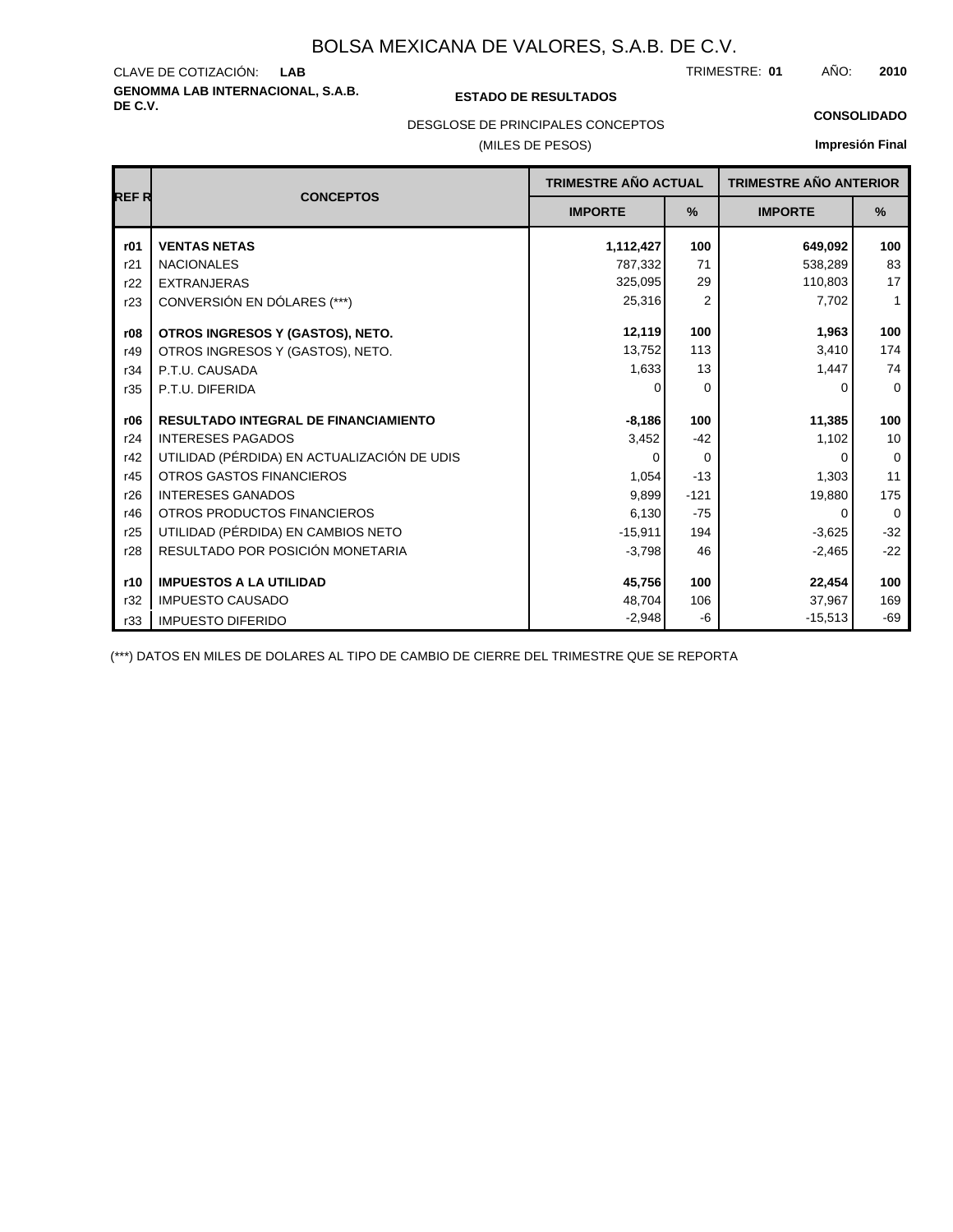**GENOMMA LAB INTERNACIONAL, S.A.B.** CLAVE DE COTIZACIÓN:

#### **DE C.V. ESTADO DE RESULTADOS**

TRIMESTRE: AÑO: **LAB 01 2010**

#### **CONSOLIDADO**

OTROS CONCEPTOS DE RESULTADOS

#### (MILES DE PESOS)

#### **Impresión Final**

|       |                                                                 | <b>TRIMESTRE AÑO ACTUAL</b> | <b>TRIMESTRE AÑO ANTERIOR</b> |
|-------|-----------------------------------------------------------------|-----------------------------|-------------------------------|
| REF R | <b>CONCEPTOS</b>                                                | <b>IMPORTE</b>              | <b>IMPORTE</b>                |
| r36   | <b>VENTAS TOTALES</b>                                           | 1,358,391                   | 774,503                       |
| r37   | RESULTADO FISCAL DEL EJERCICIO                                  | 3.705                       | 117,907                       |
| r38   | VENTAS NETAS (**)                                               | 4,887,989                   | 2,763,971                     |
| r39   | RESULTADO DE OPERACIÓN (**)                                     | 1,152,503                   | 676.739                       |
| r40   | PARTICIPACIÓN CONTROLADORA EN LA UTILIDAD<br>(PERDIDA) NETA(**) | 781,958                     | 538,753                       |
| r41   | UTILIDAD (PÉRDIDA) NETA CONSOLIDADA (**)                        | 785,754                     | 537,331                       |
| r47   | DEPRECIACIÓN Y AMORTIZACIÓN OPERATIVA                           | 14.775                      | 8.202                         |

(\*\*) INFORMACIÓN ÚLTIMOS DOCE MESES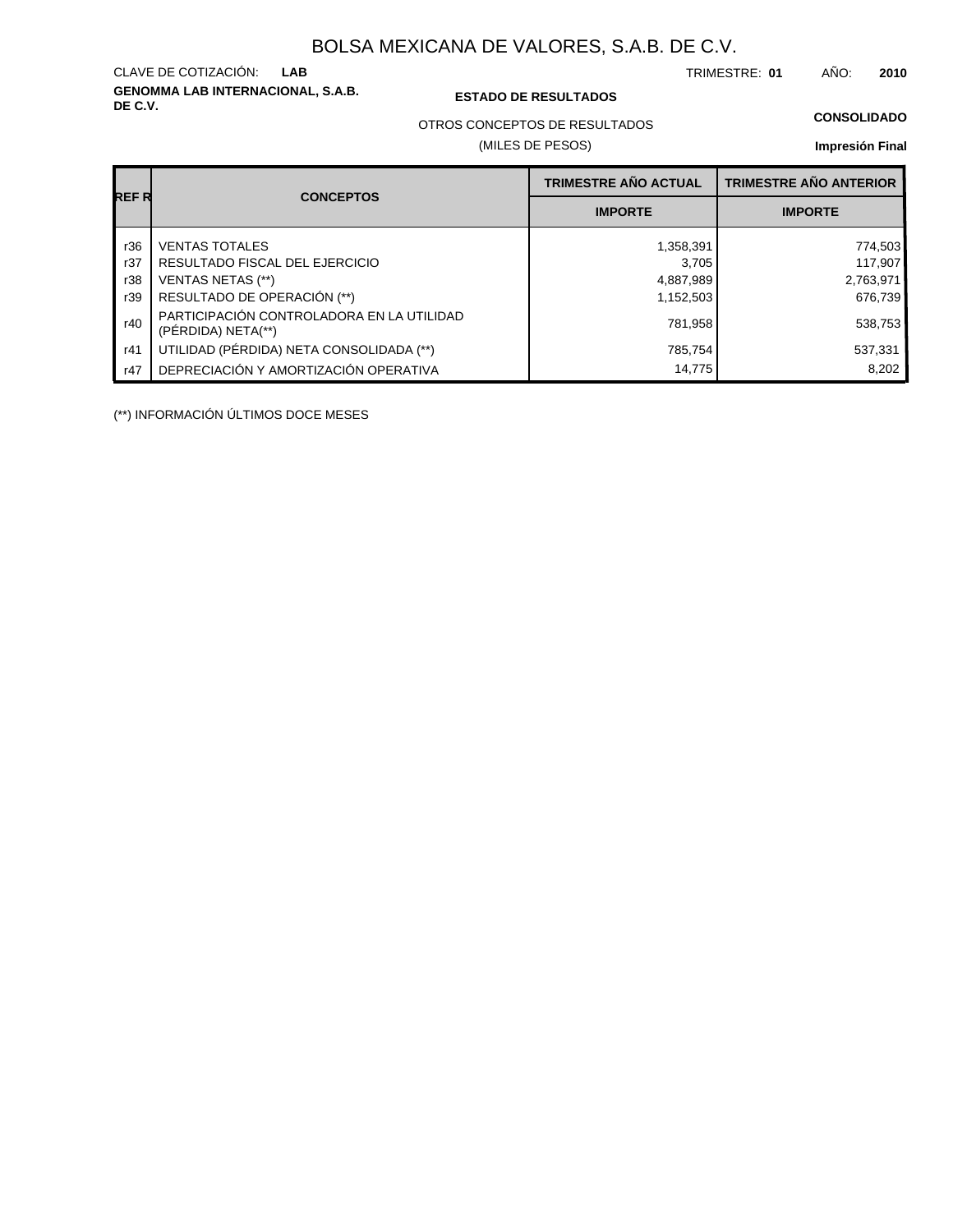**GENOMMA LAB INTERNACIONAL, S.A.B.** CLAVE DE COTIZACIÓN: TRIMESTRE: AÑO: **LAB 01 2010**

### **ESTADO DE RESULTADOS TRIMESTRAL**

DEL 1 DE ENERO AL 31 DE MARZO DE 2010 **CONSOLIDADO**

(MILES DE PESOS)

| <b>REF</b>       | <b>CONCEPTOS</b>                                                                             | <b>TRIMESTRE AÑO ACTUAL</b> |          | <b>TRIMESTRE AÑO ANTERIOR</b> |                         |
|------------------|----------------------------------------------------------------------------------------------|-----------------------------|----------|-------------------------------|-------------------------|
| <b>RT</b>        |                                                                                              | <b>IMPORTE</b>              | $\%$     | <b>IMPORTE</b>                | $\%$                    |
| rt <sub>01</sub> | <b>VENTAS NETAS</b>                                                                          | 1,112,427                   | 100      | 649,092                       | 100                     |
| rt02             | <b>COSTO DE VENTAS</b>                                                                       | 344,909                     | 31       | 171,825                       | 26                      |
| rt <sub>03</sub> | UTILIDAD (PÉRDIDA) BRUTA                                                                     | 767,518                     | 69       | 477,267                       | 74                      |
| rt04             | <b>GASTOS GENERALES</b>                                                                      | 621,235                     | 56       | 392,788                       | 61                      |
| rt <sub>05</sub> | UTILIDAD ( PÉRDIDA) DE OPERACIÓN                                                             | 146,283                     | 13       | 84,479                        | 13                      |
| rt <sub>08</sub> | OTROS INGRESOS Y (GASTOS), NETO.                                                             | 12,119                      |          | 1,963                         | $\mathbf 0$             |
| rt <sub>06</sub> | <b>RESULTADO INTEGRAL DE FINANCIAMIENTO</b>                                                  | $-8,186$                    | 0        | 11,385                        | $\overline{\mathbf{c}}$ |
| rt12             | PARTICIPACIÓN EN LOS RESULTADOS DE SUBS. NO<br>CONSOLIDADAS, NEGOCIOS CONJUNTOS Y ASOCIADAS. | $-3,792$                    | $\Omega$ | O                             | $\mathbf 0$             |
| rt48             | <b>IPARTIDAS NO ORDINARIAS</b>                                                               | 0                           | $\Omega$ | <sup>0</sup>                  | $\mathbf 0$             |
| rt <sub>09</sub> | UTILIDAD (PÉRDIDA) ANTES DE IMPUESTOS A LA UTILIDAD                                          | 146,424                     | 13       | 97,827                        | 15                      |
| rt10             | <b>IIMPUESTOS A LA UTILIDAD</b>                                                              | 45,756                      | 4        | 22,454                        | 3                       |
| rt11             | <b>UTILIDAD (PÉRDIDA) ANTES DE LAS OPERACIONES</b><br><b>DISCONTINUADAS</b>                  | 100,668                     | 9        | 75,373                        | 12                      |
| rt14             | <b>IOPERACIONES DISCONTINUADAS</b>                                                           | 0                           | 0        | $-423$                        | $\Omega$                |
| rt18             | UTILIDAD (PÉRDIDA) NETA CONSOLIDADA                                                          | 100,668                     | 9        | 74,950                        | 12                      |
| rt19             | PARTICIPACIÓN NO CONTROLADORA EN LA UTILIDAD<br>(PÉRDIDA) NETA                               | 3,168                       | $\Omega$ | 669                           | 0                       |
| rt20             | PARTICIPACIÓN CONTROLADORA EN LA UTILIDAD<br>(PÉRDIDA) NETA                                  | 97,500                      | 9        | 74,281                        | 11                      |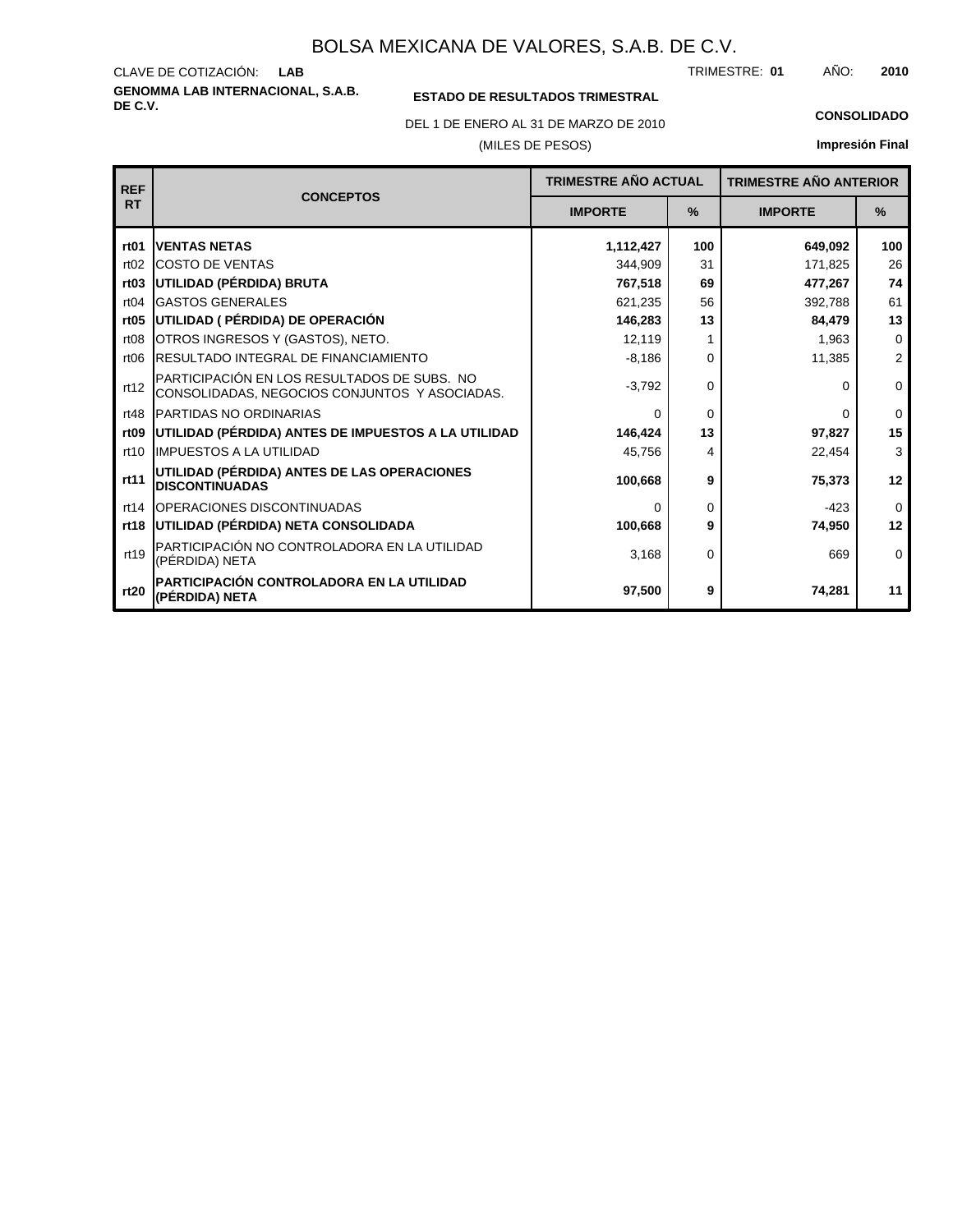**GENOMMA LAB INTERNACIONAL, S.A.B.** CLAVE DE COTIZACIÓN: TRIMESTRE: AÑO: **LAB 01 2010**

#### **ESTADO DE RESULTADOS TRIMESTRAL**

DESGLOSE DE PRINCIPALES CONCEPTOS

(MILES DE PESOS)

#### **CONSOLIDADO**

**Impresión Final**

| <b>REF</b>       |                                             | <b>TRIMESTRE AÑO ACTUAL</b><br><b>IMPORTE</b><br>$\%$ |          | <b>TRIMESTRE AÑO ANTERIOR</b> |                |
|------------------|---------------------------------------------|-------------------------------------------------------|----------|-------------------------------|----------------|
| <b>RT</b>        | <b>CONCEPTOS</b>                            |                                                       |          | <b>IMPORTE</b>                | $\%$           |
| rt <sub>01</sub> | <b>VENTAS NETAS</b>                         | 1,112,427                                             | 100      | 649,092                       | 100            |
| rt21             | <b>NACIONALES</b>                           | 787,332                                               | 71       | 538,289                       | 83             |
| rt22             | <b>EXTRANJERAS</b>                          | 325,095                                               | 29       | 110,803                       | 17             |
| rt23             | CONVERSIÓN EN DÓLARES (***)                 | 25,316                                                | 2        | 7,702                         | $\mathbf{1}$   |
| rt <sub>08</sub> | OTROS INGRESOS Y (GASTOS), NETO.            | 12,119                                                | 100      | 1,963                         | 100            |
| rt49             | OTROS INGRESOS Y (GASTOS), NETO.            | 13,752                                                | 113      | 3,410                         | 174            |
| rt34             | P.T.U. CAUSADA                              | 1,633                                                 | 13       | 1,447                         | 74             |
| rt35             | P.T.U. DIFERIDA                             | ∩                                                     | 0        | O                             | $\Omega$       |
| rt <sub>06</sub> | <b>RESULTADO INTEGRAL DE FINANCIAMIENTO</b> | $-8,186$                                              | 100      | 11,385                        | 100            |
| rt24             | <b>INTERESES PAGADOS</b>                    | 3,452                                                 | $-42$    | 1,102                         | 10             |
| rt42             | UTILIDAD (PÉRDIDA) EN ACTUALIZACIÓN DE UDIS | $\Omega$                                              | $\Omega$ | O                             | $\overline{0}$ |
| rt45             | <b>OTROS GASTOS FINANCIEROS</b>             | 1,054                                                 | $-13$    | 1,303                         | 11             |
| rt26             | <b>INTERESES GANADOS</b>                    | 9,899                                                 | $-121$   | 19,880                        | 175            |
| rt46             | OTROS PRODUCTOS FINANCIEROS                 | 6,130                                                 | $-75$    | 0                             | $\Omega$       |
| rt25             | UTILIDAD (PÉRDIDA) EN CAMBIOS NETO          | $-15,911$                                             | 194      | $-3,625$                      | $-32$          |
| rt28             | RESULTADO POR POSICIÓN MONETARIA            | $-3,798$                                              | 46       | $-2,465$                      | $-22$          |
| rt10             | <b>IMPUESTOS A LA UTILIDAD</b>              | 45,756                                                | 100      | 22,454                        | 100            |
| rt32             | <b>IMPUESTO CAUSADO</b>                     | 48,704                                                | 106      | 37,967                        | 169            |
| rt33             | <b>IMPUESTO DIFERIDO</b>                    | $-2,948$                                              | -6       | $-15,513$                     | $-69$          |

(\*\*\*) DATOS EN MILES DE DOLARES AL TIPO DE CAMBIO DE CIERRE DEL TRIMESTRE QUE SE REPORTA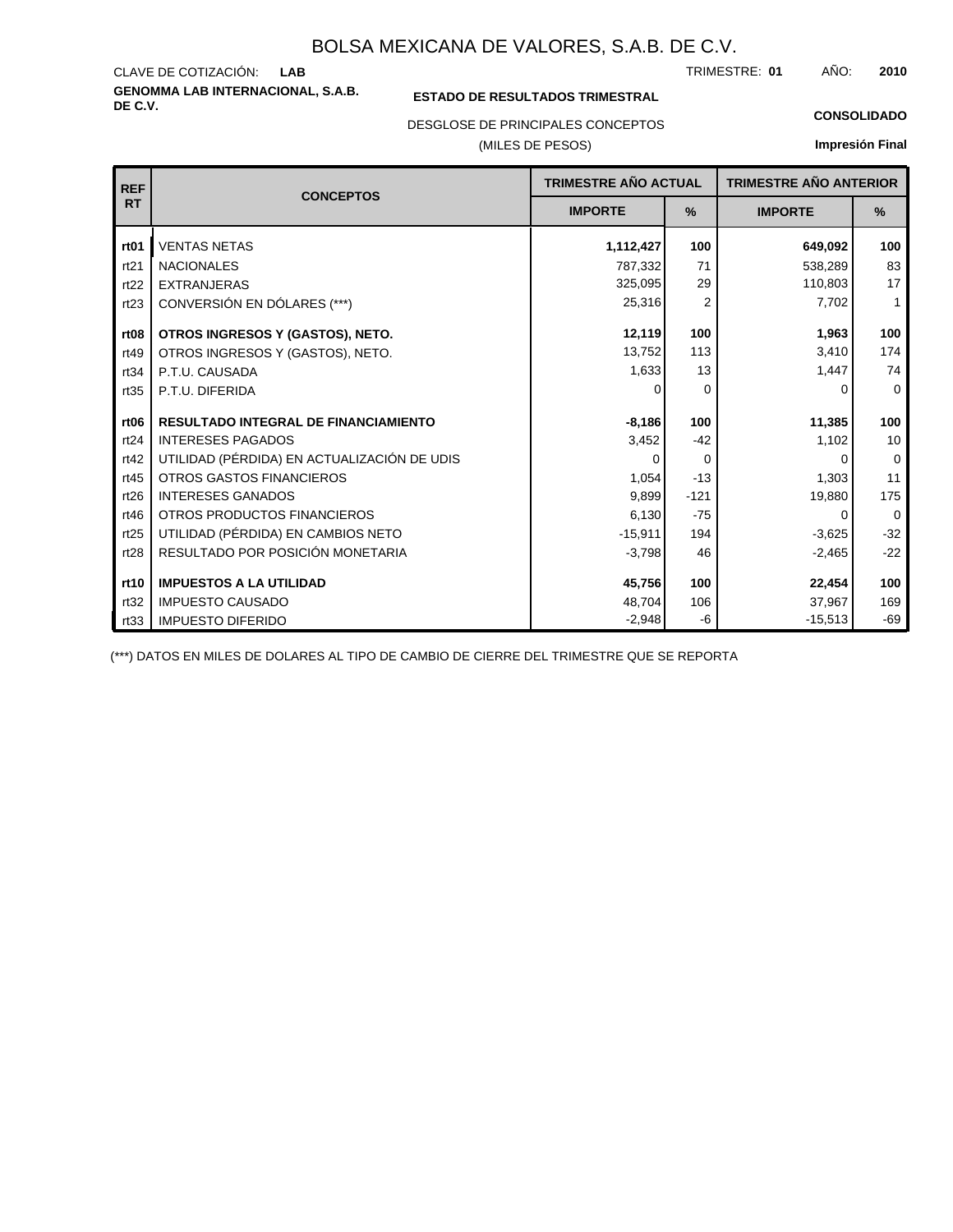**GENOMMA LAB INTERNACIONAL, S.A.B.** CLAVE DE COTIZACIÓN: **LAB**

**ESTADO DE RESULTADOS TRIMESTRAL** 

#### OTROS CONCEPTOS DE RESULTADOS

(MILES DE PESOS)

#### **CONSOLIDADO**

TRIMESTRE: **01** AÑO: **2010**

| <b>REF</b> | <b>CONCEPTOS</b>                      | <b>TRIMESTRE AÑO ACTUAL</b> | <b>TRIMESTRE AÑO ANTERIOR</b> |  |
|------------|---------------------------------------|-----------------------------|-------------------------------|--|
| <b>RT</b>  |                                       | <b>IMPORTE</b>              | <b>IMPORTE</b>                |  |
| rt47       | DEPRECIACIÓN Y AMORTIZACIÓN OPERATIVA | 14.775                      | 8.202                         |  |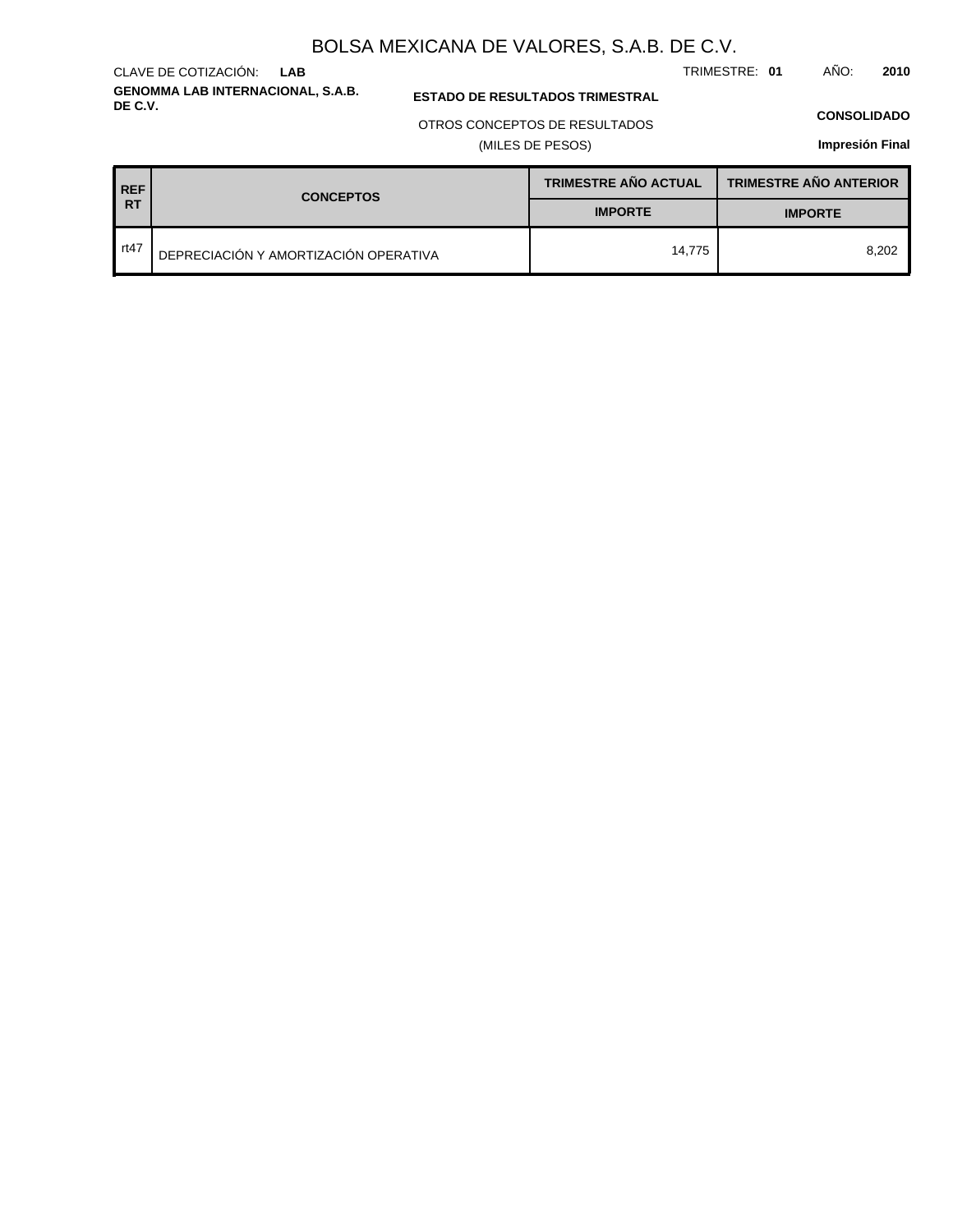CLAVE DE COTIZACIÓN: **LAB**

**GENOMMA LAB INTERNACIONAL, S.A.B.**

**ESTADO DE FLUJO DE EFECTIVO (MÉTODO INDIRECTO)**

TRIMESTRE: **01** AÑO: **2010**

**Impresión Final**

### PRINCIPALES CONCEPTOS

#### (MILES DE PESOS)

**CONSOLIDADO**

| <b>REFE</b>     | <b>CONCEPTOS</b>                                                                       | <b>TRIMESTRE AÑO</b><br><b>ACTUAL</b> | <b>TRIMESTRE AÑO</b><br><b>ANTERIOR</b> |
|-----------------|----------------------------------------------------------------------------------------|---------------------------------------|-----------------------------------------|
|                 |                                                                                        | <b>IMPORTE</b>                        | <b>IMPORTE</b>                          |
|                 | <b>ACTIVIDADES DE OPERACIÓN</b>                                                        |                                       |                                         |
| e01             | UTILIDAD (PÉRDIDA) ANTES DE IMPUESTOS A LA UTILIDAD                                    | 146,426                               | 97,827                                  |
| e02             | +(-) PARTIDAS SIN IMPACTO EN EL EFECTIVO                                               |                                       | 0                                       |
| e03             | +(-) PARTIDAS RELACIONADAS CON ACTIVIDADES DE INVERSIÓN                                | 27,416                                | 11,729                                  |
| e04             | +(-) PARTIDAS RELACIONADAS CON ACTIVIDADES DE FINANCIAMIENTO                           |                                       | 16                                      |
| e05             | <b>FLUJO DERIVADO DEL RESULTADO ANTES DE IMPUESTOS A LA UTILIDAD</b>                   | 173,842                               | 109,572                                 |
| e06             | FLUJOS GENERADOS O UTILIZADOS EN LA OPERACIÓN                                          | $-88,031$                             | $-169,016$                              |
| e07             | <b>FLUJOS NETOS DE EFECTIVO DE ACTIVIDADES DE OPERACIÓN</b>                            | 85,811                                | $-59,444$                               |
|                 | <b>ACTIVIDADES DE INVERSIÓN</b>                                                        |                                       |                                         |
| e08             | FLUJOS NETOS DE EFECTIVO DE ACTIVIDADES DE INVERSIÓN                                   | $-159,615$                            | $-130,118$                              |
| e09             | EFECTIVO EXCEDENTE (REQUERIDO) PARA APLICAR EN ACTIVIDADES DE<br><b>FINANCIAMIENTO</b> | $-73,804$                             | $-189,562$                              |
|                 | <b>ACTIVIDADES DE FINANCIAMIENTO</b>                                                   |                                       |                                         |
| e10             | FLUJOS NETOS DE EFECTIVO DE ACTIVIDADES DE FINANCIAMIENTO                              | 2,399                                 | -12,231                                 |
| e11             | INCREMENTO (DISMINUCIÓN) NETO DE EFECTIVO Y DEMÁS EQUIVALENTES DE<br><b>EFECTIVO</b>   | $-71,405$                             | $-201,793$                              |
| e <sub>12</sub> | DIFERENCIA EN CAMBIOS EN EL EFECTIVO Y EQUIVALENTES DE EFECTIVO                        | $-11,737$                             | $-1,647$                                |
| e13             | EFECTIVO Y EQUIVALENTES DE EFECTIVO AL PRINCIPIO DEL PERIODO                           | 1,078,416                             | 1,315,132                               |
| e14             | EFECTIVO Y EQUIVALENTES DE EFECTIVO AL FINAL DEL PERIODO                               | 995,274                               | 1,111,692                               |

**DE C.V.**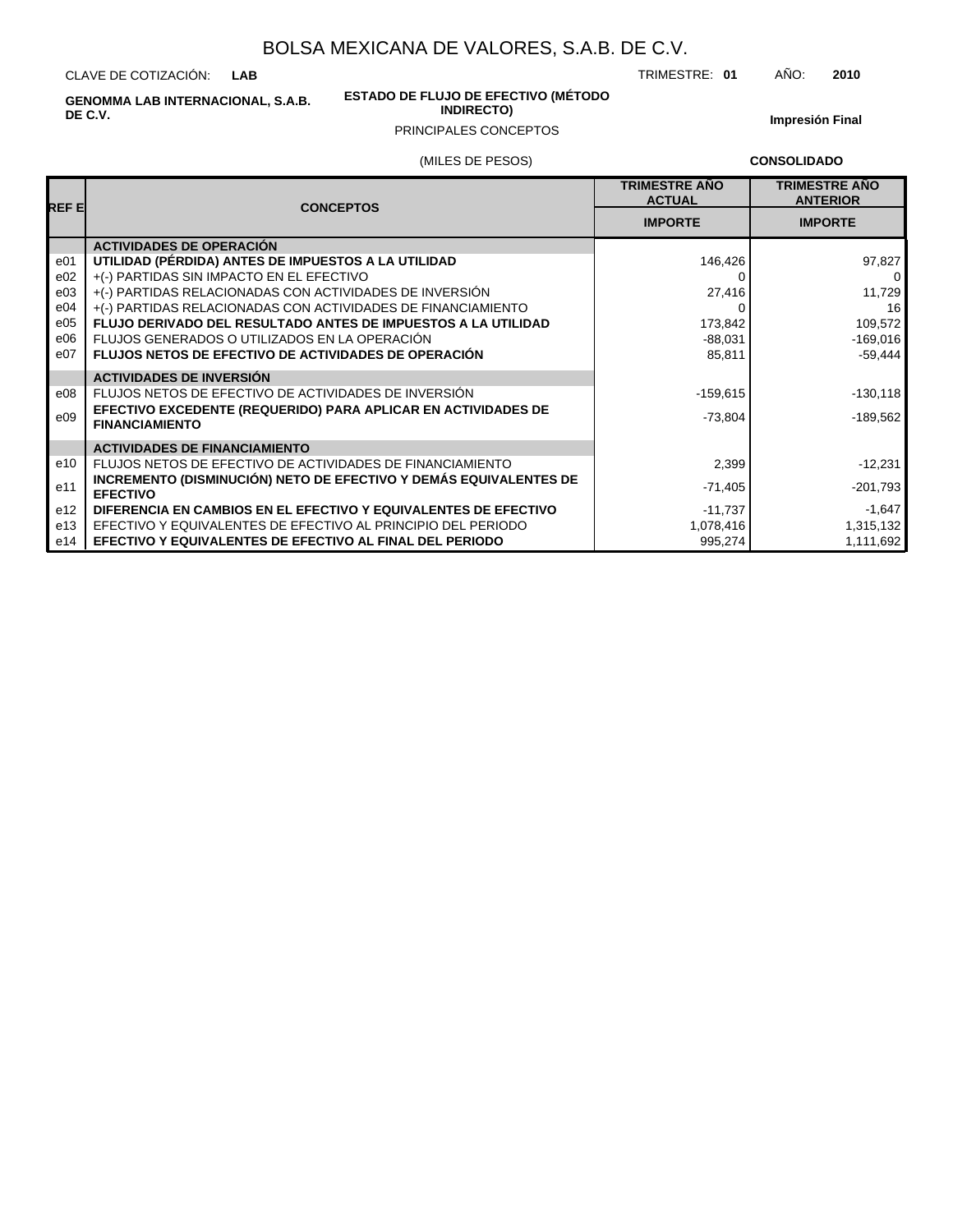CLAVE DE COTIZACIÓN: **LAB**

**DE C.V.**

**ESTADO DE FLUJO DE EFECTIVO (MÉTODO**

**INDIRECTO)**

TRIMESTRE: **01** AÑO: **2010**

**Impresión Final**

DESGLOSE DE PRINCIPALES CONCEPTOS

**CONSOLIDADO**

|                                                                                                | (MILES DE PESOS)                                                                                                                                                                                                                                                                                                                                                                                                                                                                                                                                    |                                                                                     | <b>CONSOLIDADO</b>                                                                                                                                          |  |  |
|------------------------------------------------------------------------------------------------|-----------------------------------------------------------------------------------------------------------------------------------------------------------------------------------------------------------------------------------------------------------------------------------------------------------------------------------------------------------------------------------------------------------------------------------------------------------------------------------------------------------------------------------------------------|-------------------------------------------------------------------------------------|-------------------------------------------------------------------------------------------------------------------------------------------------------------|--|--|
| REF El                                                                                         | <b>CONCEPTOS</b>                                                                                                                                                                                                                                                                                                                                                                                                                                                                                                                                    | <b>TRIMESTRE AÑO</b><br><b>ACTUAL</b>                                               | <b>TRIMESTRE AÑO</b><br><b>ANTERIOR</b>                                                                                                                     |  |  |
|                                                                                                |                                                                                                                                                                                                                                                                                                                                                                                                                                                                                                                                                     | <b>IMPORTE</b>                                                                      | <b>IMPORTE</b>                                                                                                                                              |  |  |
| e02                                                                                            | +(-) PARTIDAS SIN IMPACTO EN EL EFECTIVO                                                                                                                                                                                                                                                                                                                                                                                                                                                                                                            | 0                                                                                   | 0                                                                                                                                                           |  |  |
| e15                                                                                            | +ESTIMACIÓN DEL EJERCICIO                                                                                                                                                                                                                                                                                                                                                                                                                                                                                                                           | 0                                                                                   | 0                                                                                                                                                           |  |  |
| e16                                                                                            | +PROVISIÓN DEL EJERCICIO                                                                                                                                                                                                                                                                                                                                                                                                                                                                                                                            | $\Omega$                                                                            | 0                                                                                                                                                           |  |  |
| e17                                                                                            | + (-) OTRAS PARTIDAS NO REALIZADAS                                                                                                                                                                                                                                                                                                                                                                                                                                                                                                                  | $\Omega$                                                                            | $\Omega$                                                                                                                                                    |  |  |
| e03                                                                                            | +(-) PARTIDAS RELACIONADAS CON ACTIVIDADES DE INVERSIÓN                                                                                                                                                                                                                                                                                                                                                                                                                                                                                             | 27,416                                                                              | 11,729                                                                                                                                                      |  |  |
| e18                                                                                            | + DEPRECIACIÓN Y AMORTIZACIÓN DEL EJERCICIO *                                                                                                                                                                                                                                                                                                                                                                                                                                                                                                       | 14,774                                                                              | 8,202                                                                                                                                                       |  |  |
| e19                                                                                            | (-) + UTILIDAD O PÉRDIDA EN VENTA DE INMUEBLES, MAQUINARIA Y EQUIPO                                                                                                                                                                                                                                                                                                                                                                                                                                                                                 | 0                                                                                   | $-12$                                                                                                                                                       |  |  |
| e20                                                                                            | + PÉRDIDA POR DETERIORO                                                                                                                                                                                                                                                                                                                                                                                                                                                                                                                             | 0                                                                                   | $\mathbf 0$                                                                                                                                                 |  |  |
| e21                                                                                            | (-)+PARTICIPACIÓN EN ASOCIADAS Y NEGOCIOS CONJUNTOS                                                                                                                                                                                                                                                                                                                                                                                                                                                                                                 | 8,393                                                                               | 0                                                                                                                                                           |  |  |
| e22                                                                                            | (-)DIVIDENDOS COBRADOS                                                                                                                                                                                                                                                                                                                                                                                                                                                                                                                              | 0                                                                                   | 0                                                                                                                                                           |  |  |
| e23                                                                                            | (-)INTERESES A FAVOR                                                                                                                                                                                                                                                                                                                                                                                                                                                                                                                                | 0                                                                                   | 0                                                                                                                                                           |  |  |
| e24                                                                                            | (-) +OTRAS PARTIDAS                                                                                                                                                                                                                                                                                                                                                                                                                                                                                                                                 | 4,249                                                                               | 3,539                                                                                                                                                       |  |  |
| e04                                                                                            | +(-) PARTIDAS RELACIONADAS CON ACTIVIDADES DE FINANCIAMIENTO                                                                                                                                                                                                                                                                                                                                                                                                                                                                                        | 0                                                                                   | 16                                                                                                                                                          |  |  |
| e25                                                                                            | +INTERESES DEVENGADOS                                                                                                                                                                                                                                                                                                                                                                                                                                                                                                                               | 0                                                                                   | 16                                                                                                                                                          |  |  |
| e26                                                                                            | + (-) OTRAS PARTIDAS                                                                                                                                                                                                                                                                                                                                                                                                                                                                                                                                | $\Omega$                                                                            | $\Omega$                                                                                                                                                    |  |  |
| e06<br>e27<br>e28                                                                              | FLUJOS GENERADOS O UTILIZADOS EN LA OPERACIÓN<br>+ (-) DECREMENTO (INCREMENTO) EN CUENTAS POR COBRAR<br>+ (-) DECREMENTO (INCREMENTO) EN INVENTARIOS<br>+ (-) DECREMENTO (INCREMENTO) EN OTRAS CUENTAS POR COBRAR Y OTROS                                                                                                                                                                                                                                                                                                                           | $-88,031$<br>$-119,976$<br>5,405                                                    | $-169,016$<br>$-125,126$<br>$-47.914$                                                                                                                       |  |  |
| e29                                                                                            | <b>ACTIVOS</b>                                                                                                                                                                                                                                                                                                                                                                                                                                                                                                                                      | 18,354                                                                              | 78,421                                                                                                                                                      |  |  |
| e30                                                                                            | + (-) INCREMENTO (DECREMENTO) EN PROVEEDORES                                                                                                                                                                                                                                                                                                                                                                                                                                                                                                        | $-9,147$                                                                            | $-69,158$                                                                                                                                                   |  |  |
| e31                                                                                            | + (-) INCREMENTO (DECREMENTO) EN OTROS PASIVOS                                                                                                                                                                                                                                                                                                                                                                                                                                                                                                      | 29,085                                                                              | 27,083                                                                                                                                                      |  |  |
| e32                                                                                            | + (-)IMPUESTOS A LA UTILIDAD PAGADOS O DEVUELTOS                                                                                                                                                                                                                                                                                                                                                                                                                                                                                                    | $-11,752$                                                                           | $-32,322$                                                                                                                                                   |  |  |
| e08                                                                                            | FLUJOS NETOS DE EFECTIVO DE ACTIVIDADES DE INVERSIÓN                                                                                                                                                                                                                                                                                                                                                                                                                                                                                                | $-159,615$                                                                          | $-130, 118$                                                                                                                                                 |  |  |
| e33                                                                                            | - INVERSIÓN DE ACCS. CON CARÁCTER PERMANENTE                                                                                                                                                                                                                                                                                                                                                                                                                                                                                                        | 0                                                                                   | $-106,000$                                                                                                                                                  |  |  |
| e34                                                                                            | +DISPOSICIÓN DE ACCIONES CON CARÁCTER PERMANENTE                                                                                                                                                                                                                                                                                                                                                                                                                                                                                                    | 0                                                                                   | $\Omega$                                                                                                                                                    |  |  |
| e35                                                                                            | -INVERSIÓN EN INMUEBLES, PLANTA Y EQUIPO                                                                                                                                                                                                                                                                                                                                                                                                                                                                                                            | $-147,490$                                                                          | $-2,501$                                                                                                                                                    |  |  |
| e36                                                                                            | +VENTA DE INMUEBLES, PLANTA Y EQUIPO                                                                                                                                                                                                                                                                                                                                                                                                                                                                                                                | 0                                                                                   | 0                                                                                                                                                           |  |  |
| e37                                                                                            | -INVERSIÓN EN ACTIVOS INTANGIBLES                                                                                                                                                                                                                                                                                                                                                                                                                                                                                                                   | 0                                                                                   | $\Omega$                                                                                                                                                    |  |  |
| e38                                                                                            | +DISPOSICIÓN DE ACTIVOS INTANGIBLES                                                                                                                                                                                                                                                                                                                                                                                                                                                                                                                 | 0                                                                                   | $\Omega$                                                                                                                                                    |  |  |
| e39                                                                                            | -OTRAS INVERSIONES CON CARÁCTER PERMANENTE                                                                                                                                                                                                                                                                                                                                                                                                                                                                                                          | 0                                                                                   | 0                                                                                                                                                           |  |  |
| e40                                                                                            | +DISPOSICIÓN DE OTRAS INVERSIONES CON CARÁCTER PERMANENTE                                                                                                                                                                                                                                                                                                                                                                                                                                                                                           | 0                                                                                   | 0                                                                                                                                                           |  |  |
| e41                                                                                            | +DIVIDENDOS COBRADOS                                                                                                                                                                                                                                                                                                                                                                                                                                                                                                                                | 0                                                                                   | $\Omega$                                                                                                                                                    |  |  |
| e42                                                                                            | +INTERESES COBRADOS                                                                                                                                                                                                                                                                                                                                                                                                                                                                                                                                 | 0                                                                                   | 0                                                                                                                                                           |  |  |
| e43                                                                                            | +(-) DECREMENTO (INCREMENTO) ANTICIPOS Y PRESTAMOS A TERCEROS                                                                                                                                                                                                                                                                                                                                                                                                                                                                                       | $\Omega$                                                                            | $\Omega$                                                                                                                                                    |  |  |
| e44                                                                                            | + (-) OTRAS PARTIDAS                                                                                                                                                                                                                                                                                                                                                                                                                                                                                                                                | $-12,125$                                                                           | $-21,617$                                                                                                                                                   |  |  |
| e10<br>e45<br>e46<br>e47<br>e48<br>e49<br>e50<br>e51<br>e52<br>e53<br>e54<br>e55<br>e56<br>e57 | FLUJOS NETOS DE EFECTIVO DE ACTIVIDADES DE FINANCIAMIENTO<br>+ FINANCIAMIENTOS BANCARIOS<br>+ FINANCIAMIENTOS BURSÁTILES<br>+ OTROS FINANCIAMIENTOS<br>(-) AMORTIZACIÓN DE FINANCIAMIENTOS BANCARIOS<br>(-) AMORTIZACIÓN DE FINANCIAMIENTOS BURSÁTILES<br>(-) AMORTIZACIÓN DE OTROS FINANCIAMIENTOS<br>+ (-) INCREMENTO (DECREMENTO) EN EL CAPITAL SOCIAL<br>(-) DIVIDENDOS PAGADOS<br>+ PRIMA EN VENTA DE ACCIONES<br>+ APORTACIONES PARA FUTUROS AUMENTOS DE CAPITAL<br><b>INTERESES PAGADOS</b><br>-RECOMPRA DE ACCIONES<br>+ (-) OTRAS PARTIDAS | 2,399<br>0<br>$\Omega$<br>0<br>0<br>0<br>0<br>0<br>0<br>0<br>0<br>$-1,210$<br>3,609 | $-12,231$<br>$\Omega$<br>$\Omega$<br>$\Omega$<br>$\Omega$<br>$\mathbf 0$<br>$-139$<br>$\Omega$<br>$\Omega$<br>$\Omega$<br>0<br>$-16$<br>$-11,342$<br>$-734$ |  |  |

\* EN CASO DE QUE DICHO IMPORTE SEA DIFERENTE A LA CUENTA R47 DEBERÁ EXPLICAR EN NOTAS.

**GENOMMA LAB INTERNACIONAL, S.A.B.**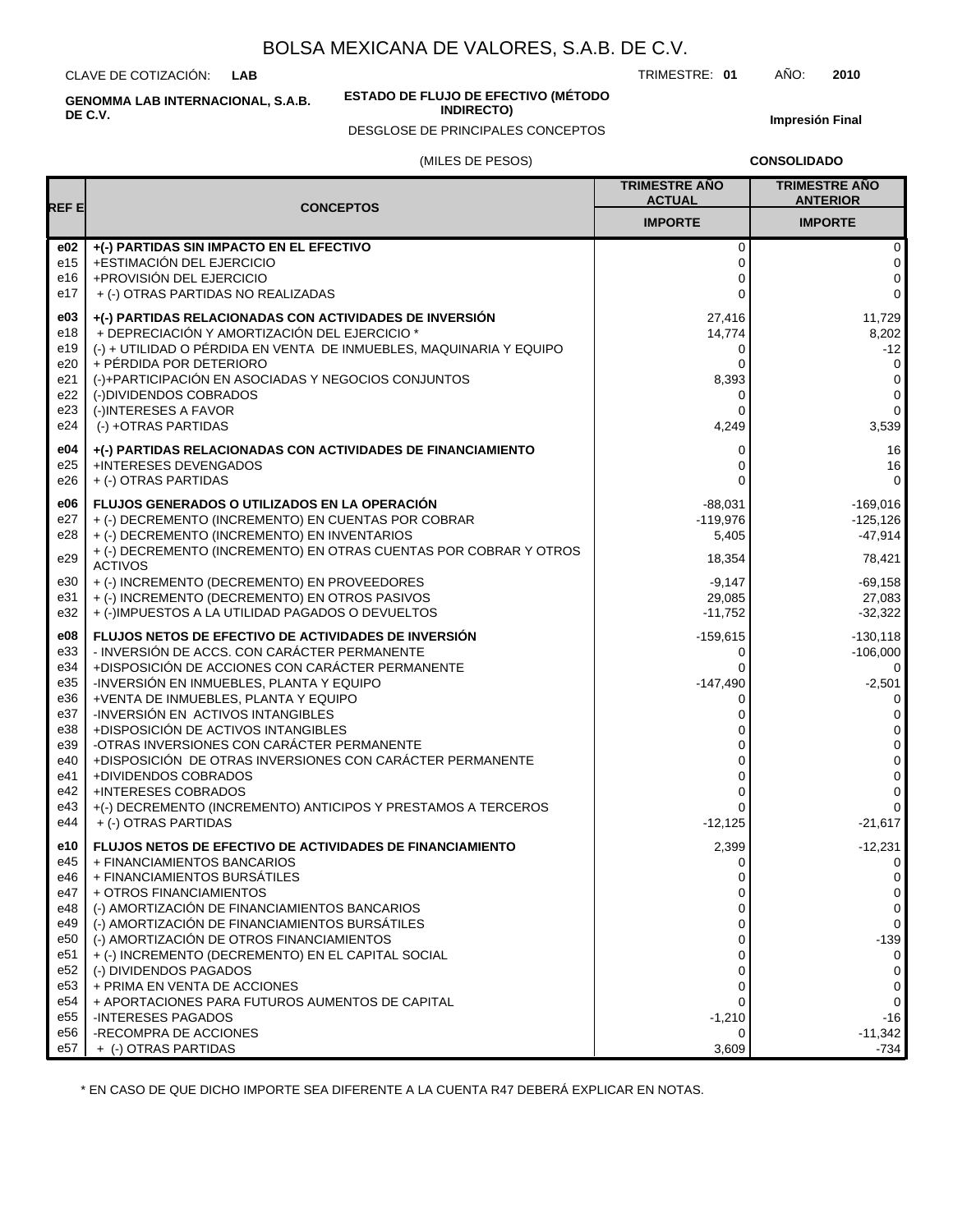**GENOMMA LAB INTERNACIONAL, S.A.B.** CLAVE DE COTIZACIÓN: TRIMESTRE: **01** AÑO: **2010 LAB**

#### **DE C.V. DATOS POR ACCIÓN**

## **CONSOLIDADO**

### **Impresión Final**

|                 |                                                                                     | <b>TRIMESTRE AÑO ACTUAL</b> |                |               |                |         | <b>TRIMESTRE AÑO ANTERIOR</b> |
|-----------------|-------------------------------------------------------------------------------------|-----------------------------|----------------|---------------|----------------|---------|-------------------------------|
| REF D           | <b>CONCEPTOS</b>                                                                    |                             | <b>IMPORTE</b> |               | <b>IMPORTE</b> |         |                               |
| d <sub>01</sub> | UTILIDAD BÁSICA POR ACCIÓN ORDINARIA (**)                                           | \$                          | 1.49           |               | \$             | 1.07    |                               |
| d02             | UTILIDAD BÁSICA POR ACCIÓN PREFERENTE (**)                                          | \$                          | 0.00           |               | \$             | 0.00    |                               |
| d03             | UTILIDAD DILUIDA POR ACCIÓN (**)                                                    | \$                          | 0              |               | \$             | 0.00    |                               |
| d04             | UTILIDAD (PÉRDIDA) ANTES DE OPERACIONES<br>DISCONTINUADAS POR ACCIÓN ORDINARIA (**) | \$                          | 1.51           |               | \$             | 1.11    |                               |
| d05             | EFECTO DE OPERACIONES DISCONTINUADAS SOBRE LA<br>UTILIDAD (PÉRDIDA) POR ACCIÓN (**) | \$                          | $-0.02$        |               | \$             | $-0.04$ |                               |
| d08             | VALOR EN LIBROS POR ACCIÓN                                                          | \$                          | 5.92           |               | \$             | 4.51    |                               |
| d09             | DIVIDENDO EN EFECTIVO ACUMULADO POR ACCIÓN                                          | \$                          | 0              |               | \$             | 0.00    |                               |
| d10             | DIVIDENDO EN ACCIONES POR ACCIÓN                                                    |                             |                | 0.00 acciones |                |         | 0.00 acciones                 |
| d11             | PRECIO DE MERCADO (ULTIMO HECHO) A VALOR EN<br>LIBROS.                              |                             | 7.21           | veces         |                | 1.64    | veces                         |
| d12             | PRECIO DE MERCADO (ULTIMO HECHO) A UTILIDAD<br>BÁSICA POR ACCIÓN ORDINARIA (**)     |                             | 28.91          | veces         |                | 6.95    | veces                         |
| d13             | PRECIO DE MERCADO (ULTIMO HECHO) A UTILIDAD<br>BÁSICA POR ACCIÓN PREFERENTE (**)    |                             | 0              | veces         |                | 0.00    | veces                         |

(\*\*) INFORMACIÓN ULTIMOS DOCE MESES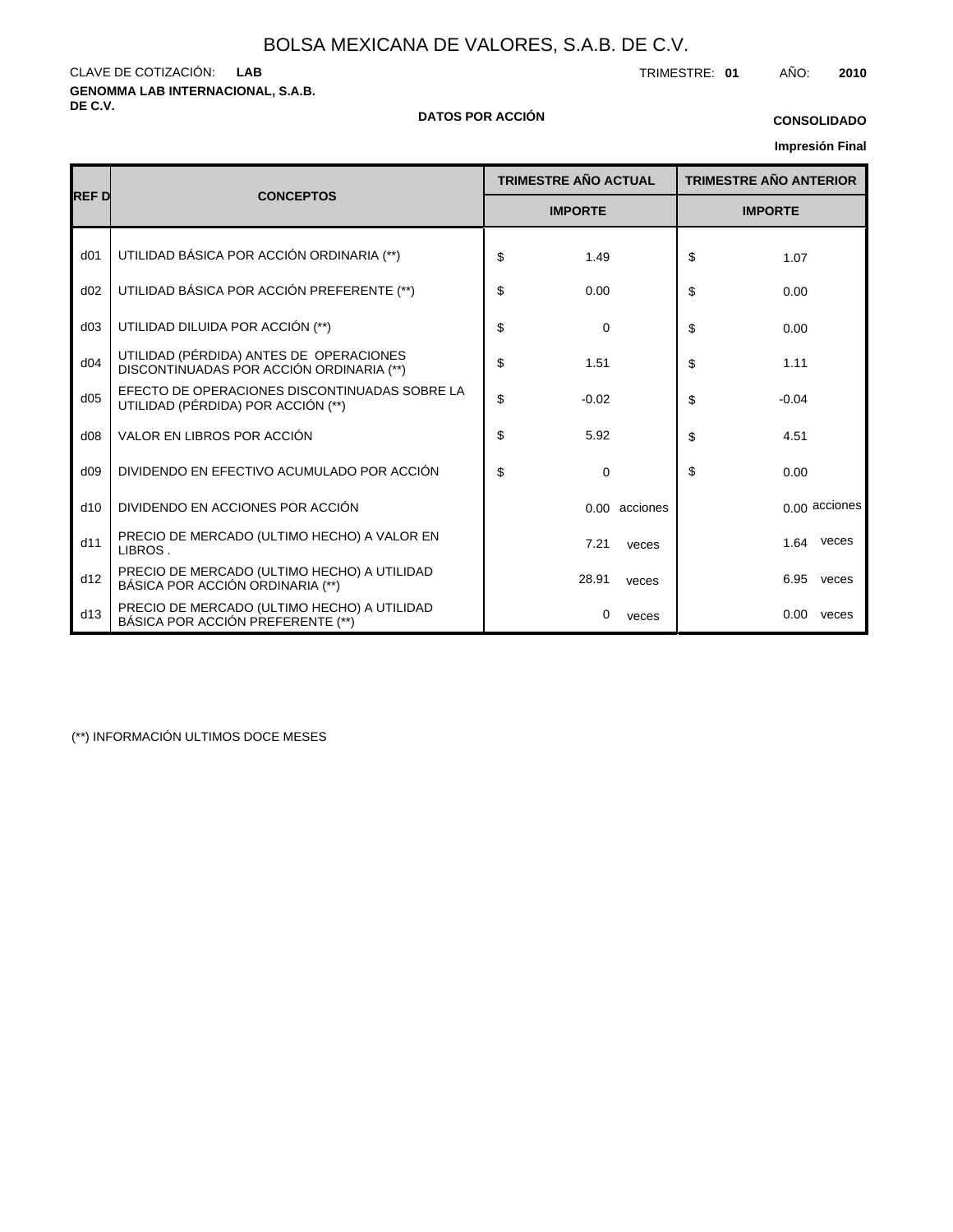**GENOMMA LAB INTERNACIONAL, S.A.B. DE C.V.** CLAVE DE COTIZACIÓN: TRIMESTRE: **01** AÑO: **2010 LAB**

#### **RAZONES Y PROPORCIONES**

#### **CONSOLIDADO**

**Impresión Final**

| REF P | <b>CONCEPTOS</b>                                                          | <b>TRIMESTRE AÑO ACTUAL</b> |               | <b>TRIMESTRE AÑO ANTERIOR</b> |               |
|-------|---------------------------------------------------------------------------|-----------------------------|---------------|-------------------------------|---------------|
| p01   | <b>RENDIMIENTO</b><br>UTILIDAD (PERDIDA) NETA CONSOLIDADA A VENTAS NETAS  | 9.05                        | $\frac{9}{6}$ | 11.55                         | $\%$          |
| p02   | UTILIDAD (PÉRDIDA) NETA CONSOLIDADA A CAPITAL<br>CONTABLE (**)            | 24.97                       | ℅             | 22.54                         | %             |
| D03   | UTILIDAD (PÉRDIDA) NETA CONSOLIDADA A ACTIVO TOTAL (**)                   | 17.98                       | $\%$          | 18.65                         | %             |
| p04   | DIVIDENDOS EN EFECTIVO A RESULTADO NETO DEL<br><b>EJERCICIO ANTERIOR</b>  | $\mathbf 0$                 | %             | 0.00                          | %             |
| p05   | RESULTADO POR POSICIÓN MONETARIA A UTILIDAD<br>(PÉRDIDA) NETA CONSOLIDADA | $-3.77$                     | $\frac{0}{0}$ | $-3.29$                       | %             |
|       | <b>ACTIVIDAD</b>                                                          |                             |               |                               |               |
| p06   | VENTAS NETAS A ACTIVO TOTAL (**)                                          | 1.12                        | veces         | 0.96                          | veces         |
| p07   | VENTAS NETAS A INMUEBLES, PLANTA Y EQUIPO (NETO) (**)                     | 12.31                       | veces         | 25.60                         | veces         |
| p08   | ROTACIÓN DE INVENTARIOS(**)                                               | 0.44                        | veces         | 1.55                          | veces         |
| p09   | DÍAS DE VENTAS POR COBRAR                                                 | 105                         | dias          | 86                            | dias          |
| p10   | INTERESES PAGADOS A PASIVO TOTAL CON COSTO (**)                           | $\Omega$                    | %             | 0.00                          | %             |
|       | <b>APALACAMIENTO</b>                                                      |                             |               |                               |               |
| p11   | PASIVO TOTAL A ACTIVO TOTAL                                               | 28.00                       | $\%$          | 17.28                         | %             |
| p12   | PASIVO TOTAL A CAPITAL CONTABLE                                           | 0.39                        | veces         | 0.21                          | veces         |
| p13   | PASIVO EN MONEDA EXTRANJERA A PASIVO TOTAL                                | 18.33                       | %             | 18.02                         | $\%$          |
| p14   | PASIVO A LARGO PLAZO A INMUEBLES, PLANTA Y EQUIPO<br>(NETO)               | 0.00                        | $\%$          | 0.00                          | $\frac{0}{0}$ |
| p15   | UTILIDAD (PÉRDIDA) DESPUÉS DE GTOS. GRALES. A<br><b>INTERESES PAGADOS</b> | 42.38                       | veces         | 76.66                         | veces         |
| p16   | VENTAS NETAS A PASIVO TOTAL (**)                                          | 3.99                        | veces         | 5.55                          | veces         |
|       | <b>LIQUIDEZ</b>                                                           |                             |               |                               |               |
| p17   | ACTIVO CIRCULANTE A PASIVO CIRCULANTE                                     | 3.11                        | veces         | 5.10                          | veces         |
| p18   | ACTIVO CIRCULANTE MENOS INVENTARIOS A PASIVO<br><b>CIRCULANTE</b>         | 2.54                        | veces         | 4.18                          | veces         |
| p19   | ACTIVO CIRCULANTE A PASIVO TOTAL                                          | 2.76                        | veces         | 5.04                          | veces         |
| p20   | EFECTIVO E INVERSIONES TEMPORALES A PASIVO<br><b>CIRCULANTE</b>           | 91.55                       | %             | 225.82                        | $\%$          |

(\*\*) INFORMACIÓN ULTIMOS DOCE MESES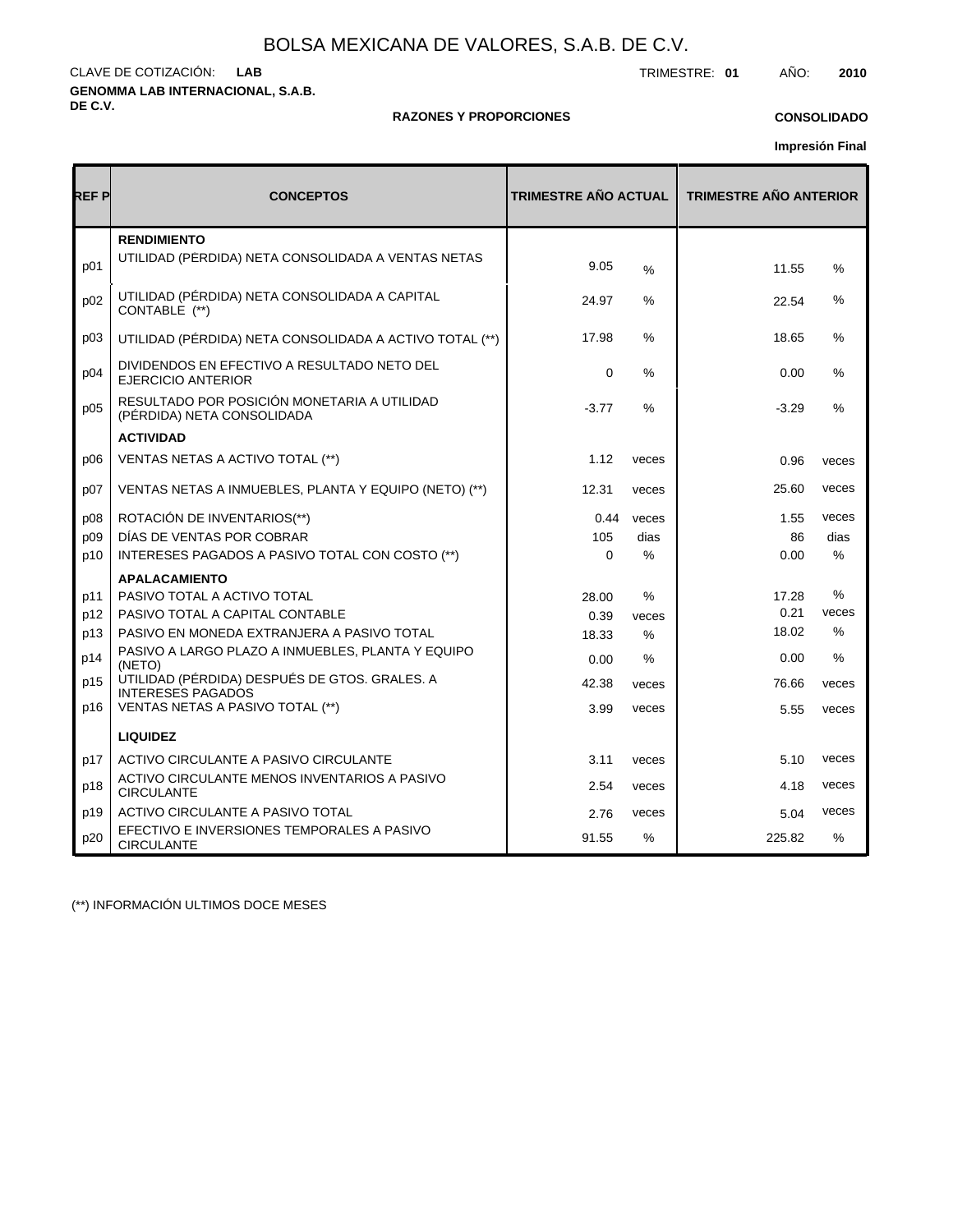CLAVE DE COTIZACIÓN: **LAB**

**GENOMMA LAB INTERNACIONAL,**

#### **COMENTARIOS Y ANALISIS DE LA ADMINISTRACIÓN SOBRE LOS RESULTADOS DE S.A.B. DE C.V.** PAGINA / 6 **OPERACIÓN Y SITUACIÓN FINANCIERA DE LA COMPAÑÍA**

TRIMESTRE: **01** AÑO: **2010**

 $1/6$ **CONSOLIDADO**

**Impresión Final**

GENOMMA LAB INTERNACIONAL REPORTA RESULTADOS DEL PRIMER TRIMESTRE 2010 MEXICO D.F. A 22 DE ABRIL 2010 EL DÍA DE HOY GENOMMA LAB INTERNACIONAL, S.A.B. DE C.V. (BMV: LAB) ("GENOMMA LAB" O "LA COMPAÑÍA"), DIO A CONOCER LOS RESULTADOS CORRESPONDIENTES AL PRIMER TRIMESTRE TERMINADO AL 31 DE MARZO DE 2010. TODAS LAS CIFRAS INCLUIDAS EN ESTE REPORTE SE ENCUENTRAN PRESENTADAS DE ACUERDO A LAS NORMAS DE INFORMACIÓN FINANCIERA (NIF) Y SE ENCUENTRAN EN PESOS NOMINALES MEXICANOS. ASIMISMO, LAS SIGUIENTES CIFRAS CONSOLIDADAS MUESTRAN LAS OPERACIONES DE LA COMPAÑÍA EN EL MERCADO ESPAÑOL RECLASIFICADAS COMO OPERACIONES DESCONTINUADAS DE ACUERDO A LAS NORMAS DE INFORMACIÓN FINANCIERA (NIF). RESULTADOS Y HECHOS RELEVANTES DEL PRIMER TRIMESTRE 2010 (VS. 1T2009) LAS VENTAS NETAS ALCANZARON PS. 1,112.4 MILLONES, UN INCREMENTO DE 71.4% EL EBITDA ALCANZÓ PS. 161.1 MILLONES, UN INCREMENTO DE 73.8%. ESTO REPRESENTA UN MARGEN DE 14.5% DURANTE EL PERIODO. LA UTILIDAD POR ACCIÓN FUE DE PS. 1.49, UN INCREMENTO DE 45.8%. LAS VENTAS NETAS INTERNACIONALES ALCANZARON PS. 314.3 MILLONES, UN INCREMENTO DE 186.6%. DURANTE EL PRIMER TRIMESTRE GENOMMA LAB LANZÓ EXITOSAMENTE 18 PRODUCTOS BAJO 7 MARCAS EXISTENTES (LINEA BASE O LANZAMIENTOS DEL AÑO ANTERIOR ) COMO PARTE DE LA ESTRATEGIA DE EXTENSIONES DE LÍNEA. ASIMISMO, DURANTE EL PRIMER TRIMESTRE, LA COMPAÑÍA LANZÓ 4 PRODUCTOS BAJO 2 MARCAS NUEVAS COMO PARTE DEL PLAN DE LANZAMIENTO DE NUEVOS PRODUCTOS. DURANTE EL PRIMER TRIMESTRE DE 2010 GENOMMA LAB INICIÓ OPERACIONES EN BRASIL Y EN LOS ESTADOS UNIDOS. COMENTARIOS DEL PRESIDENTE Y DIRECTOR GENERAL EL SR. RODRIGO HERRERA, PRESIDENTE DEL CONSEJO DE ADMINISTRACIÓN Y DIRECTOR GENERAL DE LA COMPAÑÍA MENCIONÓ, "NOS COMPLACE REPORTAR LOS RESULTADOS DEL PRIMER TRIMESTRE DE 2010, LOS CUALES DEMUESTRAN UN CRECIMIENTO SOBRESALIENTE DE VENTAS NETAS Y EBITDA. COMO EN PERIODOS ANTERIORES, SEGUIMOS VIENDO QUE LA DEMANDA DE NUESTROS PRODUCTOS CONTINÚA CRECIENDO Y QUE NUESTRAS MARCAS ESTÁN POSICIONADAS FUERTEMENTE EN LA MENTE DE LOS CONSUMIDORES. ESTO NOS HA PERMITIDO CONVERTIRNOS EN UNA DE LAS COMPAÑÍAS DE MAYOR CRECIMIENTO EN LAS INDUSTRIAS EN LAS CUALES PARTICIPAMOS. ESTAMOS MUY COMPLACIDOS CON EL DESEMPEÑO DE LAS OPERACIONES INTERNACIONALES, EN DONDE ENFATIZAMOS LA INCURSIÓN DE LA COMPAÑÍA EN LOS MERCADOS DE BRASIL Y ESTADOS UNIDOS. ESTOS MERCADOS REPRESENTAN UNA GRAN OPORTUNIDAD PARA LA EXPANSIÓN DE NUESTRAS OPERACIONES INTERNACIONALES, ASÍ COMO DEL CRECIMIENTO GENERAL DE LA COMPAÑÍA. REPLICANDO EL ÉXITO QUE HEMOS TENIDO EN OTROS PAÍSES, ESTAMOS CONFIADOS QUE ESTAS INICIATIVAS SERÁN TAMBIÉN EXITOSAS; NO OBSTANTE, NUESTRO ACERCAMIENTO A ESTOS MERCADOS CONTINUARÁ SIENDO CAUTELOSO. SOMOS UNA COMPAÑÍA QUE SE ENFOCA EN EL BIENESTAR DEL CONSUMIDOR, POR LO QUE CONTINUAREMOS DESARROLLANDO Y LANZANDO PRODUCTOS INNOVADORES BAJO MARCAS PREMIUM, APOYADOS POR UNA AGRESIVA ESTRATEGIA DE PUBLICIDAD, PARA GENERAR CRECIMIENTO EN INGRESOS, UTILIDADES Y GENERACIÓN DE EFECTIVO". RESULTADOS CONSOLIDADOS DEL PRIMER TRIMESTRE 2010 LA SIGUIENTE TABLA PRESENTA EL ESTADO DE RESULTADOS CONDENSADOS Y CONSOLIDADOS, EN MILLONES DE PESOS (EXCEPTO LAS ACCIONES Y LAS UTILIDADES POR ACCIÓN), MOSTRANDO EL MARGEN DE CADA CONCEPTO, COMO PORCENTAJE DE VENTAS NETAS, ASÍ COMO LA VARIACIÓN PORCENTUAL DEL TRIMESTRE TERMINADO EL 31 DE MARZO DE 2010, EN COMPARACIÓN CON EL MISMO PERIODO DE 2009: PARA EL PERIODO DEL PRIMER TRIMESTRE TERMINADO AL 31 DE MARZO 2010 Y 2009 (EN MILLONES DE PESOS NOMINALES)

1 LA UTILIDAD POR ACCIÓN SE CALCULÓ DIVIDIENDO LA UTILIDAD NETA CONSOLIDADA DE LOS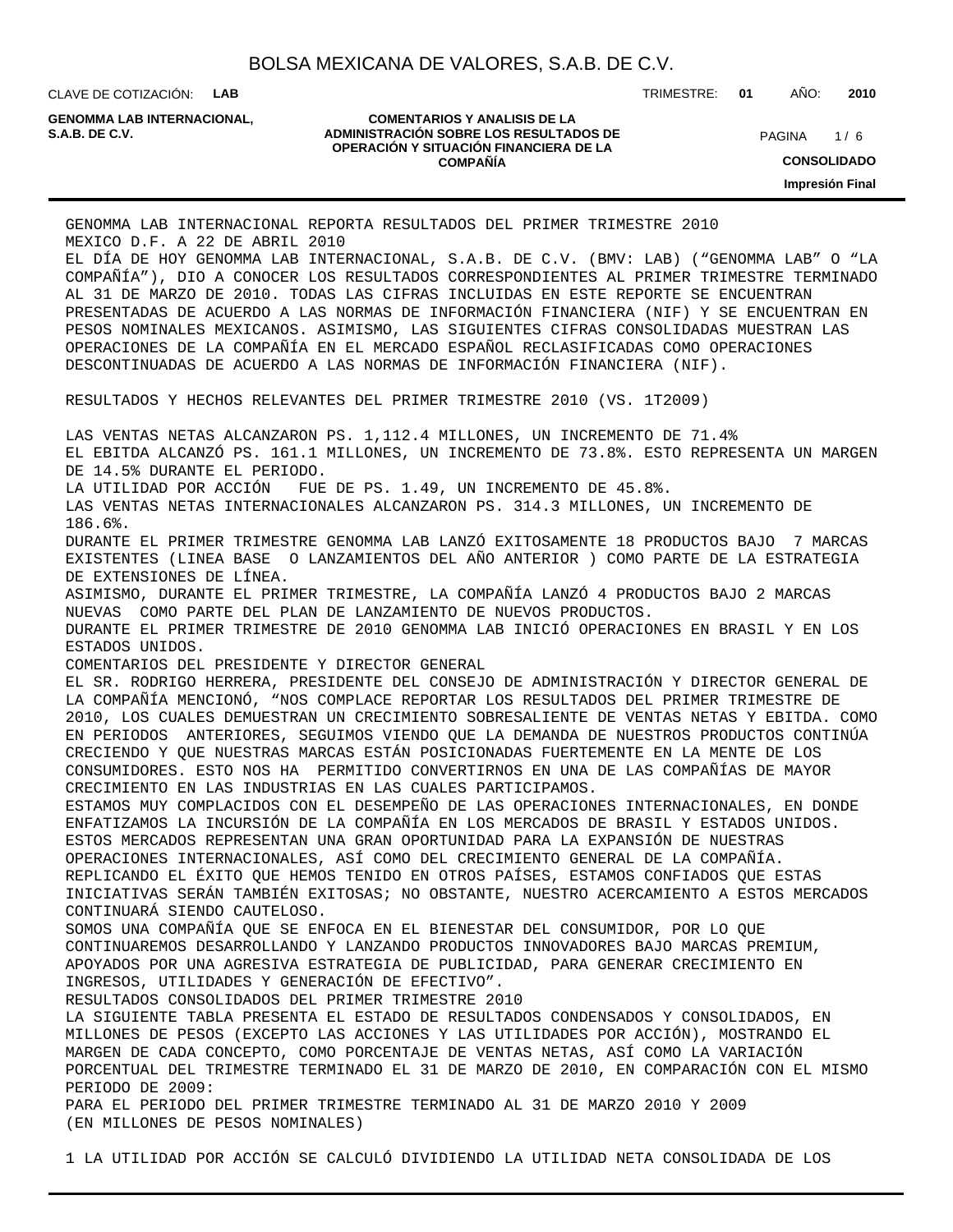CLAVE DE COTIZACIÓN: **LAB**

**GENOMMA LAB INTERNACIONAL,**

#### **COMENTARIOS Y ANALISIS DE LA ADMINISTRACIÓN SOBRE LOS RESULTADOS DE PAGINA 2/6** PAGINA 2/6 **OPERACIÓN Y SITUACIÓN FINANCIERA DE LA COMPAÑÍA**

 $2/6$ 

TRIMESTRE: **01** AÑO: **2010**

**CONSOLIDADO**

**Impresión Final**

ÚLTIMOS 12 MESES ENTRE EL PROMEDIO PONDERADO DEL NÚMERO DE ACCIONES QUE HABÍA EN LA SOCIEDAD DURANTE EL PERIODO. EL NÚMERO TOTAL DE ACCIONES EN CIRCULACIÓN AL 31 DE MARZO DE 2010 ERA DE 526,298,046.

LAS VENTAS NETAS AUMENTARON 71.4% ALCANZANDO PS. 1,112.4 MILLIONES EN EL PRIMER TRIMESTRE DEL 2010, EN COMPARACIÓN CON PS. 649.1 MILLIONES EN EL MISMO TRIMESTRE DEL 2009. ESTE INCREMENTO ES EL RESULTADO DE: I) UN DECREMENTO DE 0.3% (PS. 1.6 MILLONES) DE LA LÍNEA BASE EN MÉXICO, INCLUYENDO LAS EXTENSIONES DE LÍNEA DE ESTAS MARCAS, ALCANZANDO PS. 515.2 MILLONES; II) UN INCREMENTO DE 1,105.0% (PS. 249.5 MILLONES) DEBIDO AL EFECTO DE LOS LANZAMIENTOS DEL AÑO ANTERIOR EN MÉXICO, INCLUYENDO LAS RECIENTES EXTENSIONES DE LÍNEA EN DICHAS MARCAS LANZADAS DURANTE EL 2010, ALCANZANDO PS. 272.1 MILLONES; III) PS. 10.8 MILLONES DURANTE EL PRIMER TRIMESTRE DE 2010 DE MARCAS NUEVAS EN MÉXICO, DEBIDO AL LANZAMIENTO DE 4 NUEVOS PRODUCTOS BAJO 2 MARCAS NUEVAS DURANTE EL AÑO; Y IV) UN CRECIMIENTO DE 186.6% (PS. 204.6 MILLONES) DE LAS OPERACIONES INTERNACIONALES PARA ALCANZAR PS. 314.3 MILLONES.

LA COMPAÑÍA CLASIFICA LAS VENTAS NETAS DE LAS MARCAS DE LA SIGUIENTE MANERA: 1) LÍNEA BASE SON MARCAS LANZADAS AL MENOS 2 AÑOS ANTES DEL AÑO FISCAL (2008, 2007, 2006, Y ANTERIORES),

2) LANZAMIENTO DEL AÑO ANTERIOR SON MARCAS LANZADAS DURANTE EL AÑO FISCAL ANTERIOR (2009),

3) MARCAS NUEVAS SON MARCAS LANZADAS DURANTE EL AÑO FISCAL EN CURSO (2010), E

4) INTERNACIONALES SON LAS VENTAS NETAS DE LAS OPERACIONES INTERNACIONALES.

LA SIGUIENTE TABLA MUESTRA EL DESGLOSE DE LAS VENTAS NETAS DEL PRIMER TRIMESTRE POR MARCA:

(EN MILLONES DE PESOS NOMINALES)

A PESAR DE LAS FUERTES VARIACIONES EN LAS VENTAS DE DIFERENTES MARCAS, QUE REFLEJAN AUMENTOS Y DECREMENTOS DE INVENTARIOS CADA CIERTO TIEMPO, EL DESPLAZAMIENTO EN MÉXICO AUMENTÓ (EXCLUYENDO NUESTRA MARCA GENÉRICA PRIMER NIVEL POR TU SALUD) 30%, DURANTE EL PRIMER TRIMESTRE DEL 2010, COMPARADO CON EL MISMO PERIODO DE 2009.

UTILIDAD BRUTA AUMENTÓ 60.8% PARA LLEGAR A 767.5 MILLONES EN EL PRIMER TRIMESTRE DE 2010, EN COMPARACIÓN CON PS. 477.3 MILLONES EN EL PRIMER TRIMESTRE DE 2009. EL MARGEN BRUTO DISMINUYÓ 4.5 PUNTOS PORCENTUALES, COMO PORCENTAJE DE VENTAS NETAS, AL ALCANZAR 69.0% EN EL PRIMER TRIMESTRE DE 2010 COMPARADO CON 73.5% DURANTE EL MISMO PERIODO DE 2009. ESTA DISMINUCIÓN DE MARGEN SE ATRIBUYE PRINCIPALMENTE A UN MAYOR COSTO, COMO PORCENTAJE DE VENTAS, DE NUESTRO PORTAFOLIO DE PRODUCTOS PRIMER NIVEL POR TU SALUD, ASÍ COMO POR EVENTOS EXTRAORDINARIOS QUE IMPACTARON EN EL COSTO, COMO PORCENTAJE DE VENTAS, Y QUE SE ESTABILIZARÁN EN LOS PRÓXIMOS TRIMESTRES.

LOS GASTOS GENERALES, DE VENTA Y ADMINISTRACIÓN, COMO PORCENTAJE DE VENTAS NETAS, DISMINUYERON 4.7 PUNTOS PORCENTUALES PARA ALCANZAR 55.8% EN EL PRIMER TRIMESTRE DE 2010, COMPARADO CON 60.5% EN EL PRIMER TRIMESTRE DE 2009. ESTA DISMINUCIÓN SE DEBIÓ PRINCIPALMENTE AL APALANCAMIENTO CORPORATIVO QUE SE OBTUVO DEBIDO AL FUERTE INCREMENTO EN LAS VENTAS NETAS DURANTE EL PRIMER TRIMESTRE DE 2010 COMPARADO CON EL MISMO PERIODO DEL 2009. ADICIONALMENTE, ESTA DISMINUCIÓN FUE PARCIALMENTE COMPENSADA POR UN INCREMENTO EN LAS RESERVAS DE CUENTAS POR COBRAR EN EL PRIMER TRIMESTRE DE 2010 COMPARADO CON EL MISMO PERIODO DEL 2009, DEBIDO A LA CANCELACIÓN DE LAS RESERVAS DE CUENTAS POR COBRAR DURANTE EL PRIMER TRIMESTRE DEL 2009 DERIVADA DE UNA MEJORA EN LA ADMINISTRACIÓN DE LAS CUENTAS POR COBRAR VENCIDAS, LA CUAL REDUJO DIRECTAMENTE LOS GASTOS PARA ESE PERIODO.

EBITDA AUMENTÓ 73.8%, ALCANZANDO PS. 161.1 MILLONES DURANTE EL PRIMER TRIMESTRE DE 2010, COMPARADO CON PS. 92.7 MILLONES EN EL MISMO PERIODO DE 2009. EL MARGEN DE EBITDA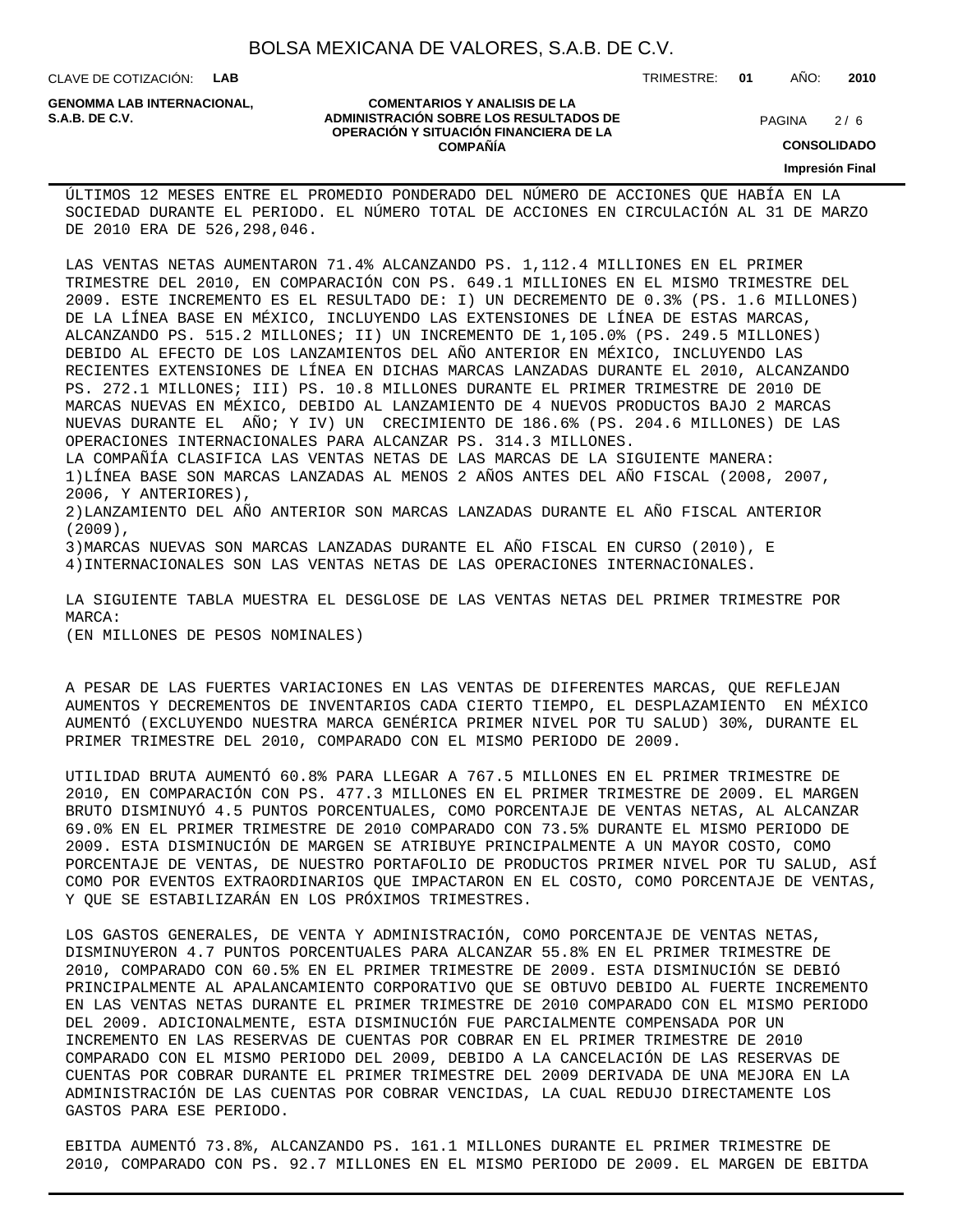CLAVE DE COTIZACIÓN: **LAB**

**GENOMMA LAB INTERNACIONAL,**

#### **COMENTARIOS Y ANALISIS DE LA ADMINISTRACIÓN SOBRE LOS RESULTADOS DE S.A.B. DE C.V.** PAGINA / 6 **OPERACIÓN Y SITUACIÓN FINANCIERA DE LA COMPAÑÍA**

 $3/6$ 

TRIMESTRE: **01** AÑO: **2010**

**CONSOLIDADO**

**Impresión Final**

INCREMENTÓ 0.2 PUNTOS PORCENTUALES, COMO PORCENTAJE DE VENTAS NETAS, PARA ALCANZAR 14.5% EN EL PRIMER TRIMESTRE DE 2010, COMPARADO CON 14.3% EN EL PRIMER TRIMESTRE DE 2009. EL INCREMENTO EN EL MARGEN DE EBITDA SE DEBE PRINCIPALMENTE AL DECREMENTO EN LOS GASTOS GENERALES DE VENTA Y ADMINISTRACIÓN, COMO PORCENTAJE DE VENTAS NETAS, DEBIDO A LAS RAZONES PREVIAMENTE MENCIONADAS, Y FUE PARCIALMENTE COMPENSADO POR UN MAYOR COSTO DE VENTAS COMO PORCENTAJE DE VENTAS NETAS.

RECONCILIACIÓN DEL EBITDA PARA EL PRIMER TRIMESTRE TERMINADO AL 31 DE MARZO DE 2010 Y 2009 (EN MILES DE PESOS NOMINALES)

LA UTILIDAD OPERATIVA AUMENTÓ 73.2% ALCANZANDO PS. 146.3 MILLONES EN EL PRIMER TRIMESTRE DE 2010 COMPARADO CON PS. 84.5 MILLONES EN EL PRIMER TRIMESTRE DE 2009. EL MARGEN OPERATIVO INCREMENTÓ 0.2 PUNTOS PORCENTUALES, COMO PORCENTAJE DE VENTAS NETAS, ALCANZANDO 13.2% DURANTE EL PRIMER TRIMESTRE DE 2010, COMPARADO CON 13.0% DURANTE EL MISMO PERIODO DE 2009. ESTE INCREMENTO SE DEBE PRINCIPALMENTE A LOS DECREMENTOS EN LOS GASTOS GENERALES DE VENTA Y ADMINISTRACIÓN COMO PORCENTAJE DE VENTAS NETAS MENCIONADOS ANTERIORMENTE Y FUE PARCIALMENTE BALANCEADO POR UN MAYOR COSTO COMO PORCENTAJE DE VENTAS NETAS.

EL RESULTADO INTEGRAL DE FINANCIAMIENTO REPRESENTÓ UNA PÉRDIDA DE PS. 8.2 MILLONES EN EL PRIMER TRIMESTRE DE 2010, LO CUAL REPRESENTA UN DECREMENTO DE PS. 19.6 MILLONES COMPARADO CON UNA GANANCIA DE PS. 11.4 MILLONES EN EL PRIMER TRIMESTRE DE 2009. EL INCREMENTO SE DEBE PRINCIPALMENTE A: I) UN MENOR INGRESO FINANCIERO DE PS. 9.2 MILLONES DURANTE EL PRIMER TRIMESTRE DE 2010, COMPARADO CON PS. 19.9 MILLONES EN EL PRIMER TRIMESTRE DE 2009, DERIVADO PRINCIPALMENTE DE UN MAYOR NIVEL DE CAJA PROMEDIO DURANTE 2009 Y UNA CAÍDA EN LA TASA DE INTERÉS PAGADA POR BANCOS; II) UNA PÉRDIDA CAMBIARIA DE PS. 16.2 MILLONES EN EL PRIMER TRIMESTRE DEL 2010, COMPARADO CON UNA PÉRDIDA DE PS. 3.6 MILLONES EN EL PRIMER TRIMESTRE DE 2009, DEBIDO PRINCIPALMENTE A LA DEPRECIACIÓN DEL DÓLAR AMERICANO FRENTE AL PESO MEXICANO DURANTE EL PERIODO; III) UN INCREMENTO EN LA PÉRDIDA POR POSICIÓN MONETARIA, ALCANZANDO PS. 3.8 MILLONES EN EL PRIMER TRIMESTRE DEL 2010, COMPARADO CON PS. 2.5 MILLONES EN EL PRIMER TRIMESTRE DE 2009; IV) UN INCREMENTO EN LOS GASTOS FINANCIEROS DE PS. 2.1 MILLONES DURANTE EL PRIMER TRIMESTRE DE 2010, ALCANZANDO PS. 3.5 MILLONES, COMPARADO CON PS. 1.4 MILLONES EN EL PRIMER TRIMESTRE DE 2009; Y V) UN INCREMENTO DE PS. 7.1 MILLONES EN EL EFECTO DEL TIPO DE CAMBIO EN OPERACIONES INTERNACIONALES, RESULTANDO EN UNA GANANCIA DE PS. 6.1 MILLONES EN EL PRIMER TRIMESTRE DE 2010, COMPARADO CON UNA PÉRDIDA DE PS. 1.0 MILLONES EN EL PRIMER TRIMESTRE DE 2009, DEBIDO A LA APRECIACIÓN CAMBIARIA EN NUESTRAS OPERACIONES CORRESPONDIENTES A CADA PERIODO. AL 31 DE MARZO DE 2010, LA COMPAÑÍA MANTENÍA EN TESORERÍA UNA POSICIÓN EN DÓLARES DE US\$ 11.4 MILLONES.

AL 31 DE MARZO DE 2010, GENOMMA LAB REGISTRÓ UNA POSICIÓN TOTAL EN EFECTIVO DE PS. 979.1 MILLONES.

LA UTILIDAD NETA CONSOLIDADA AUMENTÓ 34.3%, ALCANZANDO PS. 100.7 MILLONES DURANTE EL PRIMER TRIMESTRE DE 2010 COMPARADO CON PS. 74.9 MILLONES DURANTE EL PRIMER TRIMESTRE DE 2009.

BALANCE GENERAL

EFECTIVO Y EQUIVALENTES DISMINUYÓ 9.2% (PS. 99.5 MILLONES) ALCANZANDO PS. 979.1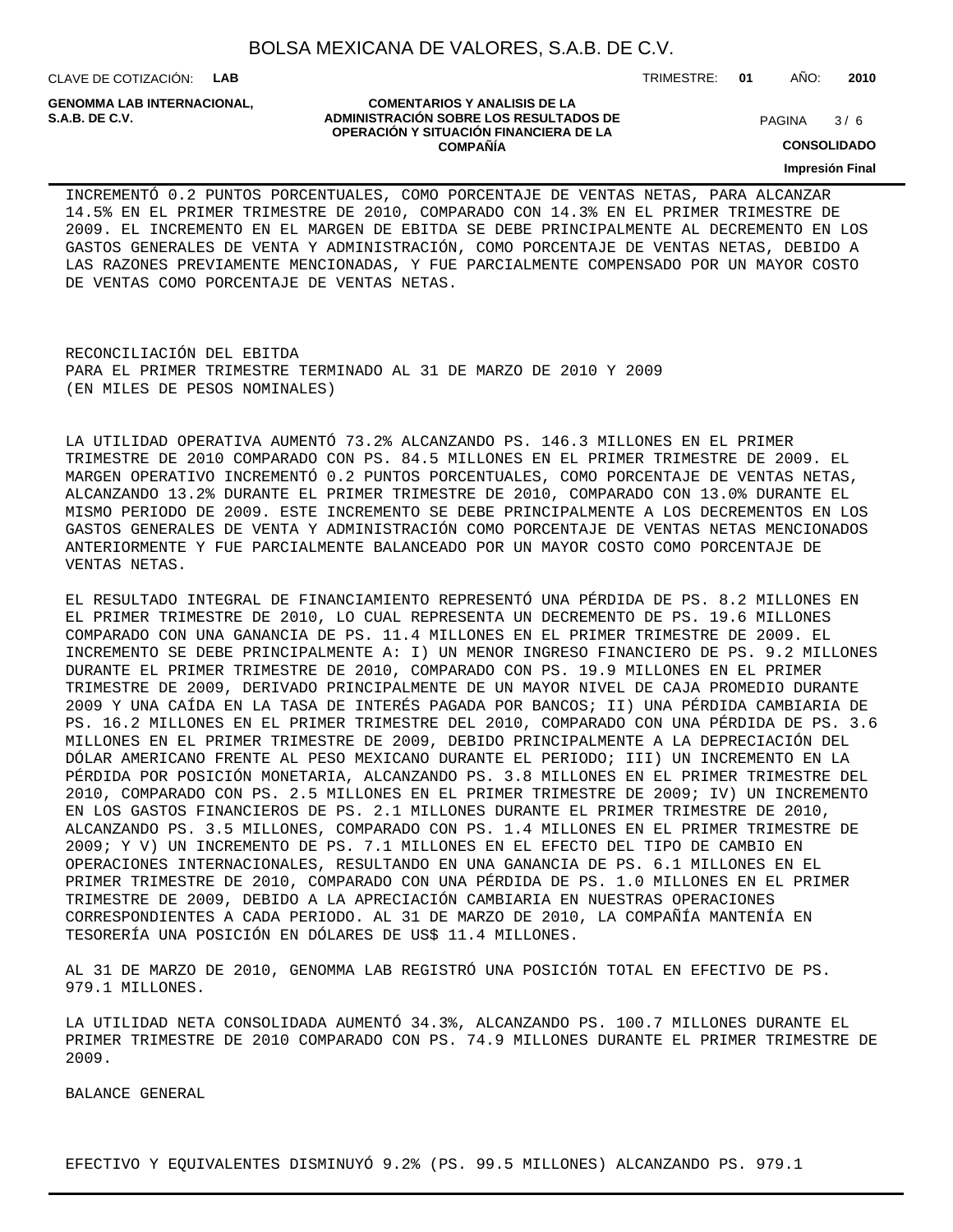CLAVE DE COTIZACIÓN: **LAB**

**GENOMMA LAB INTERNACIONAL,**

#### **COMENTARIOS Y ANALISIS DE LA ADMINISTRACIÓN SOBRE LOS RESULTADOS DE PAGINA 1/6** PAGINA 1/6 **OPERACIÓN Y SITUACIÓN FINANCIERA DE LA COMPAÑÍA**

 $4/6$ 

TRIMESTRE: **01** AÑO: **2010**

**CONSOLIDADO**

**Impresión Final**

MILLONES AL 31 DE MARZO DE 2010, COMPARADO CON PS. 1,078.6 MILLONES AL 31 DE MARZO DE 2009. ESTA DISMINUCIÓN SE DEBIÓ PRINCIPALMENTE AL USO DE EFECTIVO RELACIONADO CON LA ADQUISICIÓN DE NUESTRAS OFICINAS CORPORATIVAS POR UN MONTO DE PS. 143.7 MILLONES Y A LAS ADQUISICIONES DE MARCAS PAGADAS DURANTE LOS ÚLTIMOS DOCE MESES POR UN TOTAL DE PS. 211.1 MILLONES. ESTE USO DE CAJA FUE PARCIALMENTE CONTRARRESTADO POR LA GENERACIÓN DE EFECTIVO DE LA COMPAÑÍA DURANTE LOS ÚLTIMOS DOCE MESES.

LA CARTERA DE CLIENTES INCREMENTÓ 97.3% (PS. 738.2 MILLONES) A PS. 1,497.2 MILLONES AL 31 DE MARZO DE 2010, COMPARADO CON PS. 759.0 MILLONES AL 31 DE MARZO DE 2009. LOS DÍAS DE CLIENTES INCREMENTARON EN 11 DÍAS, AL PASAR DE 99 DÍAS AL 31 DE MARZO DE 2009 A 110 DÍAS AL 31 DE MARZO DE 2010. ESTE INCREMENTO SE DEBE PRINCIPALMENTE AL INICIO DE OPERACIONES EN LOS MERCADOS DE BRASIL Y LOS ESTADOS UNIDOS, ASÍ COMO, AL CRECIMIENTO GENERAL ALCANZADO POR LA COMPAÑÍA.

INVENTARIOS AUMENTARON 37.1% (PS. 169.1 MILLONES) ALCANZANDO PS. 624.7 MILLONES AL 31 DE MARZO DE 2010, COMPARADO CON PS. 455.6 MILLONES AL 31 DE MARZO DE 2009. LOS DÍAS DE INVENTARIO DISMINUYERON EN 73 DÍAS, AL PASAR DE 232 DÍAS EL 31 DE MARZO DE 2009 A 159 DÍAS AL 31 DE MARZO DE 2010. ESTA DISMINUCIÓN SE DEBIÓ PRINCIPALMENTE AL ALTO NIVEL DE INVENTARIOS EN EL PERIODO COMPARATIVO DE 2009.

PROVEEDORES AUMENTARON 90.0% (PS. 277.2 MILLONES) ALCANZANDO PS. 585.1 MILLONES AL 31 DE MARZO DE 2010, COMPARADO CON PS. 307.9 MILLONES AL 31 DE MARZO DE 2009. LOS DÍAS DE PROVEEDORES DISMINUYERON EN 8 DÍAS, AL PASAR DE 157 DÍAS AL 31 DE MARZO DE 2009 A 149 DÍAS AL 31 DE MARZO DE 2010.

OTROS ACTIVOS CIRCULANTES INCREMENTARON 42.3% (PS. 82.9 MILLONES) ALCANZANDO PS. 279.0 MILLONES AL 31 DE MARZO DE 2010, COMPARADO CON PS. 196.0 MILLONES AL 31 DE MARZO DE 2009. ESTE CAMBIO SE DEBE EN SU MAYORÍA AL INCREMENTO EN LOS IMPUESTOS POR RECUPERAR DEBIDO A REEMBOLSOS PENDIENTES DE IMPUESTOS.

OTROS PASIVOS CIRCULANTES INCREMENTARON 195.7% (PS. 339.9 MILLONES) ALCANZANDO PS. 513.6 MILLONES AL 31 DE MARZO DE 2010, COMPARADO CON PS. 173.7 MILLONES AL 31 DE MARZO DE 2009. ESTE CAMBIO SE ATRIBUYE PRINCIPALMENTE AL AUMENTO EN LA PUBLICIDAD POR PAGAR DURANTE EL PERIODO, ADEMÁS DE A UN INCREMENTO EN LOS IMPUESTOS POR PAGAR DEBIDO AL CRECIMIENTO DE LAS VENTAS DE LA COMPAÑÍA.

DURANTE EL PRIMER TRIMESTRE DE 2010, EL FLUJO DE OPERACIÓN Y EL SALDO EN CAJA FUERON SUFICIENTES PARA FINANCIAR LOS REQUERIMIENTOS DE LIQUIDEZ DE LA COMPAÑÍA. RESUMEN OPERATIVO

#### VENTAS DEL PRIMER TRIMESTRE

EN EL PRIMER TRIMESTRE DEL 2010, LAS VENTAS NETAS DE MEDICAMENTOS DE LIBRE VENTA ("OTC") EN MÉXICO INCREMENTARON 26.1% COMPARADAS CON EL MISMO PERIODO DE 2009. DURANTE EL PRIMER TRIMESTRE DE 2010 LA COMPAÑÍA LANZÓ 7 NUEVOS PRODUCTOS OTC.

LAS VENTAS NETAS DE PRODUCTOS DE CUIDADO PERSONAL EN MÉXICO SE INCREMENTARON 5.4% DURANTE EL PRIMER TRIMESTRE DE 2010 COMPARADO CON EL MISMO TRIMESTRE DE 2009. DURANTE EL PRIMER TRIMESTRE DE 2010, LA COMPAÑÍA LANZÓ 10 NUEVOS PRODUCTOS DE CUIDADO PERSONAL.

DURANTE EL PRIMER TRIMESTRE DE 2010, LA COMPAÑÍA LANZÓ 5 NUEVOS MEDICAMENTOS GENÉRICOS. LAS VENTAS NETAS DE NUESTRAS OPERACIONES INTERNACIONALES AUMENTARON 186.6%, ALCANZANDO PS. 314.3 MILLONES EN EL PRIMER TRIMESTRE DE 2010, COMPARADO CON PS. 109.7 MILLONES EN EL MISMO TRIMESTRE DE 2009. ESTE CRECIMIENTO ES DERIVADO PRINCIPALMENTE DE LAS VENTAS DE NUESTRAS NUEVAS OPERACIONES EN BRASIL Y LOS ESTADOS UNIDOS, ASÍ COMO DE UN IMPORTANTE CRECIMIENTO EN EL RESTO DE NUESTRAS OPERACIONES EN LATINOAMÉRICA, LIDERADO POR COLOMBIA, PERÚ Y ARGENTINA.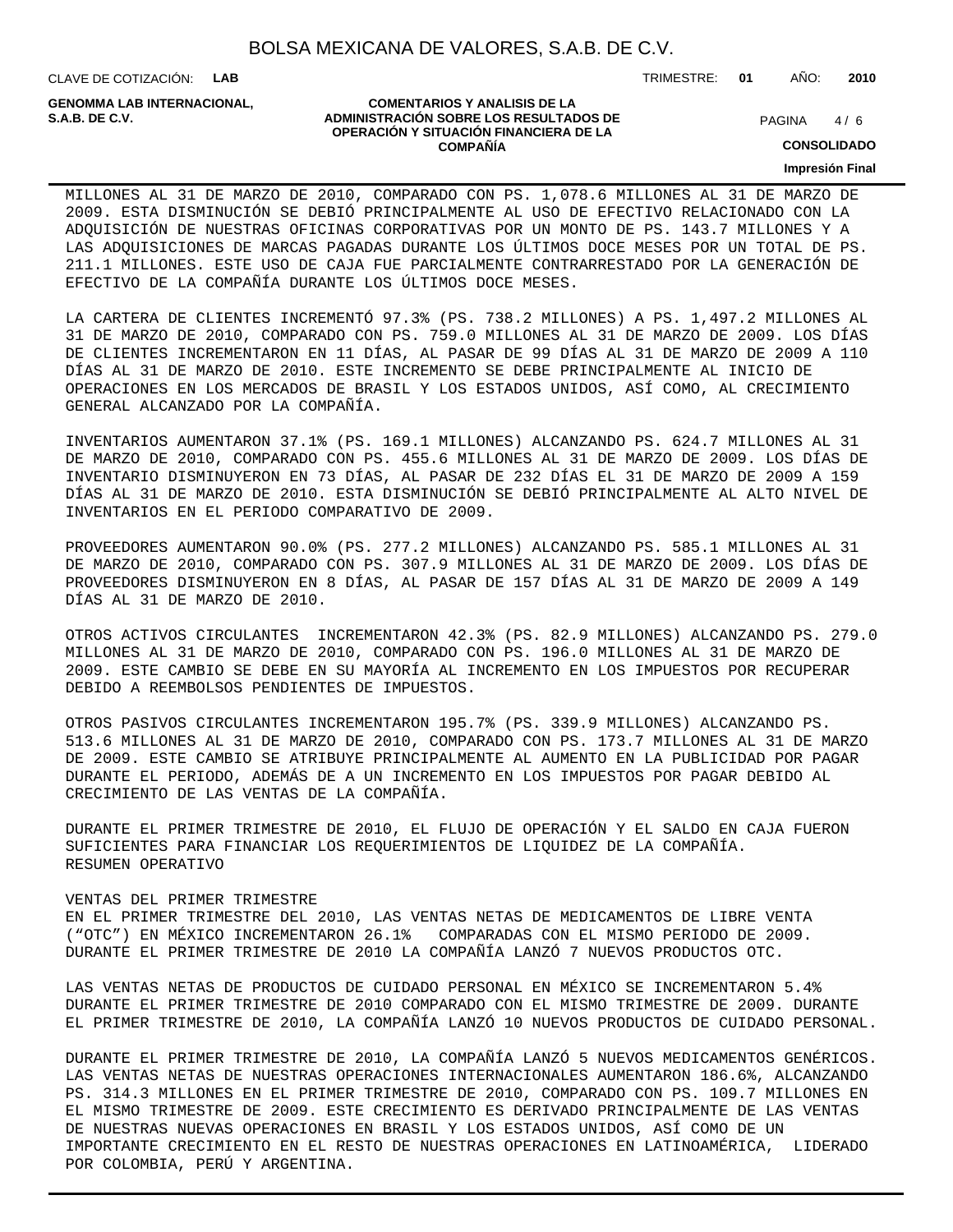CLAVE DE COTIZACIÓN: **LAB**

**GENOMMA LAB INTERNACIONAL,**

#### **COMENTARIOS Y ANALISIS DE LA ADMINISTRACIÓN SOBRE LOS RESULTADOS DE S.A.B. DE C.V.** PAGINA / 6 **OPERACIÓN Y SITUACIÓN FINANCIERA DE LA COMPAÑÍA**

 $5/6$ 

TRIMESTRE: **01** AÑO: **2010**

**CONSOLIDADO**

**Impresión Final**

LANZAMIENTO DE NUEVOS PRODUCTOS Y EXTENSIONES DE LÍNEA DURANTE EL 2010, GENOMMA LANZÓ 18 PRODUCTOS COMO EXTENSIONES DE LA LÍNEA BASE Y LANZAMIENTOS DEL AÑO ANTERIOR; Y 4 NUEVOS PRODUCTOS BAJO 2 NUEVAS MARCAS; ENTRE LOS QUE DESTACAN: DERMOPRADA KIT ANTI-CALLOS ES UNA EXTENSIÓN DE LÍNEA DE NUESTRA MARCA DERMOPRADA, QUE CONSISTE EN UN TRATAMIENTO PARA LA ELIMINACIÓN DE CALLOS EN LOS PIES, REMOVIENDO LA DUREZA Y EL AGRIETAMIENTO DE LOS TALONES, DE UNA FORMA FÁCIL Y SEGURA.

GOICOECHEA ÁRNICA ES UNA EXTENSIÓN DE LÍNEA DE NUESTRA MARCA GOICOECHEA, QUE CONSISTE EN UN TRATAMIENTO DE USO TÓPICO BASADO EN 2 DIFERENTES EXTRACTOS NATURALES, EL CUAL MEJORA LA APARIENCIA DE LA PIEL EN ZONAS CON VÁRICES. GOICOECHEA ÁRNICA CONTIENE INGREDIENTES RELAJANTES MEZCLADOS CON ÁRNICA, UNA HIERBA CONOCIDA POR SUS PROPIEDADES ANTI-INFLAMATORIAS.

SILUET 40 BEBIDAS ES UNA EXTENSIÓN DE LÍNEA DE NUESTRA MARCA SILUET 40. SILUET 40 BEBIDAS SON BEBIDAS CON CERO CALORÍAS QUE VIENEN EN DOS SABORES DIFERENTES, FORTALECIDOS CON EXTRACTOS HERBALES Y ANTI-OXIDANTES.

#### OTROS EVENTOS

 GENOMMA LAB INICIÓ OPERACIONES EN BRASIL DURANTE ESTE TRIMESTRE. LA COMPAÑÍA ESTÁ SIENDO CAUTELOSA EN ESTA INCURSIÓN.

 DURANTE EL PRIMER TRIMESTRE, LA COMPAÑÍA TAMBIÉN INICIO OPERACIONES EN ESTADOS UNIDOS POR MEDIO DE SU ALIANZA ESTRATÉGICA CON TELEVISA.

#### DESCRIPCIÓN DE LA COMPAÑÍA

GENOMMA LAB ES UNA DE LAS EMPRESAS DE MAYOR CRECIMIENTO EN LA INDUSTRIA DE PRODUCTOS FARMACÉUTICOS Y PARA EL CUIDADO PERSONAL EN MÉXICO CON UNA CRECIENTE PRESENCIA INTERNACIONAL. GENOMMA LAB SE DEDICA AL DESARROLLO, VENTA Y PROMOCIÓN DE UNA GRAN VARIEDAD DE PRODUCTOS DE MARCA PREMIUM, MUCHOS DE LOS CUALES SON LÍDERES DE LA CATEGORÍA EN LA CUAL COMPITEN EN TÉRMINOS DE VENTAS Y PARTICIPACIÓN DE MERCADO. GENOMMA LAB TIENE UNA COMBINACIÓN DE DESARROLLO DE NUEVOS Y EXITOSOS PRODUCTOS, UNA MERCADOTECNIA DIRIGIDA AL CLIENTE, UNA AMPLIA RED DE DISTRIBUCIÓN DE PRODUCTOS Y UN MODELO DE OPERACIÓN ALTAMENTE FLEXIBLE Y DE BAJO COSTO. LAS ACCIONES DE GENOMMA LAB COTIZAN EN LA BOLSA MEXICANA DE VALORES BAJO EL SÍMBOLO DE COTIZACIÓN "LAB.B" (BLOOMBERG: LABB.MX).

#### INFORMACIÓN SOBRE ESTIMACIONES Y RIESGOS ASOCIADOS.

LA INFORMACIÓN QUE SE PRESENTA EN ESTE COMUNICADO CONTIENE CIERTAS DECLARACIONES ACERCA DEL FUTURO E INFORMACIÓN RELATIVA A GENOMMA LAB INTERNACIONAL, S.A.B. DE C.V. Y SUS SUBSIDIARIAS (EN CONJUNTO "GENOMMA LAB" O LA "COMPAÑÍA") LAS CUALES ESTÁN BASADAS EN EL ENTENDIMIENTO DE SUS ADMINISTRADORES, ASÍ COMO EN SUPUESTOS E INFORMACIÓN ACTUALMENTE DISPONIBLE PARA LA COMPAÑÍA. TALES DECLARACIONES REFLEJAN LA VISIÓN ACTUAL DE GENOMMA LAB SOBRE EVENTOS FUTUROS Y ESTÁN SUJETAS A CIERTOS RIESGOS, FACTORES INCIERTOS Y PRESUNCIONES. MUCHOS FACTORES PODRÍAN CAUSAR QUE LOS RESULTADOS, DESEMPEÑO, O LOGROS ACTUALES DE LA COMPAÑÍA SEAN MATERIALMENTE DIFERENTES CON RESPECTO A CUALQUIER RESULTADO FUTURO, DESEMPEÑO O LOGRO DE GENOMMA LAB QUE PUDIERA SER INCLUIDA, EN FORMA EXPRESA O IMPLÍCITA DENTRO DE DICHAS DECLARACIONES ACERCA DEL FUTURO, INCLUYENDO, ENTRE OTROS: CAMBIOS EN LAS CONDICIONES GENERALES ECONÓMICAS Y/O POLÍTICAS, CAMBIOS GUBERNAMENTALES Y COMERCIALES A NIVEL GLOBAL Y EN LOS PAÍSES EN LOS QUE LA COMPAÑÍA HACE NEGOCIOS, CAMBIOS EN LAS TASAS DE INTERÉS Y DE INFLACIÓN, VOLATILIDAD CAMBIARIA, CAMBIOS EN LA DEMANDA Y REGULACIÓN DE LOS PRODUCTOS COMERCIALIZADOS POR LA COMPAÑÍA, CAMBIOS EN EL PRECIO DE MATERIAS PRIMAS Y OTROS INSUMOS, CAMBIOS EN LA ESTRATEGIA DE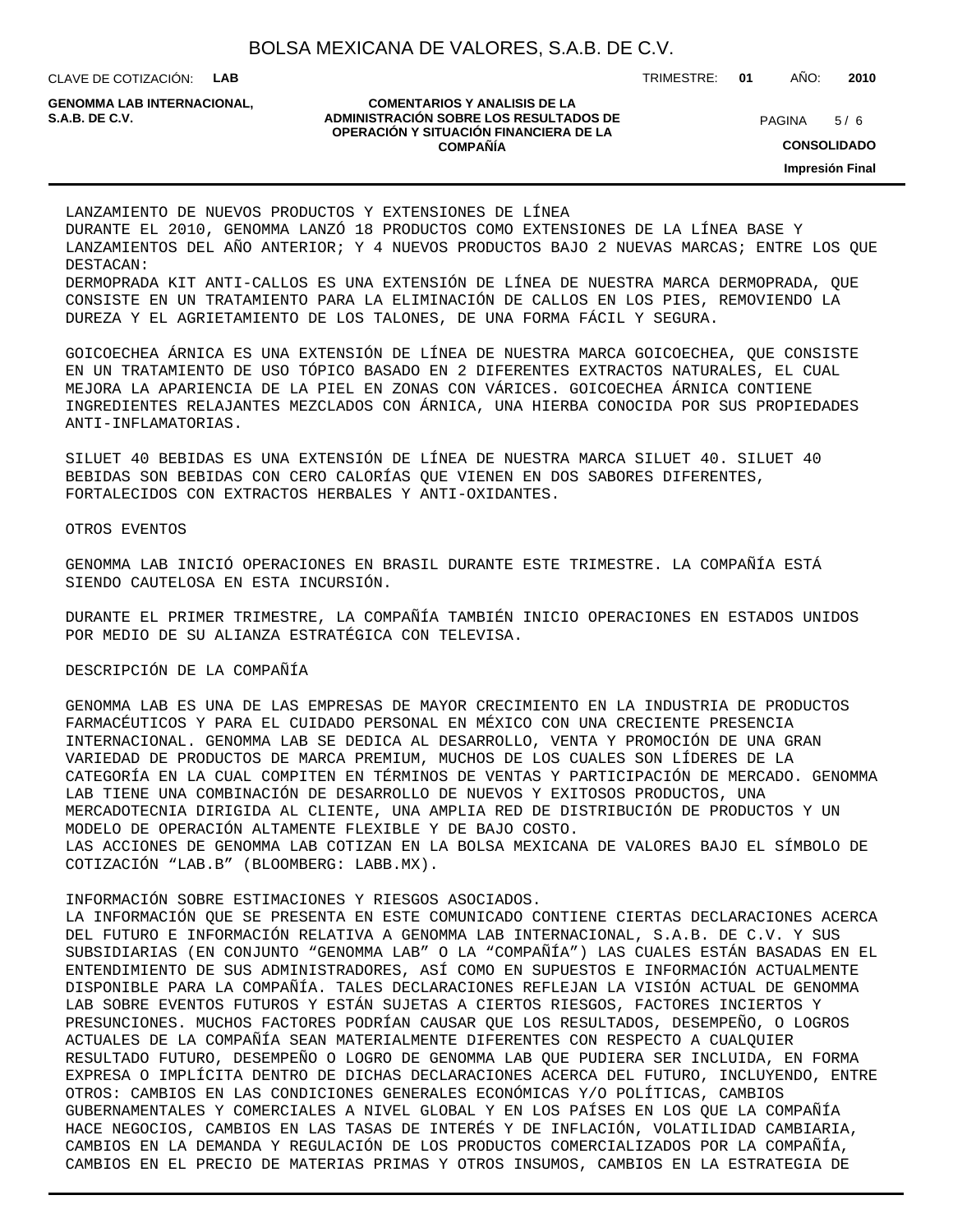CLAVE DE COTIZACIÓN: **LAB**

**GENOMMA LAB INTERNACIONAL,**

**COMENTARIOS Y ANALISIS DE LA ADMINISTRACIÓN SOBRE LOS RESULTADOS DE S.A.B. DE C.V.** PAGINA / 6 **OPERACIÓN Y SITUACIÓN FINANCIERA DE LA COMPAÑÍA**

 $6/6$ 

**CONSOLIDADO**

**Impresión Final**

NEGOCIOS Y VARIOS OTROS FACTORES. SI UNO O MÁS DE ESTOS RIESGOS O FACTORES INCIERTOS SE MATERIALIZAN, O SI LOS SUPUESTOS UTILIZADOS RESULTAN SER INCORRECTOS, LOS RESULTADOS REALES PODRÍAN VARIAR MATERIALMENTE DE AQUELLOS DESCRITOS EN EL PRESENTE COMO ANTICIPADOS , CREÍDOS, ESTIMADOS O ESPERADOS. GENOMMA LAB NO PRETENDE Y NO ASUME NINGUNA OBLIGACIÓN DE ACTUALIZAR ESTAS DECLARACIONES ACERCA DEL FUTURO.

TRIMESTRE: **01** AÑO: **2010**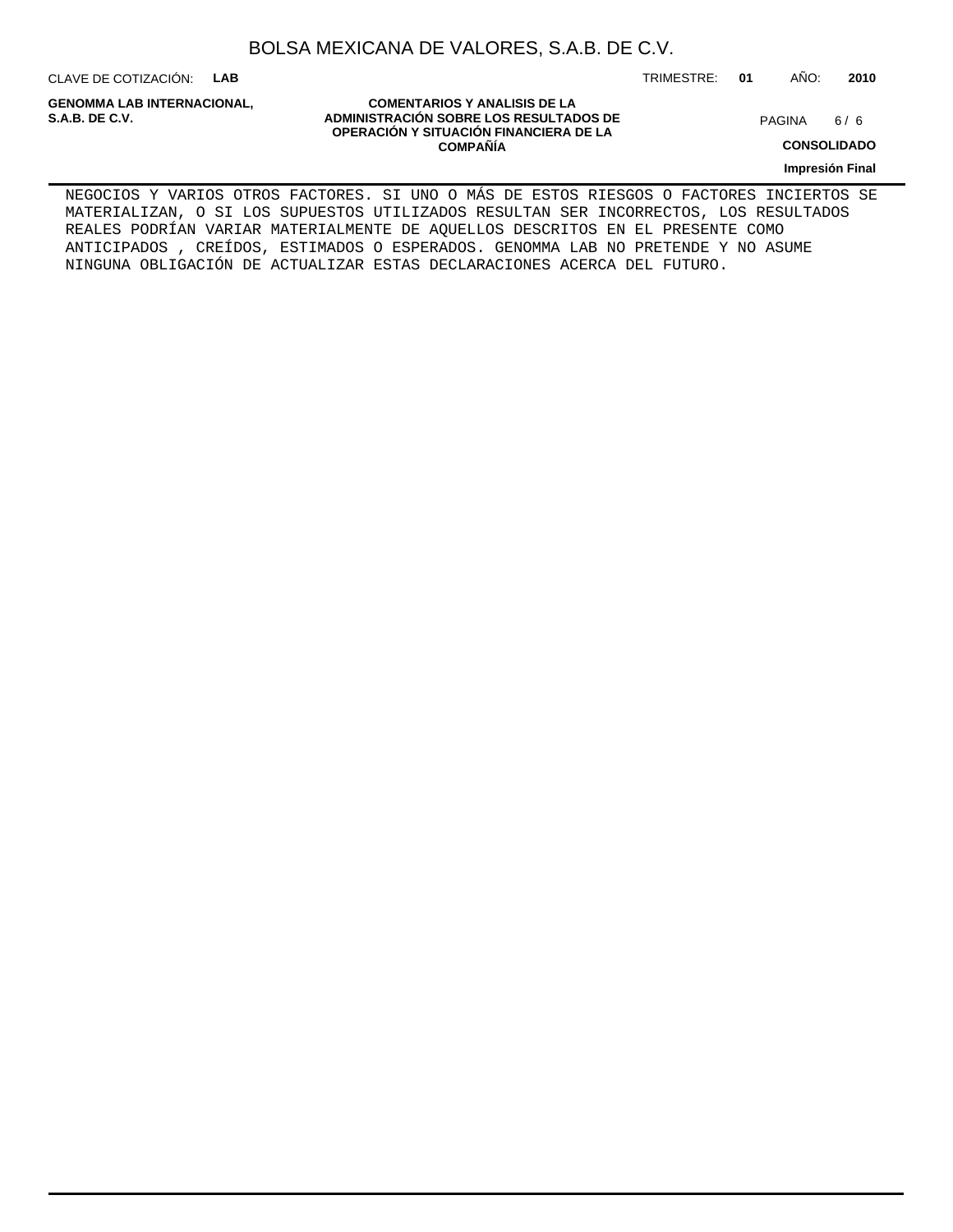**LAB**

CLAVE DE COTIZACIÓN: TRIMESTRE: **01** AÑO: **2010**

**GENOMMA LAB INTERNACIONAL,**

**NOTAS COMPLEMENTARIAS A LA INFORMACIÓN FINANCIERA S.A.B. DE C.V.** PAGINA 1 / 9

**CONSOLIDADO Impresión Final**

NOTAS A LOS ESTADOS FINANCIEROS CONSOLIDADOS POR LOS PERIODOS DE TRES MESES QUE TERMINARON EL 31 DE MARZO DE 2010 Y 2009 (EN MILES DE PESOS)

#### 1. ACTIVIDADES Y EVENTOS IMPORTANTES

GENOMMA LAB INTERNACIONAL, S. A. B. DE C. V. Y SUBSIDIARIAS (LA "COMPAÑÍA") SE DEDICA A LA VENTA DE PRODUCTOS FARMACÉUTICOS QUE NO REQUIEREN PRESCRIPCIÓN MÉDICA (EN ADELANTE PRODUCTOS OTC FARMACÉUTICOS), DE PRODUCTOS FARMACÉUTICOS GENÉRICOS INTERCAMBIABLES QUE REQUIEREN PRESCRIPCIÓN MÉDICA (EN ADELANTE PRODUCTOS GI RX) Y PRODUCTOS DE CUIDADO PERSONAL EN MÉXICO CON UNA CRECIENTE PRESENCIAEN MERCADOS INTERNACIONALES.

LA COMPAÑÍA DESARROLLA, VENDE Y COMERCIALIZA UNA AMPLIA GAMA DE PRODUCTOS DE PRIMERA CLASE CON 79 MARCAS PROPIAS, OFRECIENDO MÁS DE 440 PRODUCTOS EN VARIAS CATEGORÍAS, ENTRE LOS QUE SE ENCUENTRAN ANTIACNÉ, MEDICAMENTOS GENÉRICOS, PROTECCIÓN Y MEJORA SEXUAL, ANTIARRUGAS, CREMAS PARA MEJORAR LA TEXTURA DE PIEL CON CICATRICES, TRATAMIENTO DE HEMORROIDES, CONTRA VARICES, PARA CONTROL DE PESO, PARA EVITAR LA CAÍDA DEL CABELLO, UNGÜENTO PARA DOLORES MUSCULARES, ANTIÁCIDOS, TRATAMIENTO PARA INFECCIONES POR HONGOS, PARA EL ALIVIO DE LA COLITIS, PARA CONTRARRESTAR EL NIVEL DE STRESS Y DE OSTEOARTRITIS. LA COMPAÑÍA ESTÁ ENFOCADA EN INCREMENTAR EL VALOR DE LAS MARCAS DE SUS PRODUCTOS POR MEDIO DE CAMPAÑAS PUBLICITARIAS, PRINCIPALMENTE A TRAVÉS DE CAMPAÑAS TELEVISIVAS. LAS VENTAS DE LAS SUBSIDIARIAS EN EL EXTRANJERO REPRESENTAN APROXIMADAMENTE EL 28% Y 9% DE LAS VENTAS NETAS CONSOLIDADAS EN 2009 Y 2008, RESPECTIVAMENTE.

OFERTA PÚBLICA Y PRIVADA DE ACCIONES – EL 18 DE JUNIO DE 2008, LA COMPAÑÍA REALIZÓ UNA OFERTA PÚBLICA INICIAL MIXTA DE ACCIONES EN LA BOLSA MEXICANA DE VALORES Y UNA OFERTA PRIVADA EN EL EXTRANJERO DE CONFORMIDAD CON LA REGLA 144A Y LA REGULACIÓN S DE LA LEY DE VALORES DE 1933 DE LOS ESTADOS UNIDOS DE AMÉRICA. LA CLAVE DE COTIZACIÓN ES "LAB".

INVERSIÓN EN COMPAÑÍAS SUBSIDIARIAS –DURANTE 2009, LA COMPAÑÍA ADQUIRIÓ LAS ACCIONES DE MEDICINAS Y MEDICAMENTOS NACIONALES, S. A. DE C. V. ("MMN") (ANTES MEDICINAS Y MEDICAMENTOS NACIONALE, SAPI) Y CONSTITUYÓ LAS SIGUIENTES SOCIEDADES MEXICANAS: INICIATIVAS DE ÉXITO, S. A. DE C. V., Y AERO LAB, S. A. DE C. V. ASIMISMO, CONSTITUYÓ LAS SIGUIENTES SOCIEDADES EN EL EXTRANJERO: GENOMMA LABORATORIES DO BRASIL, LTDA, GENOMMA LAB USA, INC., Y LAB BRANDS INTERNATIONAL, LLC. ESTAS SOCIEDADES AÚN SE ENCUENTRAN EN ETAPA PREOPERATIVA.

INVERSIÓN EN COMPAÑÍA ASOCIADA – DURANTE 2009, LA COMPAÑÍA APORTÓ 49% DEL CAPITAL SOCIAL DE TELEVISA CONSUMER PRODUCTS USA, LLC, SOCIEDAD CONSTITUIDA EN LOS ESTADOS UNIDOS DE AMÉRICA.

VENTA DE INVERSIÓN EN ACCIONES EL 27 DE MARZO DE 2008, LA COMPAÑÍA INTERCAMBIÓ LA PARTICIPACIÓN QUE TENÍA EN LAS OPERACIONES EN EL EXTRANJERO DE LAS COMPAÑÍAS OPERANDO BAJO LA MARCA DEPILITÉ A SU ACCIONISTA MINORITARIO, OBTENIENDO EL 40% RESTANTE DE LAS ACCIONES DE GLOBAL. ASIMISMO, LA INVERSIÓN EN GLOBAL SE VENDIÓ A TECNOLOGÍAS DE PRIMER NIVEL, S. A. DE C. V. ("TECNOLOGÍAS"), COMPAÑÍA AFILIADA, MEDIANTE EL INTERCAMBIO DE CUENTAS POR COBRAR. FINALMENTE, EL 20 DE MARZO DE 2008, SE DECRETÓ UN DIVIDENDO EN ESPECIE, QUE SE PAGÓ EL 27 DE MARZO DE 2008 CONSIDERANDO LAS CUENTAS POR COBRAR A GLOBAL Y SUS SUBSIDIARIAS QUE SE TENÍAN A LA FECHA Y LAS CUENTAS POR COBRAR GENERADAS EN LA VENTA DE ACCIONES A TECNOLOGÍAS.

CIERRE DE OPERACIONES EN EL EXTRANJERO –DURANTE 2008, LA COMPAÑÍA REINICIÓ OPERACIONES EN COLOMBIA. POR OTRO LADO, LA COMPAÑÍA CERRÓ SU OPERACIÓN EN GUATEMALA COMO ESTRATEGIA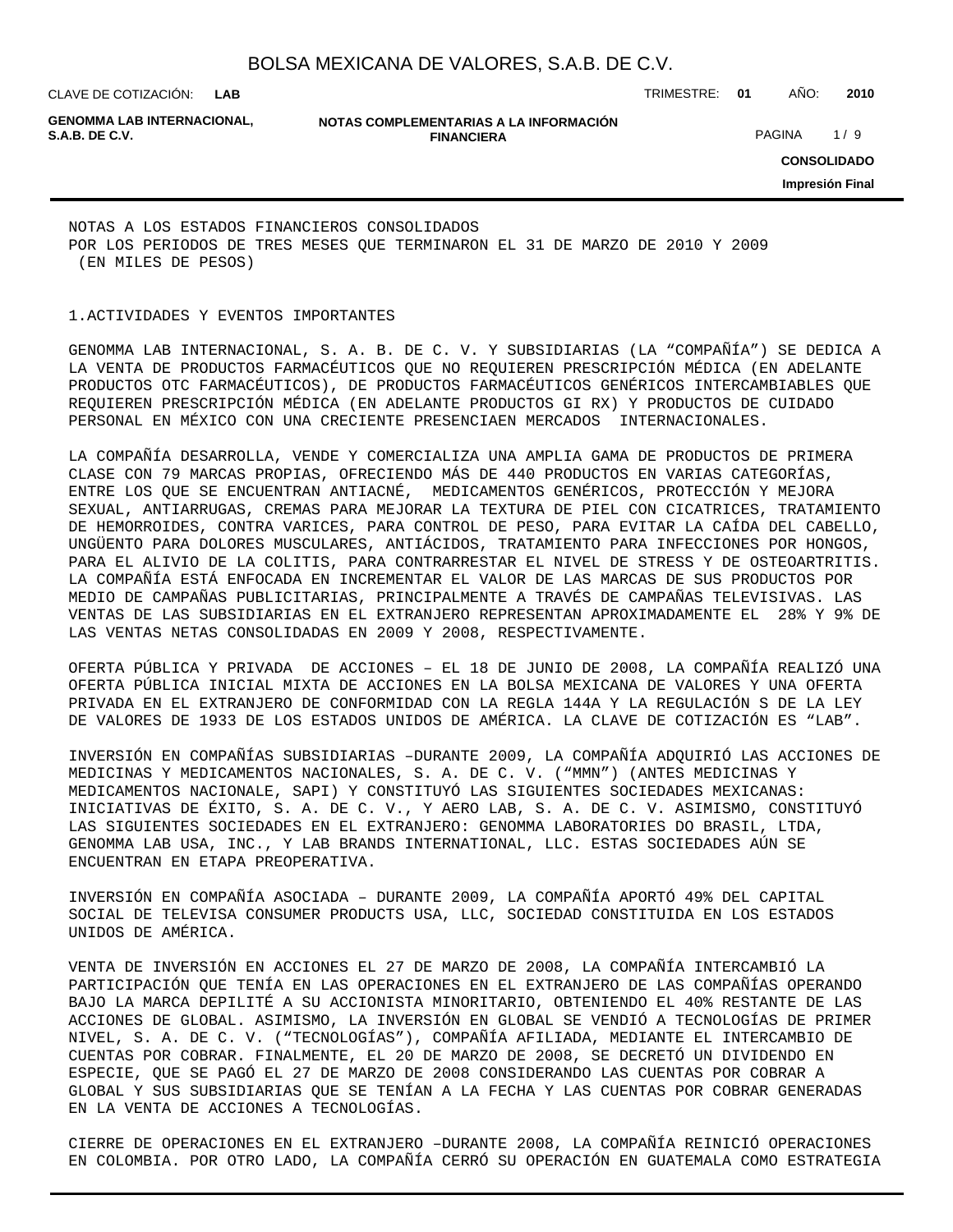**LAB**

CLAVE DE COTIZACIÓN: TRIMESTRE: **01** AÑO: **2010**

**GENOMMA LAB INTERNACIONAL,**

**NOTAS COMPLEMENTARIAS A LA INFORMACIÓN FINANCIERA S.A.B. DE C.V.** PAGINA 2 / 9

**CONSOLIDADO**

**Impresión Final**

PARA TENER UNA MAYOR EFICIENCIA OPERATIVA Y MEJORA DE GESTIÓN COMERCIAL.

OPERACIÓN DISCONTINUADA – DURANTE 2008, LA COMPAÑÍA DECIDIÓ INICIAR EL PROCESO DE CIERRE DE SU SUBSIDIARIA EN ESPAÑA COMO PARTE DE UNA ESTRATEGIA PARA ENFOCAR SU FUERZA DE VENTAS EN CENTROAMÉRICA Y SUDAMÉRICA. LA TRANSACCIÓN SE RECONOCIÓ COMO UNA OPERACIÓN DISCONTINUADA, DANDO EFECTO RETROACTIVO A LOS ESTADOS FINANCIEROS CONSOLIDADOS PARA FINES DE COMPARABILIDAD. DURANTE 2009, LA COMPAÑÍA ADQUIRIÓ EL 15% DE LAS ACCIONES QUE ESTABAN EN PODER DEL ACCIONISTA MINORITARIO.

COMPRA DE MARCAS –DURANTE 2008, LA COMPAÑÍA ADQUIRIÓ LA MARCA UNIGASTROZOL. DURANTE 2009, LA COMPAÑÍA ADQUIRIÓ LAS MARCAS TEATRICAL, HENNA EGIPCIA, FLOR DE NARANJA, JOCKEY CLUB Y A TRAVÉS DE LA COMPRA DE MMN LA MARCA POR TU SALUD.

#### 2. BASES DE PRESENTACIÓN

A. UNIDAD MONETARIA DE LOS ESTADOS FINANCIEROS – LOS ESTADOS FINANCIEROS Y NOTAS AL 31 DE MARZO DE 2010 Y 2009 Y POR LOS MESES QUE TERMINARON EN ESAS FECHAS INCLUYEN SALDOS Y TRANSACCIONES DE PESOS DE DIFERENTE PODER ADQUISITIVO

B. CONSOLIDACIÓN DE ESTADOS FINANCIEROS - LOS ESTADOS FINANCIEROS CONSOLIDADOS INCLUYEN LOS DE GENOMMA LAB INTERNACIONAL, S. A. B. DE C. V. Y LOS DE SUS SUBSIDIARIAS.

C. CONVERSIÓN DE ESTADOS FINANCIEROS DE SUBSIDIARIAS EN MONEDA EXTRANJERA – PARA CONSOLIDAR LOS ESTADOS FINANCIEROS DE SUBSIDIARIAS EXTRANJERAS, ÉSTOS SE MODIFICAN EN LA MONEDA DE REGISTRO PARA PRESENTARSE BAJO NORMAS DE INFORMACIÓN FINANCIERA MEXICANAS ("NIF"), EXCEPTO POR LA APLICACIÓN DE LA NIF B-10 EFECTOS DE LA INFLACIÓN CUANDO LA ENTIDAD EXTRANJERA OPERA EN UN ENTORNO INFLACIONARIO, YA QUE LAS NORMAS DE ESTA NIF SE APLICAN A LOS ESTADOS FINANCIEROS CONVERTIDOS A MONEDA FUNCIONAL. LOS ESTADOS FINANCIEROS SE CONVIERTEN A PESOS MEXICANOS, CONSIDERANDO LAS SIGUIENTES METODOLOGÍAS:

- A PARTIR DE 2008, LAS OPERACIONES EXTRANJERAS CUYA MONEDA DE REGISTRO Y FUNCIONAL ES LA MISMA, CONVIERTEN SUS ESTADOS FINANCIEROS UTILIZANDO LOS SIGUIENTES TIPOS DE CAMBIO:1) DE CIERRE PARA LOS ACTIVOS Y PASIVOS Y 2) HISTÓRICO PARA EL CAPITAL CONTABLE, INGRESOS, COSTOS Y GASTOS. LOS EFECTOS DE CONVERSIÓN SE REGISTRAN EN EL CAPITAL CONTABLE.

- A PARTIR DE 2008, LAS OPERACIONES EXTRANJERAS CUYA MONEDA DE REGISTRO Y FUNCIONAL ES DIFERENTE, CONVIERTEN SUS ESTADOS FINANCIEROS DE LA MONEDA DE REGISTRO A LA MONEDA FUNCIONAL, UTILIZANDO LOS SIGUIENTES TIPOS DE CAMBIO: 1) DE CIERRE PARA LOS ACTIVOS Y PASIVOS MONETARIOS Y 2) HISTÓRICO PARA ACTIVOS NO MONETARIOS, PASIVOS NO MONETARIOS, CAPITAL CONTABLE, Y 3) EL DE LA FECHA DE DEVENGAMIENTO PARA LOS INGRESOS, COSTOS Y GASTOS, EXCEPTO LOS QUE PROVIENEN DE PARTIDAS NO MONETARIAS QUE SE CONVIERTEN AL TIPO DE CAMBIO HISTÓRICO DE LA PARTIDA NO MONETARIA; LOS EFECTOS DE CONVERSIÓN, SE REGISTRAN EN EL RESULTADO INTEGRAL DE FINANCIAMIENTO. POSTERIORMENTE, PARA CONVERTIR LOS ESTADOS FINANCIEROS DE LA MONEDA FUNCIONAL AL PESO MEXICANO, SE UTILIZAN LOS SIGUIENTES TIPOS DE CAMBIO:1) DE CIERRE PARA LOS ACTIVOS Y PASIVOS Y 2) HISTÓRICO PARA EL CAPITAL CONTABLE, INGRESOS, COSTOS Y GASTOS. LOS EFECTOS DE CONVERSIÓN SE REGISTRAN EN EL CAPITAL CONTABLE. EN EL CASO DE OPERACIONES EXTRANJERAS QUE OPERAN EN UN ENTORNO ECONÓMICO INFLACIONARIO, PRIMERO REEXPRESAN SUS ESTADOS FINANCIEROS EN MONEDA DE PODER ADQUISITIVO AL CIERRE DEL EJERCICIO, UTILIZANDO EL ÍNDICE DE PRECIOS DEL PAÍS DE ORIGEN, Y POSTERIORMENTE LOS CONVIERTEN UTILIZANDO EL TIPO DE CAMBIO DE CIERRE PARA TODAS LAS PARTIDAS; LOS EFECTOS DE CONVERSIÓN, SE REGISTRAN EN EL CAPITAL CONTABLE.

LAS MONEDAS DE REGISTRO Y FUNCIONAL DE LAS OPERACIONES EXTRANJERAS, SON COMO SIGUE: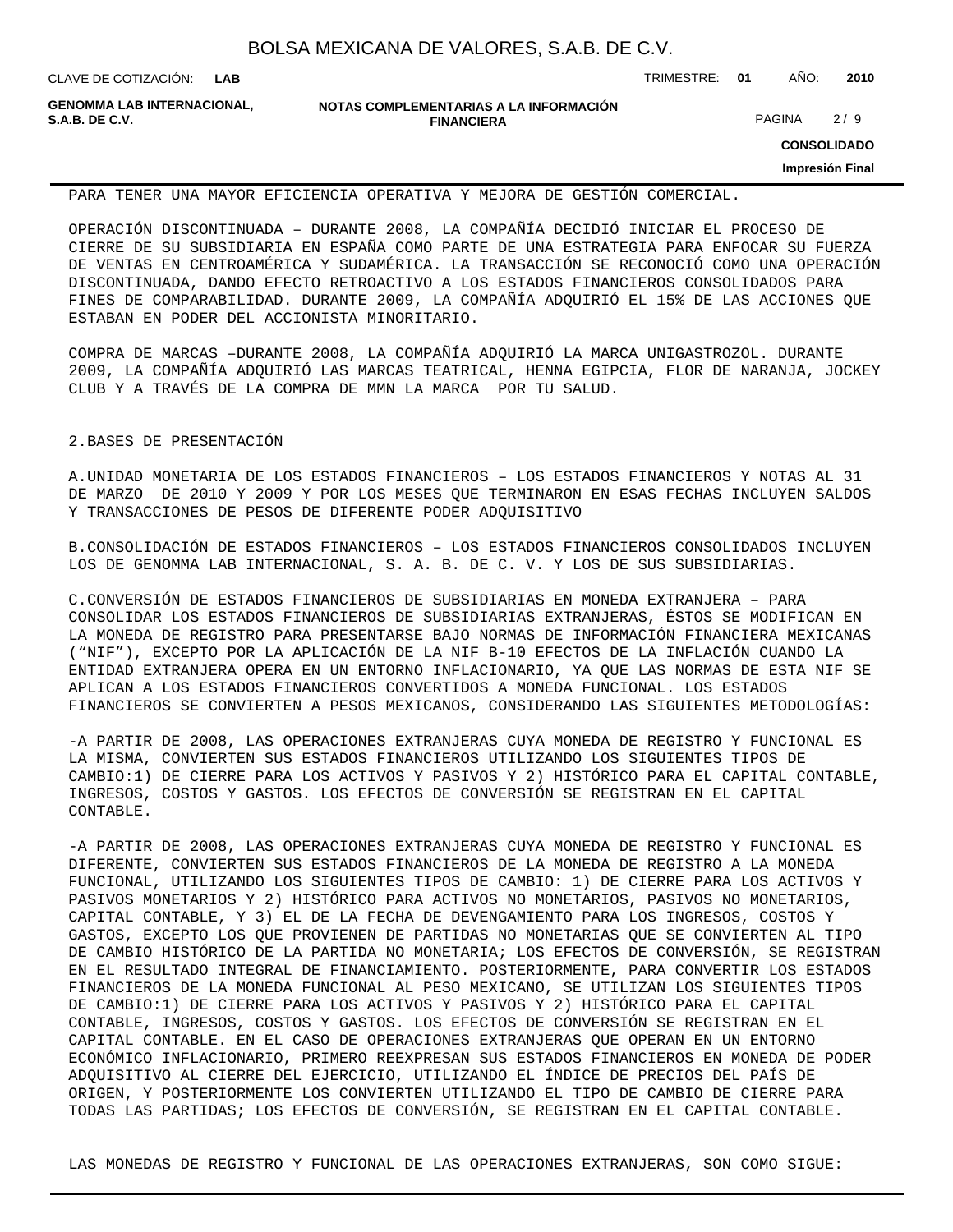**LAB**

CLAVE DE COTIZACIÓN: TRIMESTRE: **01** AÑO: **2010**

**GENOMMA LAB INTERNACIONAL,**

```
NOTAS COMPLEMENTARIAS A LA INFORMACIÓN
                        FINANCIERA
S.A.B. DE C.V. PAGINA 3 / 9
```
**CONSOLIDADO**

**Impresión Final**

COMPAÑÍA MONEDA DE REGISTRO MONEDA FUNCIONAL

GENOMMA LABORATORIES MÉXICO, S. A. DE C. V. PESO MEXICANO PESO MEXICANO TELEVISION PRODUCTS RETAIL, S. A. DE C. V. PESO MEXICANO PESO MEXICANO MEDICINAS Y MEDICAMENTOS NACIONALES, S. A. DE C. V. PESO MEXICANO PESO MEXICANO INICIATIVAS DE ÉXITO, S. A. DE C. V. PESO MEXICANO PESO MEXICANO AEROLAB, S. A. DE C. V. PESO MEXICANO PESO MEXICANO GENOMMA LABORATORIOS MÉDICOS, S. L. EURO DÓLAR ESTADOUNIDENSE GENOMMA LAB PERÚ, S. A. SOL DÓLAR ESTADOUNIDENSE PRODUCCIONES TELEVISIVAS INFOVISIÓN DE COSTA RICA, S. A. COLÓN COSTARRICENSE DÓLAR ESTADOUNIDENSE GENOMMA LAB CHILE, S. A. PESO CHILENO DÓLAR ESTADOUNIDENSE GENOMMA LAB ECUADOR, S. A. DÓLAR ESTADOUNIDENSE DÓLAR ESTADOUNIDENSE GENOMMA LABORATORIES ARGENTINA, S. A. PESO ARGENTINO DÓLAR ESTADOUNIDENSE GENOMMA LAB COLOMBIA, LTDA. PESO COLOMBIANO DÓLAR ESTADOUNIDENSE GENOMMA LABORATORIES DO BRASIL, LTDA. REAL DÓLAR ESTADOUNIDENSE GENOMMA LAB USA, INC. DÓLAR ESTADOUNIDENSE DÓLAR ESTADOUNIDENSE LAB BRANDS INTERNATIONAL, LLC DÓLAR ESTADOUNIDENSE DÓLAR ESTADOUNIDENSE

D. UTILIDAD INTEGRAL – ES LA MODIFICACIÓN DEL CAPITAL CONTABLE DURANTE EL EJERCICIO POR CONCEPTOS QUE NO SON DISTRIBUCIONES Y MOVIMIENTOS DEL CAPITAL CONTRIBUIDO; SE INTEGRA POR LA UTILIDAD NETA DEL EJERCICIO MÁS OTRAS PARTIDAS QUE REPRESENTAN UNA GANANCIA O PÉRDIDA DEL MISMO PERIODO, LAS CUALES SE PRESENTAN DIRECTAMENTE EN EL CAPITAL CONTABLE SIN AFECTAR EL ESTADO DE RESULTADOS. AL MOMENTO DE REALIZARSE LOS ACTIVOS Y PASIVOS QUE ORIGINARON LAS OTRAS PARTIDAS DE UTILIDAD INTEGRAL, ESTAS ÚLTIMAS SE RECONOCEN EN EL ESTADO DE RESULTADOS. EN 2010 Y 2009, LAS OTRAS PARTIDAS DE UTILIDAD INTEGRAL ESTÁN REPRESENTADAS POR LOS EFECTOS DE CONVERSIÓN DE ENTIDADES EXTRANJERAS.

E. CLASIFICACIÓN DE COSTOS Y GASTOS – LOS COSTOS Y GASTOS PRESENTADOS EN EL ESTADO DE RESULTADOS FUERON CLASIFICADOS ATENDIENDO A SU FUNCIÓN DEBIDO A QUE PERMITE CALCULAR EL MARGEN DE UTILIDAD BRUTA, POR LO QUE SE SEPARÓ EL COSTO DE VENTAS DE LOS DEMÁS COSTOS Y GASTOS.

F. UTILIDAD DE OPERACIÓN – LA UTILIDAD DE OPERACIÓN SE OBTIENE DE DISMINUIR A LAS VENTAS NETAS EL COSTO DE VENTAS Y LOS GASTOS DE VENTA, GENERALES Y DE ADMINISTRACIÓN. AÚN CUANDO LA NIF B-3 "ESTADO DE RESULTADOS" NO LO REQUIERE, SE INCLUYE ESTE RENGLÓN EN LOS ESTADOS DE RESULTADOS CONSOLIDADOS QUE SE PRESENTAN YA QUE CONTRIBUYE A UN MEJOR ENTENDIMIENTO DEL DESEMPEÑO ECONÓMICO Y FINANCIERO DE LA COMPAÑÍA.

#### 3. RESUMEN DE LAS PRINCIPALES POLÍTICAS CONTABLES

LOS ESTADOS FINANCIEROS CONSOLIDADOS ADJUNTOS CUMPLEN CON LAS NIF. SU PREPARACIÓN REQUIERE QUE LA ADMINISTRACIÓN DE LA COMPAÑÍA EFECTÚE CIERTAS ESTIMACIONES Y UTILICE DETERMINADOS SUPUESTOS PARA VALUAR ALGUNAS DE LAS PARTIDAS DE LOS ESTADOS FINANCIEROS Y PARA EFECTUAR LAS REVELACIONES QUE SE REQUIEREN EN LOS MISMOS. SIN EMBARGO, LOS RESULTADOS REALES PUEDEN DIFERIR DE DICHAS ESTIMACIONES. LA ADMINISTRACIÓN DE LA COMPAÑÍA, APLICANDO EL JUICIO PROFESIONAL, CONSIDERA QUE LAS ESTIMACIONES Y SUPUESTOS UTILIZADOS FUERON LOS ADECUADOS EN LAS CIRCUNSTANCIAS. LAS PRINCIPALES POLÍTICAS CONTABLES SEGUIDAS POR LA COMPAÑÍA SON LAS SIGUIENTES:

A. CAMBIOS CONTABLES :

A PARTIR DEL 1 DE ENERO DE 2009, LA COMPAÑÍA ADOPTÓ LAS SIGUIENTES NUEVAS NIF: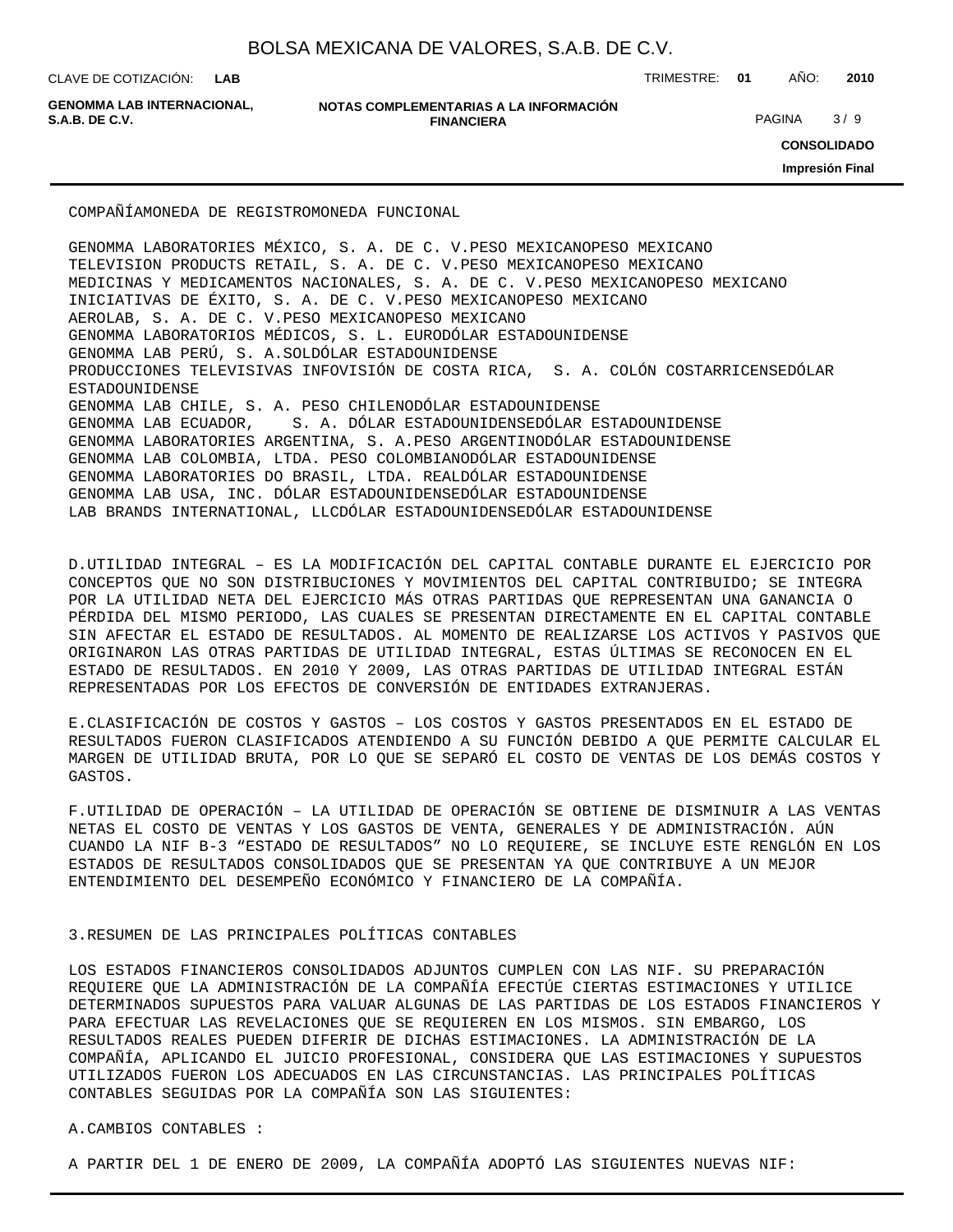| BOLSA MEXICANA DE VALORES, S.A.B. DE C.V. |  |  |  |
|-------------------------------------------|--|--|--|
|-------------------------------------------|--|--|--|

**LAB**

CLAVE DE COTIZACIÓN: TRIMESTRE: **01** AÑO: **2010**

| GENOMMA LAB INTERNACIONAL. | NOTAS COMPLEMENTARIAS A LA INFORMACIÓN |               |     |
|----------------------------|----------------------------------------|---------------|-----|
| S.A.B. DE C.V.             | <b>FINANCIERA</b>                      | <b>PAGINA</b> | 4/9 |

**CONSOLIDADO**

**Impresión Final**

NIF B-7, ADQUISICIONES DE NEGOCIOS, REQUIERE VALUAR LA PARTICIPACIÓN NO CONTROLADORA (ANTES INTERÉS MINORITARIO) A SU VALOR RAZONABLE A LA FECHA DE ADQUISICIÓN Y RECONOCER LA TOTALIDAD DEL CRÉDITO MERCANTIL TAMBIÉN CON BASE EN EL VALOR RAZONABLE. ESTABLECE QUE NI LOS GASTOS DE COMPRA NI LOS GASTOS DE REESTRUCTURA DEBEN FORMAR PARTE DE LA CONTRAPRESTACIÓN NI RECONOCERSE COMO UN PASIVO ASUMIDO POR LA ADQUISICIÓN, RESPECTIVAMENTE.

 NIF D-8, PAGOS BASADOS EN ACCIONES, ESTABLECE LAS REGLAS PARA EL RECONOCIMIENTO DE LAS TRANSACCIONES CON PAGOS BASADOS EN ACCIONES (AL VALOR RAZONABLE DE LOS BIENES RECIBIDOS O EN SU CASO, EL VALOR RAZONABLE DE LOS INSTRUMENTOS DE CAPITAL OTORGADOS); INCLUYENDO EL OTORGAMIENTO DE OPCIONES DE COMPRA DE ACCIONES A LOS EMPLEADOS; POR LO TANTO, SE ELIMINA LA APLICACIÓN SUPLETORIA DE LA NORMA INTERNACIONAL DE INFORMACIÓN FINANCIERA 2, PAGOS BASADOS EN ACCIONES.

A PARTIR DEL 1 DE ENERO DE 2008, LA COMPAÑÍA ADOPTÓ LAS SIGUIENTES NUEVAS NIF:

NIF B-2, ESTADO DE FLUJOS DE EFECTIVO (NIF B-2) – SUSTITUYE AL BOLETÍN B-12, ESTADO DE CAMBIOS EN LA SITUACIÓN FINANCIERA. LA NIF B-2, ESTABLECE LA POSIBILIDAD DE DETERMINAR Y PRESENTAR LOS FLUJOS DE EFECTIVO DE LAS ACTIVIDADES DE OPERACIÓN USANDO EL MÉTODO DIRECTO O EL MÉTODO INDIRECTO. LA COMPAÑÍA DECIDIÓ UTILIZAR EL MÉTODO INDIRECTO. EL ESTADO DE FLUJOS DE EFECTIVO SE PRESENTA EN PESOS NOMINALES. LA NIF B-2 ESTABLECE QUE ESTE CAMBIO CONTABLE DEBE RECONOCERSE MEDIANTE LA APLICACIÓN PROSPECTIVA.

NIF B-10, EFECTOS DE LA INFLACIÓN (NIF B-10) – CONSIDERA DOS ENTORNOS ECONÓMICOS: A) INFLACIONARIO, CUANDO LA INFLACIÓN ACUMULADA DE LOS TRES EJERCICIOS ANUALES ANTERIORES ES IGUAL O SUPERIOR A 26%, CASO EN EL CUAL REQUIERE EL RECONOCIMIENTO DE LOS EFECTOS DE LA INFLACIÓN, Y B) NO INFLACIONARIO, CUANDO EN EL MISMO PERÍODO LA INFLACIÓN ES MENOR A 26%; EN ESTE ÚLTIMO CASO, NO SE DEBEN RECONOCER LOS EFECTOS DE LA INFLACIÓN EN LOS ESTADOS FINANCIEROS Y REQUIERE QUE EL RESULTADO POR TENENCIA DE ACTIVOS NO MONETARIOS (RETANM) ACUMULADOS SE RECLASIFIQUEN A RESULTADOS ACUMULADOS, EXCEPTO EL RETANM QUE SE IDENTIFIQUE CON LOS INVENTARIOS O ACTIVOS FIJOS NO REALIZADOS A LA FECHA DE ENTRADA EN VIGOR DE ESTA NORMA, EL CUAL SE CONSERVA EN EL CAPITAL CONTABLE PARA APLICARLO A LOS RESULTADOS DEL PERÍODO EN EL QUE SE REALICEN DICHOS ACTIVOS. LA COMPAÑÍA DETERMINÓ QUE FUE IMPRÁCTICO IDENTIFICAR EL RETANM ACUMULADO CORRESPONDIENTE A LOS ACTIVOS NO REALIZADOS AL 1 DE ENERO DE 2008, POR LO TANTO, RECLASIFICÓ EN ESA FECHA LA TOTALIDAD DEL SALDO DEL EXCESO EN LA ACTUALIZACIÓN DEL CAPITAL CONTABLE. LA NIF B-10 ESTABLECE QUE ESTE CAMBIO CONTABLE DEBE RECONOCERSE MEDIANTE LA APLICACIÓN PROSPECTIVA.

EN MÉXICO, LA INFLACIÓN ACUMULADA DE LOS TRES EJERCICIOS ANUALES ANTERIORES AL 31 DE DICIEMBRE DE 2009 ES DE 15.01%, POR LO TANTO EL ENTORNO ECONÓMICO CALIFICA COMO NO INFLACIONARIO.

LA INFORMACIÓN FINANCIERA DE LAS SUBSIDIARIAS EN ARGENTINA Y COSTA RICA, AÚN RECONOCEN EFECTOS DE INFLACIÓN, YA QUE SE ENCUENTRAN EN UN ENTORNO INFLACIONARIO

B. EFECTIVO Y EQUIVALENTES DE EFECTIVO – CONSISTEN PRINCIPALMENTE EN DEPÓSITOS BANCARIOS EN CUENTAS DE CHEQUES E INVERSIONES EN VALORES A CORTO PLAZO, DE GRAN LIQUIDEZ, FÁCILMENTE CONVERTIBLES EN EFECTIVO Y SUJETOS A RIESGOS POCO SIGNIFICATIVOS DE CAMBIOS EN VALOR. EL EFECTIVO SE PRESENTA A VALOR NOMINAL Y LOS EQUIVALENTES SE VALÚAN A SU VALOR RAZONABLE; LAS FLUCTUACIONES EN SU VALOR SE RECONOCEN EN EL RESULTADO INTEGRAL DE FINANCIAMIENTO ("RIF") DEL PERIODO. LOS EQUIVALENTES DE EFECTIVO ESTÁN REPRESENTADOS PRINCIPALMENTE POR INVERSIONES EN MESAS DE DINERO. AL 31 DE MARZO DE 2009 Y 2008, LA COMPAÑÍA TIENE FONDOS RESTRINGIDOS DESIGNADOS PARA LA RECOMPRA DE ACCIONES PROPIAS DE LA COMPAÑÍA, LOS CUALES SE ENCUENTRAN INVERTIDOS EN MESAS DE DINERO A CORTO PLAZO EN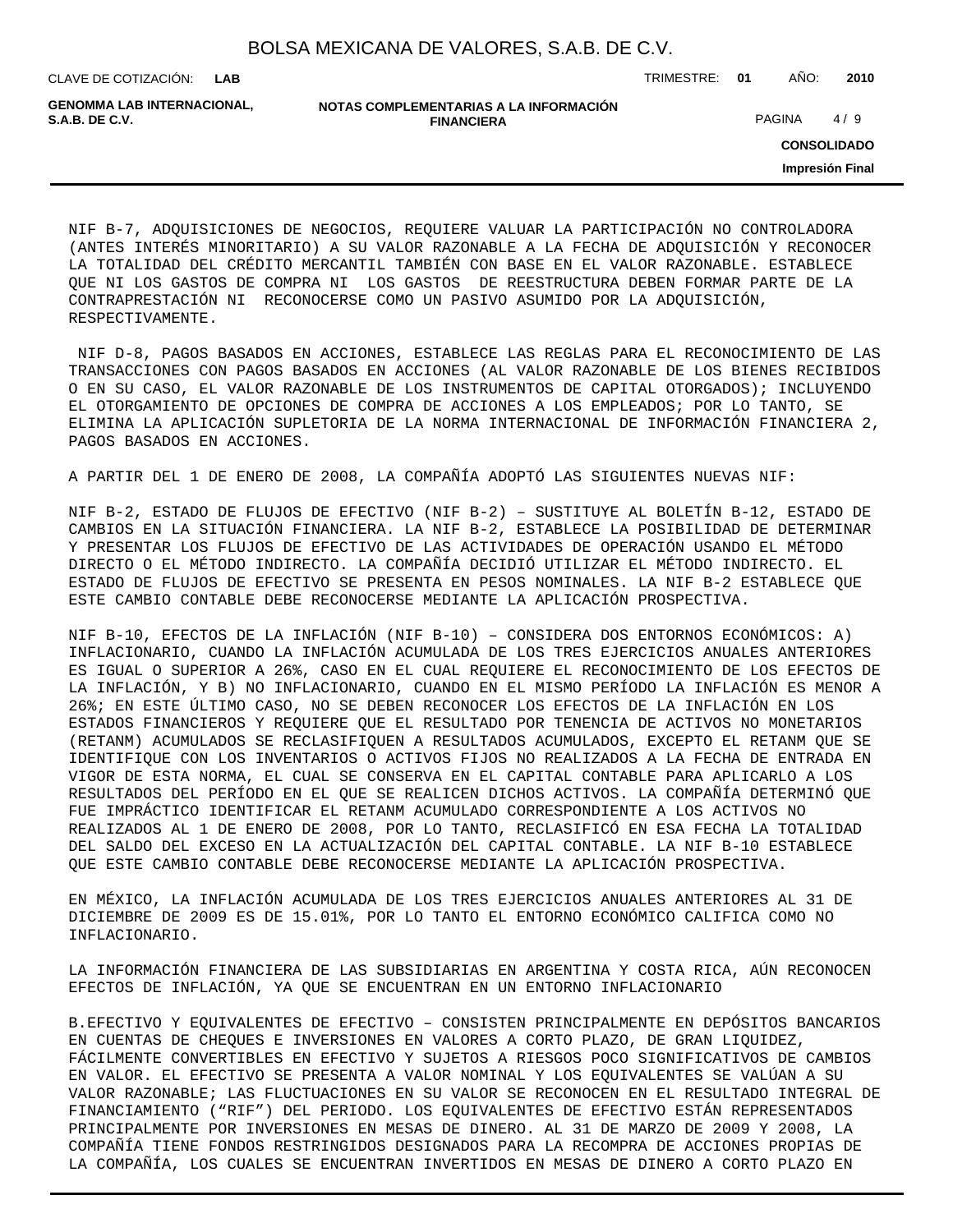CLAVE DE COTIZACIÓN: TRIMESTRE: **01** AÑO: **2010 LAB**

**GENOMMA LAB INTERNACIONAL, S.A.B. DE C.V.** PAGINA 5 / 9

**NOTAS COMPLEMENTARIAS A LA INFORMACIÓN FINANCIERA**

**CONSOLIDADO**

**Impresión Final**

PAPEL GUBERNAMENTAL.

C. INVERSIONES EN VALORES – DESDE SU ADQUISICIÓN LAS INVERSIONES EN VALORES, TANTO DE DEUDA COMO CAPITAL, SE CLASIFICAN DE ACUERDO A LA INTENCIÓN DE LA COMPAÑÍA EN ALGUNA DE LAS SIGUIENTES CATEGORÍAS: (1) CON FINES DE NEGOCIACIÓN, CUANDO SON INSTRUMENTOS DE DEUDA O CAPITAL, Y LA COMPAÑÍA TIENE EL PROPÓSITO DE NEGOCIARLOS A CORTO PLAZO Y ANTES DE SU VENCIMIENTO; ESTAS INVERSIONES SE VALÚAN A VALOR RAZONABLE Y SE RECONOCEN LAS FLUCTUACIONES EN VALUACIÓN EN LOS RESULTADOS DEL PERIODO; (2) CONSERVADAS A VENCIMIENTO, CUANDO LA COMPAÑÍA TIENE LA INTENCIÓN Y LA CAPACIDAD FINANCIERA DE MANTENERLAS DURANTE TODA SU VIGENCIA; SE RECONOCEN Y CONSERVAN AL COSTO AMORTIZADO; Y (3) DISPONIBLES PARA LA VENTA, LAS QUE NO SON CLASIFICADAS EN ALGUNAS DE LAS CATEGORÍAS ANTERIORES; TAMBIÉN SE VALÚAN A VALOR RAZONABLE Y LAS GANANCIAS Y PÉRDIDAS POR REALIZAR QUE SE DERIVAN DE SU VALUACIÓN, NETAS DEL IMPUESTO SOBRE LA RENTA, SE REGISTRAN EN LA UTILIDAD INTEGRAL DENTRO DEL CAPITAL CONTABLE, Y SE APLICAN A LOS RESULTADOS AL MOMENTO DE SU VENTA. EL VALOR RAZONABLE SE DETERMINA CON PRECIOS DE MERCADOS RECONOCIDOS Y CUANDO LOS INSTRUMENTOS NO COTIZAN EN UN MERCADO, SE DETERMINA CON MODELOS TÉCNICOS DE VALUACIÓN RECONOCIDOS EN EL ÁMBITO FINANCIERO.

LAS INVERSIONES EN VALORES CLASIFICADAS COMO CONSERVADAS A VENCIMIENTO Y DISPONIBLES PARA LA VENTA ESTÁN SUJETAS A PRUEBAS DE DETERIORO Y ANTE LA EVIDENCIA NO TEMPORAL DE QUE NO SERÁN RECUPERADOS EN SU TOTALIDAD, EL DETERIORO ESPERADO SE RECONOCE EN RESULTADOS.

D. RESERVA DE DEVOLUCIONES Y BONIFICACIONES – LA COMPAÑÍA CALCULA UNA RESERVA DE DEVOLUCIONES Y BONIFICACIONES CON BASE EN EL HISTORIAL DE DEVOLUCIONES Y DE LAS CONDICIONES COMERCIALES ACORDADAS CON SUS CLIENTES.

E. INVENTARIOS Y COSTO DE VENTAS - A PARTIR DE 2008, LOS INVENTARIOS SE VALÚAN AL MENOR DE SU COSTO PROMEDIO O VALOR DE REALIZACIÓN.

F. INMUEBLES, PROPIEDADES Y EQUIPO – SE REGISTRAN AL COSTO DE ADQUISICIÓN. LOS SALDOS QUE PROVIENEN DE ADQUISICIONES REALIZADAS HASTA EL 31 DE DICIEMBRE DE 2007 SE ACTUALIZARON APLICANDO FACTORES DERIVADOS DEL INPC HASTA ESA FECHA. LA DEPRECIACIÓN SE CALCULA CONFORME AL MÉTODO DE LÍNEA RECTA CON BASE EN LAS TASAS DE DEPRECIACIÓN SIGUIENTES:

 PORCENTAJE ANUAL

MEJORAS A LOCALES ARRENDADOS 20% EQUIPO DE LABORATORIO Y MOLDES 35% EQUIPO DE TRANSPORTE 25% EQUIPO DE CÓMPUTO 30% EQUIPO DE PRODUCCIÓN Y GRABACIÓN 30% MOBILIARIO Y EQUIPO DE OFICINA Y VENTA 10%

G. INVERSIÓN EN ACCIONES DE ASOCIADAS – LAS INVERSIONES PERMANENTES EN LAS ENTIDADES EN LAS QUE SE TIENE INFLUENCIA SIGNIFICATIVA A PARTIR DE 2009, SE RECONOCEN INICIALMENTE CON BASE EN EL VALOR RAZONABLE NETO DE LOS ACTIVOS Y PASIVOS IDENTIFICABLES DE LA ENTIDAD A LA FECHA DE LA ADQUISICIÓN. DICHO VALOR ES AJUSTADO CON POSTERIORIDAD AL RECONOCIMIENTO INICIAL POR LA PORCIÓN CORRESPONDIENTE TANTO DE LAS UTILIDADES O PÉRDIDAS INTEGRALES DE LA ASOCIADA COMO DE LA DISTRIBUCIÓN DE UTILIDADES O REEMBOLSOS DE CAPITAL DE LA MISMA. CUANDO EL VALOR RAZONABLE DE LA CONTRAPRESTACIÓN PAGADA ES MAYOR QUE EL VALOR DE LA INVERSIÓN EN LA ASOCIADA, LA DIFERENCIA CORRESPONDE AL CRÉDITO MERCANTIL EL CUAL SE PRESENTA COMO PARTE DE LA MISMA INVERSIÓN. CUANDO EL VALOR RAZONABLE DE LA CONTRAPRESTACIÓN PAGADA ES MENOR QUE EL VALOR DE LA INVERSIÓN, ESTE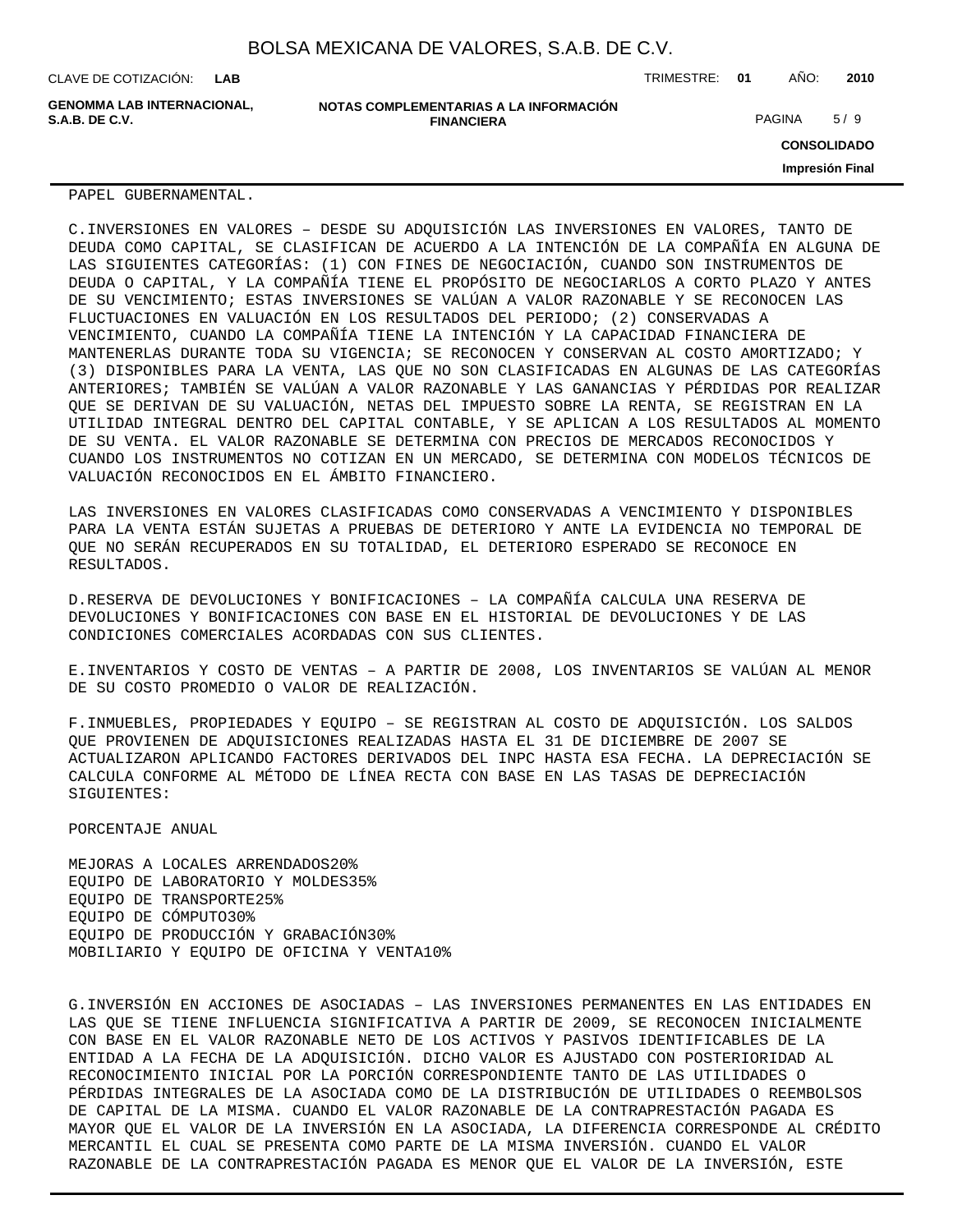| BOLSA MEXICANA DE VALORES, S.A.B. DE C.V. |  |  |  |  |  |
|-------------------------------------------|--|--|--|--|--|
|-------------------------------------------|--|--|--|--|--|

**FINANCIERA**

CLAVE DE COTIZACIÓN: TRIMESTRE: **01** AÑO: **2010 LAB**

**GENOMMA LAB INTERNACIONAL,**

**NOTAS COMPLEMENTARIAS A LA INFORMACIÓN**

**S.A.B. DE C.V.** PAGINA 6 / 9

### **CONSOLIDADO**

#### **Impresión Final**

ÚLTIMO SE AJUSTA AL VALOR RAZONABLE DE LA CONTRAPRESTACIÓN PAGADA. HASTA EL 31 DE DICIEMBRE DE 2008, LA INVERSIÓN EN ACCIONES EN ASOCIADAS SE VALÚA CON BASE EN EL MÉTODO DE PARTICIPACIÓN. EN CASO DE PRESENTARSE INDICIOS DE DETERIORO LAS INVERSIONES EN ASOCIADAS SE SOMETEN A PRUEBAS DE DETERIORO, USANDO LA METODOLOGÍA DESCRITA EN EL SUBINCISO I.

H. OTROS ACTIVOS - ESTOS ACTIVOS REPRESENTAN EROGACIONES CUYOS BENEFICIOS SERÁN RECIBIDOS EN EL FUTURO. LA COMPAÑÍA CLASIFICA SUS ACTIVOS INTANGIBLES EN ACTIVOS CON VIDA ÚTIL INDEFINIDA Y ACTIVOS CON VIDA ÚTIL DEFINIDA, DE ACUERDO CON EL PERIODO EN EL CUAL LA COMPAÑÍA ESPERA RECIBIR LOS BENEFICIOS.

ACTIVOS DE VIDA ÚTIL INDEFINIDA: CORRESPONDEN A MARCAS, LICENCIAS Y OTROS DERECHOS, POR LAS QUE LA COMPAÑÍA ESPERA GENERAR INGRESOS DE MANERA INDEFINIDA, POR LO QUE NO SE AMORTIZAN, PERO SU VALOR SE SUJETA A PRUEBAS DE DETERIORO, USANDO LA METODOLOGÍA DESCRITA EN EL SUBINCISO I.

ACTIVOS DE VIDA ÚTIL DEFINIDA: CORRESPONDEN PRINCIPALMENTE A COSTOS EROGADOS EN LA FASE DE DESARROLLO DE SISTEMAS DE INFORMACIÓN INTEGRAL Y QUE DAN ORIGEN A BENEFICIOS ECONÓMICOS FUTUROS PORQUE CUMPLEN CON CIERTOS REQUISITOS PARA SU RECONOCIMIENTO COMO ACTIVOS Y SE AMORTIZARÁN, UNA VEZ QUE EMPIECE SU USO, CON BASE EN EL MÉTODO DE LÍNEA RECTA EN 5 AÑOS. LAS EROGACIONES QUE NO CUMPLEN CON DICHOS REQUISITOS, ASÍ COMO LOS COSTOS DE INVESTIGACIÓN, SE REGISTRAN EN RESULTADOS EN EL EJERCICIO EN QUE SE INCURREN. ASIMISMO, SE INCLUYEN DEPÓSITOS EN GARANTÍA PAGADOS POR RENTA DE INMUEBLES, QUE SE REGISTRAN AL VALOR DEL EFECTIVO DADO EN GARANTÍA Y QUE SE ESTIMA RECUPERAR AL FINAL DEL CONTRATO DE ARRENDAMIENTO Y LICENCIAS PARA LA COMERCIALIZACIÓN DE LOS PRODUCTOS DE LA COMPAÑÍA, LOS CUALES SE AMORTIZAN CON BASE EN EL MÉTODO DE LÍNEA RECTA EN EL PERÍODO DE VIGENCIA DE DICHAS LICENCIAS

I. DETERIORO DE ACTIVOS DE LARGA DURACIÓN EN USO - LA COMPAÑÍA REVISA EL VALOR EN LIBROS DE LOS ACTIVOS DE LARGA DURACIÓN EN USO, ANTE LA PRESENCIA DE ALGÚN INDICIO DE DETERIORO QUE PUDIERA INDICAR QUE EL VALOR EN LIBROS PUDIERA NO SER RECUPERABLE, CONSIDERANDO EL MAYOR DEL VALOR PRESENTE DE LOS FLUJOS NETOS DE EFECTIVO FUTUROS O EL PRECIO NETO DE VENTA EN EL CASO DE SU EVENTUAL DISPOSICIÓN. EL DETERIORO SE REGISTRA SI EL VALOR EN LIBROS EXCEDE AL MAYOR DE LOS VALORES ANTES MENCIONADOS. LOS INDICIOS DE DETERIORO QUE SE CONSIDERAN PARA ESTOS EFECTOS, SON ENTRE OTROS, LAS PÉRDIDAS DE OPERACIÓN O FLUJOS DE EFECTIVO NEGATIVOS EN EL PERIODO SI ES QUE ESTÁN COMBINADOS CON UN HISTORIAL O PROYECCIÓN DE PÉRDIDAS, DEPRECIACIONES Y AMORTIZACIONES CARGADAS A RESULTADOS QUE EN TÉRMINOS PORCENTUALES, EN RELACIÓN CON LOS INGRESOS, SEAN SUBSTANCIALMENTE SUPERIORES A LAS DE EJERCICIOS ANTERIORES, EFECTOS DE OBSOLESCENCIA, REDUCCIÓN EN LA DEMANDA DE LOS PRODUCTOS QUE SE COMERCIALIZAN O LOS SERVICIOS QUE SE PRESTAN, COMPETENCIA Y OTROS FACTORES ECONÓMICOS Y LEGALES. AL 31 DE DICIEMBRE DE 2009 SE REGISTRÓ UN AJUSTE POR DETERIORO POR \$4,300.

J. BENEFICIOS DIRECTOS A LOS EMPLEADOS – SE VALÚAN EN PROPORCIÓN A LOS SERVICIOS PRESTADOS, CONSIDERANDO LOS SUELDOS ACTUALES Y SE RECONOCE EL PASIVO CONFORME SE DEVENGAN. INCLUYE PRINCIPALMENTE PTU POR PAGAR, AUSENCIAS COMPENSADAS, COMO VACACIONES Y PRIMA VACACIONAL, E INCENTIVOS.

K. BENEFICIOS A LOS EMPLEADOS POR TERMINACIÓN, AL RETIRO Y OTRAS – EL PASIVO POR PRIMAS DE ANTIGÜEDAD, PAGOS POR RETIRO QUE SE ASEMEJAN A UNA PENSIÓN, E INDEMNIZACIONES POR TERMINACIÓN DE LA RELACIÓN LABORAL SE REGISTRA CONFORME SE DEVENGA, EL CUAL SE CALCULA POR ACTUARIOS INDEPENDIENTES CON BASE EN EL MÉTODO DE CRÉDITO UNITARIO PROYECTADO UTILIZANDO TASAS DE INTERÉS NOMINALES EN 2009.

L. PROVISIONES - SE RECONOCEN CUANDO SE TIENE UNA OBLIGACIÓN PRESENTE COMO RESULTADO DE UN EVENTO PASADO, QUE PROBABLEMENTE RESULTE EN LA SALIDA DE RECURSOS ECONÓMICOS Y QUE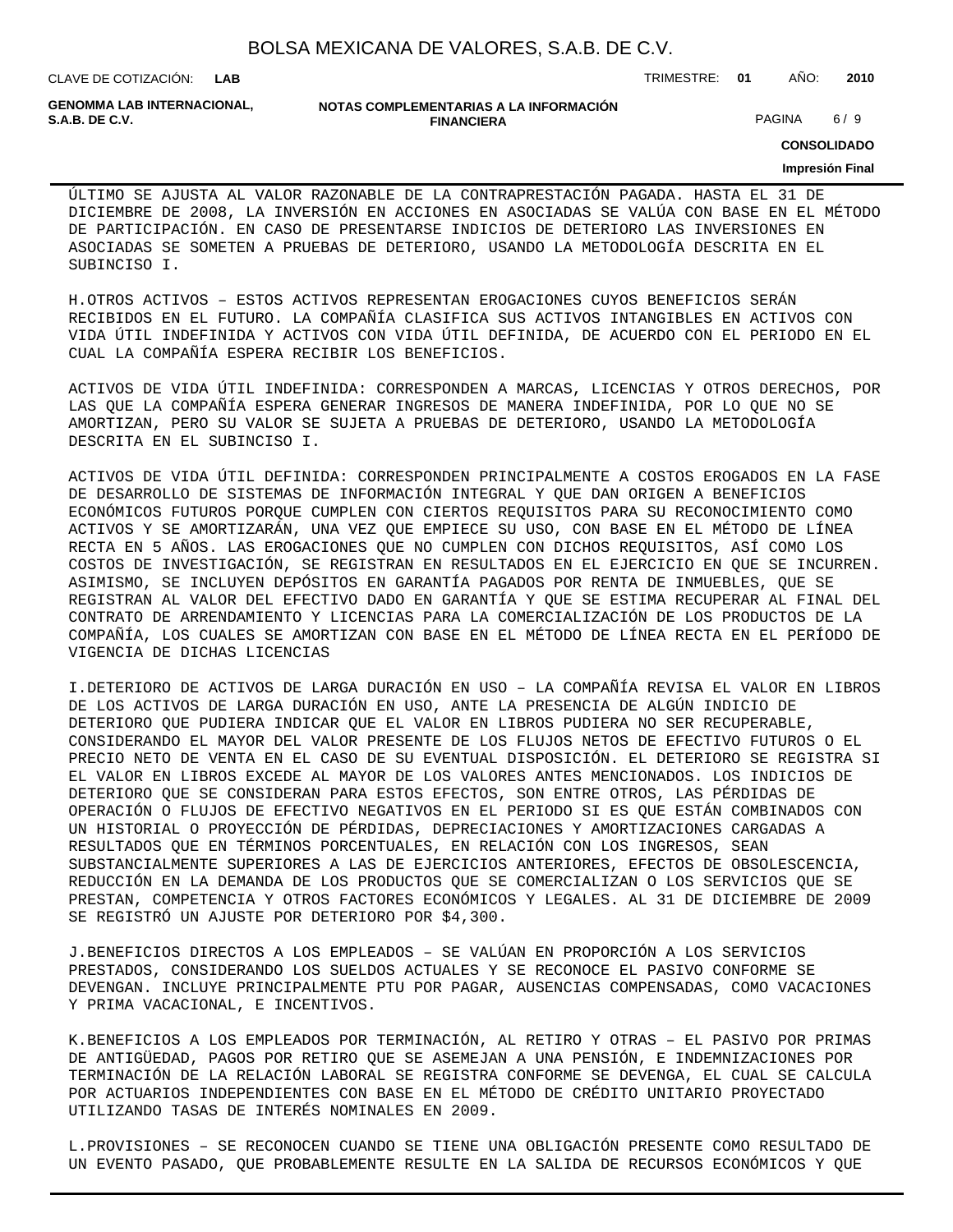**LAB**

CLAVE DE COTIZACIÓN: TRIMESTRE: **01** AÑO: **2010**

**GENOMMA LAB INTERNACIONAL,**

#### **NOTAS COMPLEMENTARIAS A LA INFORMACIÓN FINANCIERA S.A.B. DE C.V.** PAGINA 7 / 9

**CONSOLIDADO**

**Impresión Final**

#### PUEDA SER ESTIMADA RAZONABLEMENTE.

M. ACREEDORES DIVERSOS A LARGO PLAZO – CORRESPONDEN A CUENTAS POR PAGAR QUE GENERAN INTERESES CONSIDERANDO UN PROMEDIO DE LA TASA DE INTERÉS INTERBANCARIA DE EQUILIBRIO ("TIIE") Y QUE TIENEN VENCIMIENTO CADA 15 DE JULIO DE LOS PRÓXIMOS DIEZ AÑOS.

N. PARTICIPACIÓN DE LOS TRABAJADORES EN LAS UTILIDADES – LA PTU SE REGISTRA EN LOS RESULTADOS DEL AÑO EN QUE SE CAUSA Y SE PRESENTA EN EL RUBRO DE OTROS GASTOS EN EL ESTADO DE RESULTADOS ADJUNTO. LA PTU DIFERIDA SE DETERMINA POR LAS DIFERENCIAS TEMPORALES QUE RESULTAN DE LA COMPARACIÓN DE LOS VALORES CONTABLES Y FISCALES DE LOS ACTIVOS Y PASIVOS.

O. PAGOS BASADOS EN ACCIONES - LA COMPAÑÍA ESTABLECIÓ UN PLAN DE PAGOS BASADOS EN ACCIONES A ALGUNOS DE SUS EJECUTIVOS. DICHOS PAGOS BASADOS EN ACCIONES SON LIQUIDABLES CON INSTRUMENTOS DEL CAPITAL Y EN EFECTIVO DERIVADO DE VALORES DE INSTRUMENTOS DEL CAPITAL Y SE RECONOCEN CON BASE EN EL VALOR RAZONABLE DE LOS INSTRUMENTOS DEL CAPITAL OTORGADOS DESDE LA FECHA DE OTORGAMIENTO.

A. IMPUESTOS A LA UTILIDAD – EL IMPUESTO SOBRE LA RENTA ("ISR") Y EL IMPUESTO EMPRESARIAL A TASA ÚNICA ("IETU") SE REGISTRAN EN LOS RESULTADOS DEL AÑO EN QUE SE CAUSAN. PARA RECONOCER EL IMPUESTO DIFERIDO SE DETERMINA SI, CON BASE EN PROYECCIONES FINANCIERAS, LA COMPAÑÍA CAUSARÁ ISR O IETU Y RECONOCE EL IMPUESTO DIFERIDO QUE CORRESPONDA AL IMPUESTO QUE ESENCIALMENTE PAGARÁ. EL DIFERIDO SE RECONOCE APLICANDO LA TASA CORRESPONDIENTE A LAS DIFERENCIAS TEMPORALES QUE RESULTAN DE LA COMPARACIÓN DE LOS VALORES CONTABLES Y FISCALES DE LOS ACTIVOS Y PASIVOS, Y EN SU CASO, SE INCLUYEN LOS BENEFICIOS DE LAS PÉRDIDAS FISCALES POR AMORTIZAR Y DE ALGUNOS CRÉDITOS FISCALES. EL IMPUESTO DIFERIDO ACTIVO SE REGISTRA SÓLO CUANDO EXISTE ALTA PROBABILIDAD DE QUE PUEDA RECUPERARSE. CONFORME A LA NIF D-4, IMPUESTOS A LA UTILIDAD, EL SALDO DEL RUBRO DENOMINADO EFECTO ACUMULADO INICIAL DE IMPUESTO SOBRE LA RENTA DIFERIDO, SE RECLASIFICÓ A RESULTADOS ACUMULADOS EL 1 DE ENERO DE 2008.

LAS PROVISIONES DEL ISR DE LAS SUBSIDIARIAS EN EL EXTRANJERO SE DETERMINAN CON BASE EN LA UTILIDAD GRAVABLE DE CADA COMPAÑÍA EN LO INDIVIDUAL.

P. TRANSACCIONES EN MONEDA EXTRANJERA - LAS TRANSACCIONES EN MONEDA EXTRANJERA SE REGISTRAN AL TIPO DE CAMBIO VIGENTE A LA FECHA DE SU CELEBRACIÓN. LOS ACTIVOS Y PASIVOS MONETARIOS EN MONEDA EXTRANJERA SE VALÚAN EN MONEDA NACIONAL AL TIPO DE CAMBIO VIGENTE A LA FECHA DE LOS ESTADOS FINANCIEROS. LAS FLUCTUACIONES CAMBIARIAS SE REGISTRAN EN LOS RESULTADOS.

Q. RECONOCIMIENTO DE INGRESOS – LOS INGRESOS SE RECONOCEN EN EL PERIODO EN EL QUE SE TRANSFIEREN LOS RIESGOS Y BENEFICIOS DE LOS INVENTARIOS A LOS CLIENTES, LO CUAL GENERALMENTE OCURRE CUANDO SE ENTREGAN DICHOS INVENTARIOS Y ÉL ASUME LA RESPONSABILIDAD SOBRE LOS MISMOS.

R. UTILIDAD POR ACCIÓN – LA UTILIDAD BÁSICA POR ACCIÓN ORDINARIA SE CALCULA DIVIDIENDO LA UTILIDAD NETA MAYORITARIA ENTRE EL PROMEDIO PONDERADO DE ACCIONES ORDINARIAS NETAS EN CIRCULACIÓN DURANTE EL EJERCICIO.

#### 4. BENEFICIOS AL RETIRO

EL COSTO NETO DEL PERÍODO POR LAS OBLIGACIONES DERIVADAS POR INDEMNIZACIONES AL PERSONAL POR TERMINACIÓN DE LA RELACIÓN LABORAL, BENEFICIOS POR RETIRO Y PRIMAS DE ANTIGÜEDAD, ASCENDIÓ A \$4,803 AL CIERRE DEL EJERCICIO 2009.

#### 5. PAGOS BASADOS EN ACCIONES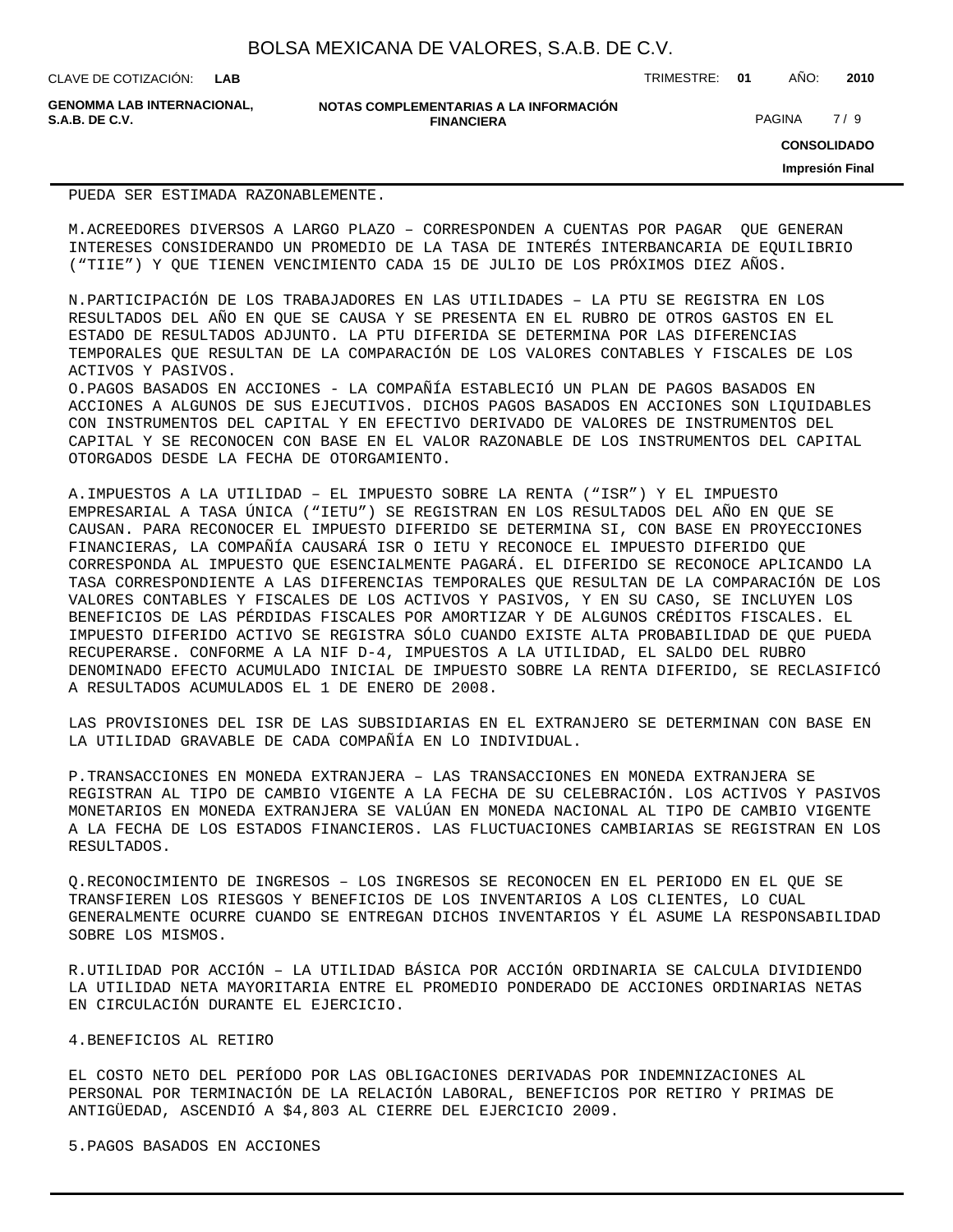CLAVE DE COTIZACIÓN: TRIMESTRE: **01** AÑO: **2010 LAB**

**GENOMMA LAB INTERNACIONAL,**

**NOTAS COMPLEMENTARIAS A LA INFORMACIÓN FINANCIERA S.A.B. DE C.V.** PAGINA 8 / 9

**CONSOLIDADO**

#### **Impresión Final**

DURANTE 2008, LA COMPAÑÍA OTORGÓ UN PLAN DE PAGOS BASADOS EN ACCIONES A ALGUNOS DE SUS EJECUTIVOS. LAS CARACTERÍSTICAS DE ESTE PLAN ESTABLECEN QUE SE OTORGARÁN ACCIONES NETAS DE LA COMPAÑÍA A LOS EJECUTIVOS QUE CUMPLAN CON EL CRITERIO DE ADJUDICACIÓN DE PERMANECER EN FORMA ININTERRUMPIDA EMPLEADOS EN LA COMPAÑÍA DURANTE LAS FECHAS DE ADJUDICACIÓN DEL PLAN. LAS FECHAS DE ADJUDICACIÓN ESTABLECIDAS SON: 18 DE JUNIO DE 2009, 2010, 2011 Y 2012. DICHO PLAN SE REGISTRÓ VALUANDO LAS ACCIONES SUJETAS AL PLAN POR CADA UNO DE LOS EJECUTIVOS, AL VALOR DE MERCADO A LA FECHA DE OTORGAMIENTO, Y RECONOCIENDO EN RESULTADOS LOS SERVICIOS QUE PRESTAN LOS EJECUTIVOS CONFORME SE DEVENGAN.

6. CAPITAL CONTABLE

A. EN ASAMBLEA GENERAL ORDINARIA DE ACCIONISTAS CELEBRADA EL 20 DE MARZO DE 2008, SE DECRETÓ EL PAGO DE UN DIVIDENDO DE HASTA \$363,577, DE LOS CUALES, HASTA \$100,000 SERIAN PAGADOS EN EFECTIVO Y EL SALDO REMANENTE EN ESPECIE. ASIMISMO, SE DELEGÓ AL CONSEJO DE ADMINISTRACIÓN DE LA COMPAÑÍA LA FACULTAD DE DETERMINAR LAS FECHAS, TÉRMINOS Y FORMA DE DICHOS DIVIDENDOS. EN SESIÓN DEL CONSEJO DE ADMINISTRACIÓN CELEBRADA EL 27 DE MARZO DE 2008, SE RESOLVIÓ QUE EL DIVIDENDO EN EFECTIVO SERIA POR LA CANTIDAD DE \$95,796 Y EL DIVIDENDO EN ESPECIE POR \$267,780, MEDIANTE LA CESIÓN DE LOS DERECHOS DE COBRO DERIVADOS DE LAS CUENTAS POR COBRAR QUE SE DESCRIBEN EN LA NOTA 1. DADO QUE LA SUMA DE LOS DIVIDENDOS DECRETADOS ES MAYOR POR \$45,315 AL CAPITAL GANADO A ESA FECHA, DICHA CANTIDAD SE REGISTRÓ PARA EFECTOS CONTABLES COMO UNA REDUCCIÓN DEL CAPITAL SOCIAL.

B. EN ASAMBLEA GENERAL ORDINARIA Y EXTRAORDINARIA DE ACCIONISTAS CELEBRADA EL 28 DE ABRIL DE 2009, SE TOMARON LAS SIGUIENTES RESOLUCIONES:

- CONVERTIR 582,912 ACCIONES DEL CAPITAL SOCIAL FIJO EN ACCIONES DEL CAPITAL SOCIAL VARIABLE.

- SE ACORDÓ LA RECOMPRA DE ACCIONES PROPIAS DE LA COMPAÑÍA HASTA POR UN MONTO MÁXIMO EQUIVALENTE AL VALOR DE LAS UTILIDADES RETENIDAS AL 31 DE DICIEMBRE DE 2008.

C. EL TOTAL DE ACCIONES RECOMPRADAS NETAS AL 31 DE DICIEMBRE DE 2009 ES DE 7,741,760 ACCIONES Y EQUIVALE AL 1.5% DEL TOTAL DE ACCIONES EN CAPITAL SOCIAL DE LA COMPAÑÍA. DE LAS ACCIONES RECOMPRADAS 4, 975,760 CORRESPONDEN AL FONDO DE RECOMPRA QUE SE MENCIONA EN EL INCISO B. ANTERIOR. EL VALOR DE MERCADO DE LAS ACCIONES AL 31 DE DICIEMBRE DE 2009 ES DE 28.79 PESOS POR ACCIÓN Y EL PLAZO MÁXIMO PARA RECOLOCAR DICHAS ACCIONES EN EL MERCADO ES DE UN AÑO A PARTIR DE LA FECHA DE RECOMPRA. A LA FECHA NO SE HA REGISTRADO NINGUNA REDUCCIÓN DE CAPITAL DERIVADO DE LA NO RECOLOCACIÓN DE LAS ACCIONES RECOMPRADAS. EL MONTO NETO DE ACCIONES RECOMPRADAS AL 31 DE DICIEMBRE DE 2009 ES \$124,172. AL 31 DE DICIEMBRE DE 2009, SE TIENEN 2,766,000 ACCIONES EN TESORERÍA

D. LAS UTILIDADES RETENIDAS INCLUYEN LA RESERVA LEGAL. DE ACUERDO CON LA LEY GENERAL DE SOCIEDADES MERCANTILES, DE LAS UTILIDADES NETAS DEL EJERCICIO DEBE SEPARARSE UN 5% COMO MÍNIMO PARA FORMAR LA RESERVA LEGAL, HASTA QUE SU IMPORTE ASCIENDA AL 20% DEL CAPITAL SOCIAL A VALOR NOMINAL. LA RESERVA LEGAL PUEDE CAPITALIZARSE, PERO NO DEBE REPARTIRSE A MENOS QUE SE DISUELVA LA SOCIEDAD, Y DEBE SER RECONSTITUIDA CUANDO DISMINUYA POR CUALQUIER MOTIVO.

E. LA DISTRIBUCIÓN DEL CAPITAL CONTABLE, EXCEPTO POR LOS IMPORTES ACTUALIZADOS DEL CAPITAL SOCIAL APORTADO Y DE LAS UTILIDADES RETENIDAS FISCALES, CAUSARÁ EL IMPUESTO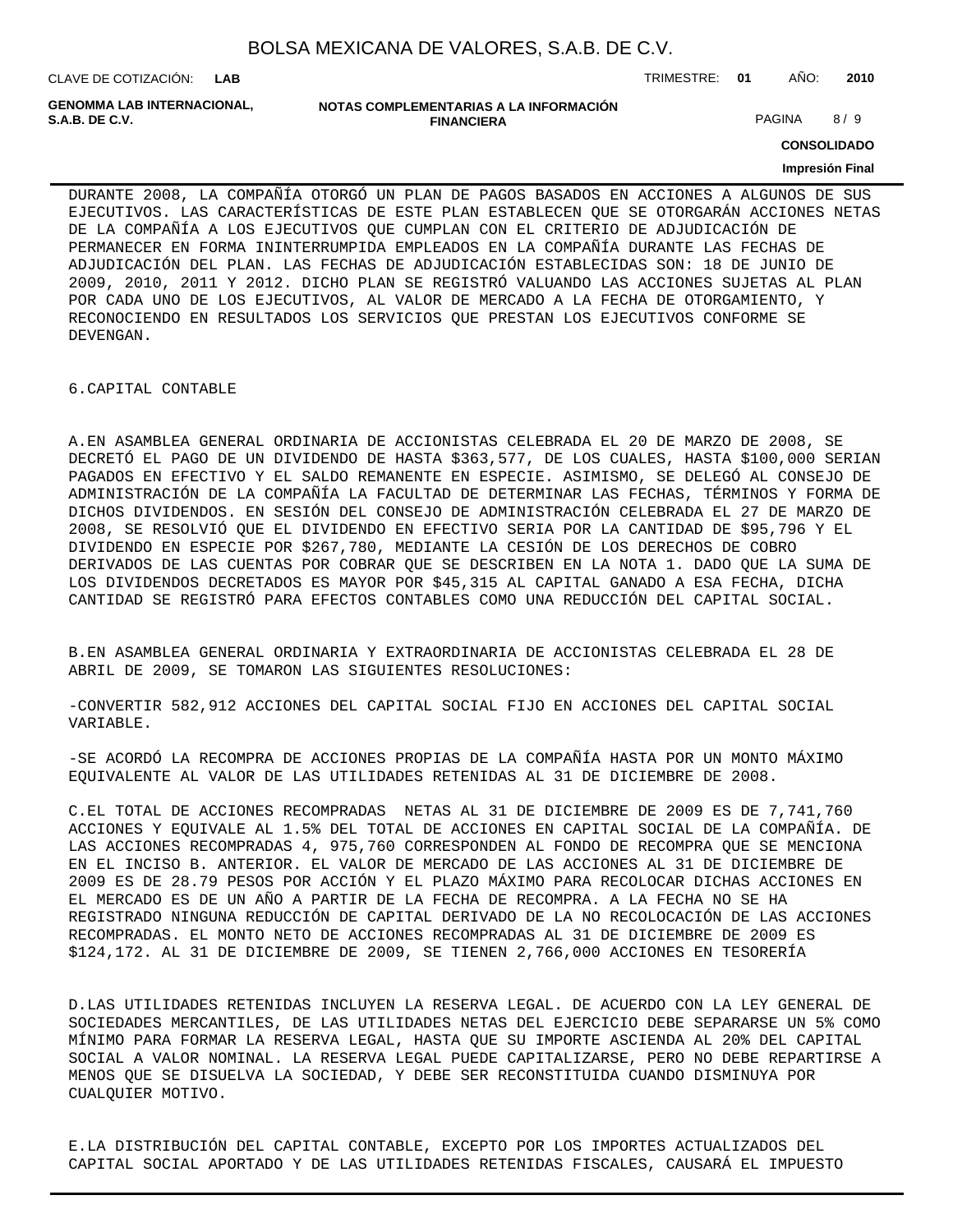| BOLSA MEXICANA DE VALORES, S.A.B. DE C.V. |  |  |  |  |  |
|-------------------------------------------|--|--|--|--|--|
|-------------------------------------------|--|--|--|--|--|

**LAB**

CLAVE DE COTIZACIÓN: TRIMESTRE: **01** AÑO: **2010**

**GENOMMA LAB INTERNACIONAL,**

#### **NOTAS COMPLEMENTARIAS A LA INFORMACIÓN FINANCIERA S.A.B. DE C.V.** PAGINA 9 / 9

**CONSOLIDADO**

#### **Impresión Final**

SOBRE LA RENTA A CARGO DE LA COMPAÑÍA A LA TASA VIGENTE AL MOMENTO DE LA DISTRIBUCIÓN. EL IMPUESTO QUE SE PAGUE POR DICHA DISTRIBUCIÓN, SE PODRÁ ACREDITAR CONTRA EL IMPUESTO SOBRE LA RENTA DEL EJERCICIO EN EL QUE SE PAGUE EL IMPUESTO SOBRE DIVIDENDOS Y EN LOS DOS EJERCICIOS INMEDIATOS SIGUIENTES, CONTRA EL IMPUESTO DEL EJERCICIO Y LOS PAGOS PROVISIONALES DE LOS MISMOS.

#### 7. IMPUESTOS A LA UTILIDAD

LA COMPAÑÍA EN MÉXICO ESTÁ SUJETA EN 2009 Y 2008 AL ISR Y AL IETU.

EL ISR SE CALCULA CONSIDERANDO COMO GRAVABLES O DEDUCIBLES CIERTOS EFECTOS DE LA INFLACIÓN. LA TASA ES 28% PARA 2009 Y 2008 Y SERÁ 30% PARA LOS AÑOS DE 2010 A 2012, 29% PARA 2013 Y 28% PARA 2014.

IETU - TANTO LOS INGRESOS COMO LAS DEDUCCIONES Y CIERTOS CRÉDITOS FISCALES SE DETERMINAN CON BASE EN FLUJOS DE EFECTIVO DE CADA EJERCICIO. LA TASA ES 17.0% Y 16.5% PARA 2009 Y 2008, RESPECTIVAMENTE, Y 17.5% A PARTIR DE 2010. ASIMISMO, AL ENTRAR EN VIGOR ESTA LEY SE ABROGÓ LA LEY DEL IMPAC PERMITIENDO, BAJO CIERTAS CIRCUNSTANCIAS, LA RECUPERACIÓN DE ESTE IMPUESTO PAGADO EN LOS DIEZ EJERCICIOS INMEDIATOS ANTERIORES A AQUÉL EN QUE SE PAGUE ISR, EN LOS TÉRMINOS DE LAS DISPOSICIONES FISCALES.

CON BASE EN PROYECCIONES FINANCIERAS, DE ACUERDO CON LO QUE SE MENCIONA EN LA INIF 8, EFECTOS DEL IMPUESTO EMPRESARIAL A TASA ÚNICA, LA COMPAÑÍA IDENTIFICÓ QUE ESENCIALMENTE PAGARÁ ISR, POR LO TANTO, RECONOCE ÚNICAMENTE ISR DIFERIDO.

LAS TASAS DE ISR EN ESPAÑA Y EN LOS PAÍSES DE CENTRO Y SUDAMÉRICA EN DONDE LA COMPAÑÍA OPERA VAN DE UN RANGO ENTRE EL 15% AL 38%. ADICIONALMENTE, LOS PERIODOS EN LOS QUE PUEDEN SER APLICADAS LAS PÉRDIDAS FISCALES EN DICHOS PAÍSES VAN DE TRES A OCHO AÑOS.

LAS OPERACIONES EN COLOMBIA Y ARGENTINA ESTÁN SUJETAS AL IMPUESTO AL ACTIVO.

EN COLOMBIA EL IMPUESTO AL ACTIVO RESULTA DE APLICAR LA TASA DEL 6% AL NETO DE LOS ACTIVOS FISCALES AL INICIO DEL AÑO. EL IMPUESTO AL ACTIVO ÚNICAMENTE ES PAGADO CUANDO EXCEDE EL ISR DEL EJERCICIO. SI EL PAGO DEL IMPUESTO AL ACTIVO FUE EFECTUADO DESPUÉS DEL EJERCICIO 2002, EL MONTO PAGADO PUEDE SER ACREDITADO EN LOS PRÓXIMOS CINCO AÑOS.

EN ARGENTINA EXISTE UN IMPUESTO A LAS GANANCIAS MÍNIMAS PRESUNTAS ("IGMP") QUE RESULTA DE APLICAR LA TASA DEL 1% SOBRE CIERTOS ACTIVOS PRODUCTIVOS, Y SE PAGA ÚNICAMENTE POR EL MONTO EN QUE EXCEDA AL ISR DEL EJERCICIO. SI EN ALGÚN AÑO SE EFECTUARA UN PAGO, ESTE IMPUESTO ES ACREDITADO CONTRA EL EXCESO DEL IMPUESTO SOBRE LA RENTA SOBRE EL IGMP EN LOS PRÓXIMOS DIEZ AÑOS.

#### 8. OPERACIÓN DISCONTINUADA

COMO SE MENCIONA EN LA NOTA 1, DURANTE 2008, LA COMPAÑÍA DECIDIÓ INICIAR EL PROCESO DE CIERRE DE SU SUBSIDIARIA EN ESPAÑA COMO PARTE DE UNA ESTRATEGIA PARA ENFOCAR SU FUERZA DE VENTAS EN CENTROAMÉRICA Y SUDAMÉRICA. SE ESPERA QUE EL PROCESO DE CIERRE DE LA SUBSIDIARIA EN ESPAÑA CONCLUYA DURANTE 2010. DERIVADO DE ESTA DECISIÓN SE REGISTRÓ UN CASTIGO AL VALOR DE LOS ACTIVOS POR \$1,300 EN 2009. 9. CONTINGENCIAS

LA COMPAÑÍA AL IGUAL QUE SUS ACTIVOS NO ESTÁN SUJETOS A ACCIÓN ALGUNA DE TIPO LEGAL QUE NO SEAN LOS DE RUTINA Y PROPIOS DE SU ACTIVIDAD.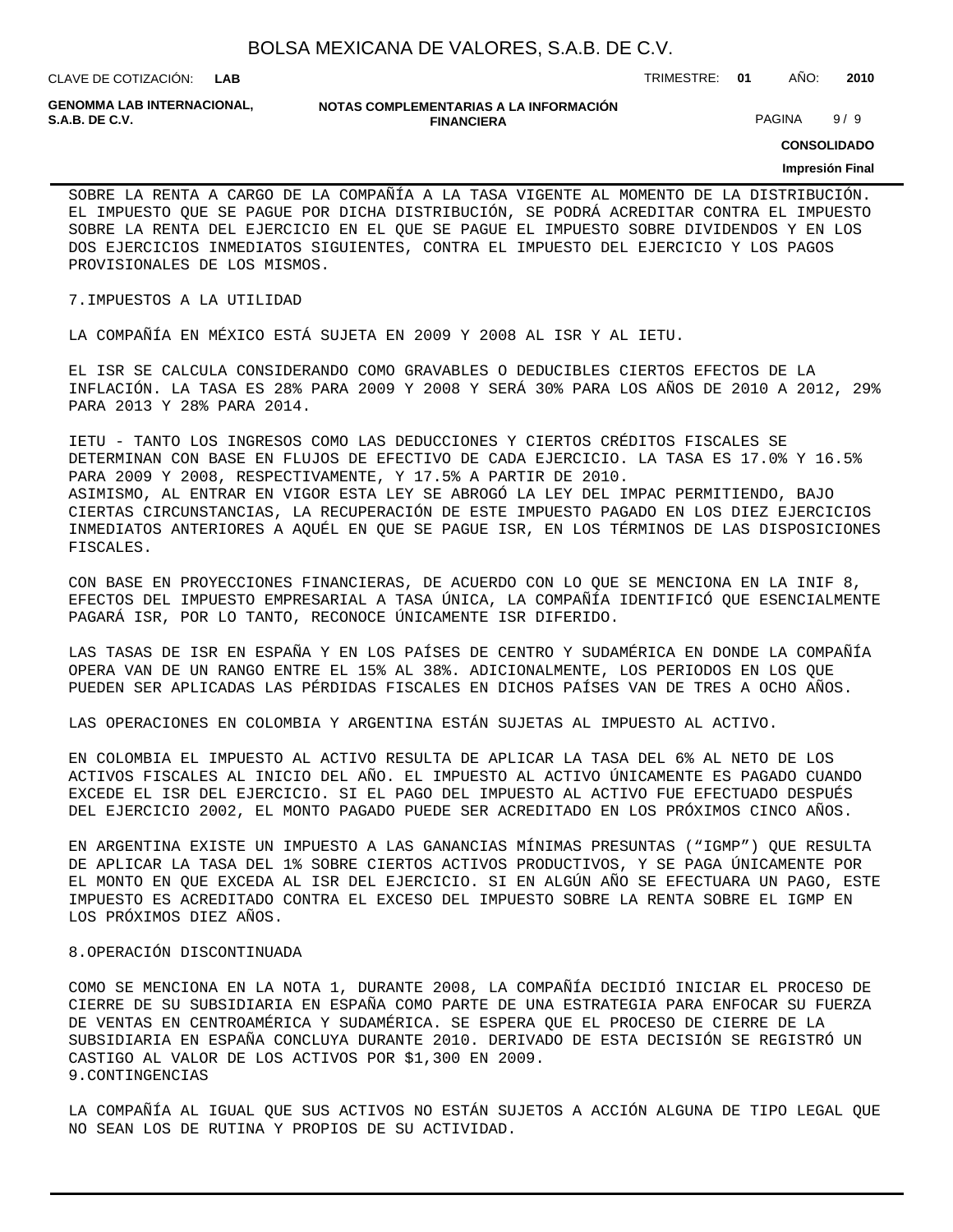CLAVE DE COTIZACIÓN TRIMESTRE **01** AÑO **2010 LAB**

#### **GENOMMA LAB INTERNACIONAL, S.A.B. DE C.V.**

#### **RELACIÓN DE INVERSIÓN EN ACCIONES**

### **CONSOLIDADO**

SUBSIDIARIAS

**Impresión Final**

| <b>NOMBRE DE LA EMPRESA</b>                                 | <b>ACTIVIDAD PRINCIPAL</b>       | <b>NO. DE ACCIONES</b> | % DE TEN |
|-------------------------------------------------------------|----------------------------------|------------------------|----------|
| <b>GENOMMA LABORATORIES MEXICO,</b><br>S.A. DE C.V.         | <b>VENTA DE PRODUCTOS OTC/PC</b> | 300,100                | 100.00   |
| <b>MEDICINAS Y MEDICAMENTOS</b><br>NACIONALES, S.A. DE C.V. | VENTA DE PRODUCTOS OTC/PC        | 115,050                | 100.00   |
| INICIATIVAS DE ÉXITO, S.A. DE C.V.                          | <b>VENTA DE PRODUCTOS OTC/PC</b> | 50,000                 | 100.00   |
| TELEVISION PRODUCTS RETAIL,<br>S.A. DE C.V.                 | VENTA DE PRODUCTOS OTC/PC        | 100,000                | 100.00   |
| AERO LAB, S.A. DE C.V.                                      | VENTA DE PRODUCTOS OTC/PC        | 50,000                 | 100.00   |
| GENOMMA LAB CHILE, S.A.                                     | VENTA DE PRODUCTOS OTC/PC        | 1,000                  | 100.00   |
| GENOMMALAB ECUADOR, S.A.                                    | VENTA DE PRODUCTOS OTC/PC        | 10,000                 | 100.00   |
| GENOMMA LAB CENTROAMERICA,<br>S.A.                          | <b>VENTA DE PRODUCTOS OTC/PC</b> | 38                     | 100.00   |
| GENOMMA LAB PERU, S.A.                                      | VENTA DE PRODUCTOS OTC/PC        | 32,700                 | 100.00   |
| <b>GENOMMA LABORATORIES DO</b><br><b>BRASIL LTDA.- EPP</b>  | VENTA DE PRODUCTOS OTC/PC        | 5,000,000              | 85.00    |
| <b>GENOMMA LABORATORIES</b><br>ARGENTINA, S.A.              | VENTA DE PRODUCTOS OTC/PC        | 185,000                | 85.00    |
| <b>GENOMMA LABORATORIOS</b><br>MEDICOS, S.L.                | VENTA DE PRODUCTOS OTC/PC        | 606,000                | 100.00   |
| <b>GENOMMA LAB COLOMBIA LTDA.</b>                           | VENTA DE PRODUCTOS OTC/PC        | 100,000                | 100.00   |
| LAB BRANDS INTERNATIONAL, LLC                               | VENTA DE PRODUCTOS OTC/PC        | $\Omega$               | 70.00    |
| <b>GENOMMA LAB USA, INC</b>                                 | VENTA DE PRODUCTOS OTC/PC        | 990,000                | 99.00    |

### BOLSA MEXICANA DE VALORES, S.A.B. DE C.V.

CLAVE DE COTIZACIÓN TRIMESTRE **01** AÑO **2010 LAB**

**GENOMMA LAB INTERNACIONAL, S.A.B. DE C.V.**

### **RELACIÓN DE INVERSIÓN EN ACCIONES**

### ASOCIADAS

**NOMBRE DE LA EMPRESA | ACTIVIDAD PRINCIPAL COSTO ADQUISICIÓN VALOR ACTUAL MONTO TOTAL**<br>TEN COSTO I VAL **TEN NO. DE ACCIONES** Televisa Consumer Products USA, LLC. VENTA DE PRODUCTOS OTC/PC | 0 49.00 | 49.00 25,653 | 20,170 TOTAL 20,170 OTRAS INVERSIONES PERMANENTES TOTAL DE INVERSIONES EN ASOCIADAS 25,653 20,170 0



**CONSOLIDADO**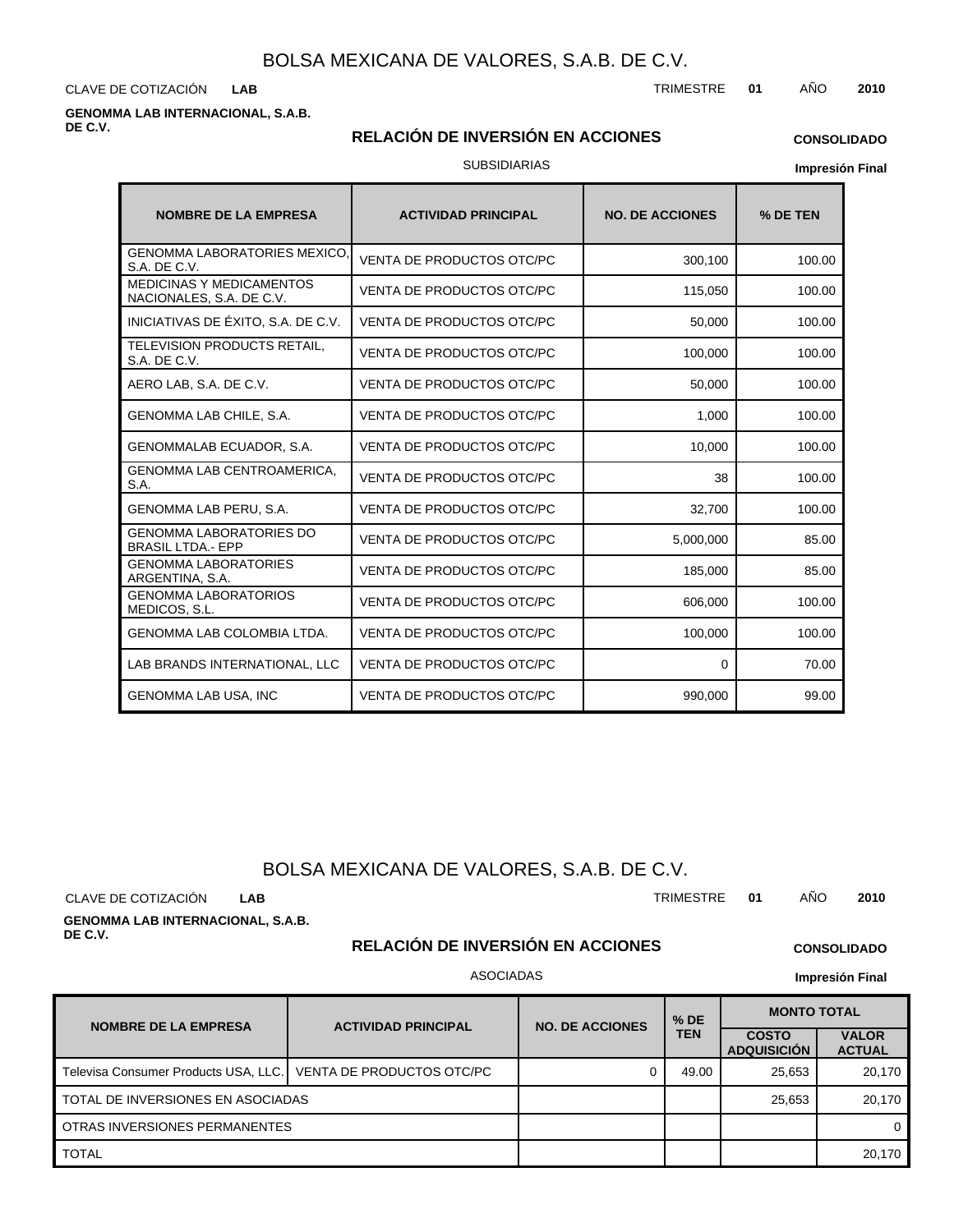**LAB**

**GENOMMA LAB INTERNACIONAL, S.A.B. DE C.V.**

#### CLAVE DE COTIZACIÓN TRIMESTRE **01** AÑO **2010**

**RELACIÓN DE INVERSIÓN EN ACCIONES**

**CONSOLIDADO Impresión Final**

ASOCIADAS

OBSERVACIONES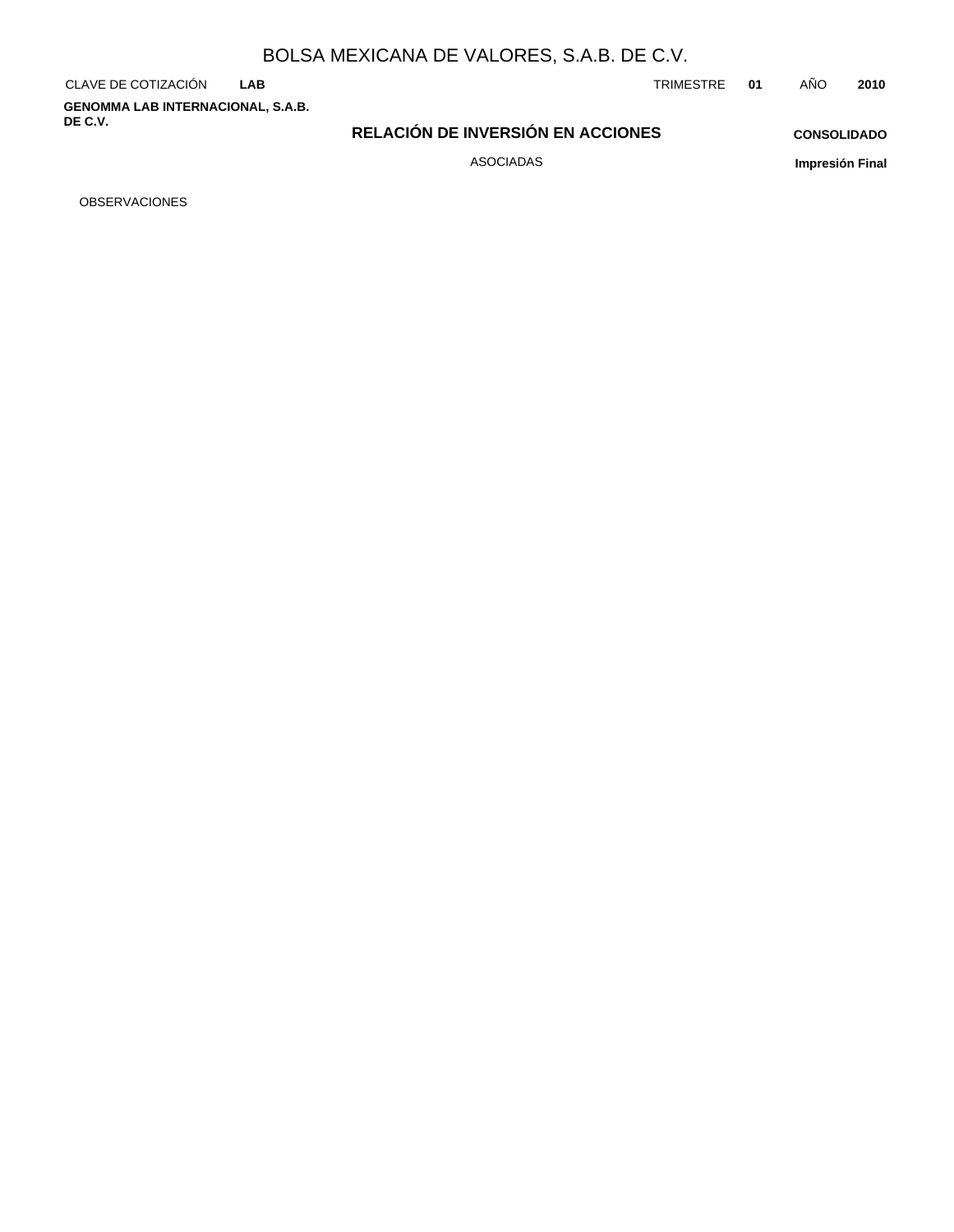#### **GENOMMA LAB INTERNACIONAL, S.A.B. DE C.V.** CLAVE DE COTIZACIÓN **LAB**

### **DESGLOSE DE CRÉDITOS**

### (MILES DE PESOS)

**CONSOLIDADO**

**Impresión Final**

|                               |                                                       |                                            |                                       |                                            |                   |                    | VENCTOS. O AMORT. DENOMINADOS EN MONEDA NACIONAL |                     |                     |                                     |            |                    | VENCTOS. O AMORT. DENOMINADOS EN MONEDA EXTRANJERA |                     |                     |                              |
|-------------------------------|-------------------------------------------------------|--------------------------------------------|---------------------------------------|--------------------------------------------|-------------------|--------------------|--------------------------------------------------|---------------------|---------------------|-------------------------------------|------------|--------------------|----------------------------------------------------|---------------------|---------------------|------------------------------|
| TIPO DE CRÉDITO / INSTITUCIÓN | <b>CON</b><br><b>INSTITUCIÓN</b><br><b>EXTRANJERA</b> | <b>FECHA DE FIRMA /</b><br><b>CONTRATO</b> | <b>FECHA DE</b><br><b>VENCIMIENTO</b> | TASA DE<br>INTERÉS Y/O<br><b>SOBRETASA</b> |                   |                    | <b>INTERVALO DE TIEMPO</b>                       |                     |                     |                                     |            |                    | <b>INTERVALO DE TIEMPO</b>                         |                     |                     |                              |
|                               |                                                       |                                            |                                       |                                            | <b>AÑO ACTUAL</b> | <b>HASTA 1 AÑO</b> | <b>HASTA 2 AÑOS</b>                              | <b>HASTA 3 AÑOS</b> | <b>HASTA 4 AÑOS</b> | <b>HASTA 5 AÑOS O</b><br><b>MÁS</b> | AÑO ACTUAL | <b>HASTA 1 AÑO</b> | <b>HASTA 2 AÑOS</b>                                | <b>HASTA 3 AÑOS</b> | <b>HASTA 4 AÑOS</b> | <b>HASTA 5 AÑOS O</b><br>MÁS |
| <b>BANCARIOS</b>              |                                                       |                                            |                                       |                                            |                   |                    |                                                  |                     |                     |                                     |            |                    |                                                    |                     |                     |                              |
| <b>COMERCIO EXTERIOR</b>      |                                                       |                                            |                                       |                                            |                   |                    |                                                  |                     |                     |                                     |            |                    |                                                    |                     |                     |                              |
| <b>CON GARANTÍA</b>           |                                                       |                                            |                                       |                                            |                   |                    |                                                  |                     |                     |                                     |            |                    |                                                    |                     |                     |                              |
| <b>BANCA COMERCIAL</b>        |                                                       |                                            |                                       |                                            |                   |                    |                                                  |                     |                     |                                     |            |                    |                                                    |                     |                     |                              |
| <b>OTROS</b>                  |                                                       |                                            |                                       |                                            |                   |                    |                                                  |                     |                     |                                     |            |                    |                                                    |                     |                     |                              |
| <b>TOTAL BANCARIOS</b>        |                                                       |                                            |                                       |                                            |                   |                    |                                                  |                     |                     |                                     |            |                    |                                                    |                     |                     | $\overline{\mathbf{0}}$      |

TRIMESTRE **01** AÑO **2010**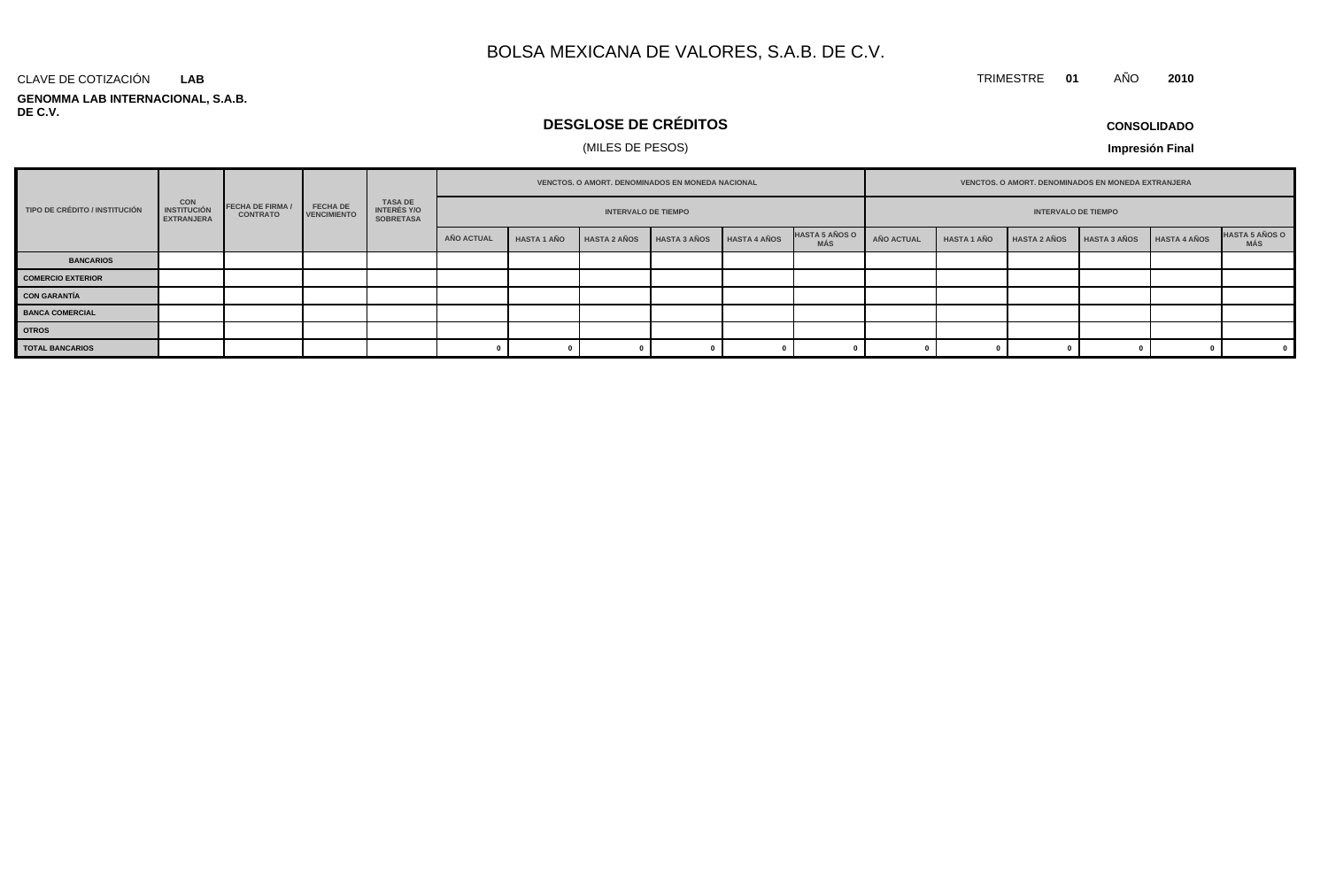#### CLAVE DE COTIZACIÓN TRIMESTRE **01** AÑO **2010 LAB**

#### **GENOMMA LAB INTERNACIONAL, S.A.B. DE C.V.**

### **DESGLOSE DE CRÉDITOS**

#### (MILES DE PESOS)

| <b>CONSOLIDADO</b> |  |
|--------------------|--|
|--------------------|--|

|                                                     | <b>CON<br/>INSTITUCIÓN</b><br><b>EXTRANJERA</b> | <b>FECHA DE FIRMA /</b><br><b>CONTRATO</b> |                                       | TASA DE<br>INTERÉS Y/O<br><b>SOBRETASA</b> | VENCTOS. O AMORT. DENOMINADOS EN MONEDA NACIONAL |                    |                     |                     | VENCTOS. O AMORT. DENOMINADOS EN MONEDA EXTRANJERA |                              |            |                    |                            |                     |                     |                               |
|-----------------------------------------------------|-------------------------------------------------|--------------------------------------------|---------------------------------------|--------------------------------------------|--------------------------------------------------|--------------------|---------------------|---------------------|----------------------------------------------------|------------------------------|------------|--------------------|----------------------------|---------------------|---------------------|-------------------------------|
| TIPO DE CRÉDITO / INSTITUCIÓN                       |                                                 |                                            | <b>FECHA DE</b><br><b>VENCIMIENTO</b> |                                            | <b>INTERVALO DE TIEMPO</b>                       |                    |                     |                     |                                                    |                              |            |                    | <b>INTERVALO DE TIEMPO</b> |                     |                     |                               |
|                                                     |                                                 |                                            |                                       |                                            | <b>AÑO ACTUAL</b>                                | <b>HASTA 1 AÑO</b> | <b>HASTA 2 AÑOS</b> | <b>HASTA 3 AÑOS</b> | <b>HASTA 4 AÑOS</b>                                | <b>HASTA 5 AÑOS O</b><br>MÁS | AÑO ACTUAL | <b>HASTA 1 AÑO</b> | <b>HASTA 2 AÑOS</b>        | <b>HASTA 3 AÑOS</b> | <b>HASTA 4 AÑOS</b> | <b>HASTA 5 AÑOS O<br/>MÁS</b> |
| <b>BURSÁTILES</b>                                   |                                                 |                                            |                                       |                                            |                                                  |                    |                     |                     |                                                    |                              |            |                    |                            |                     |                     |                               |
| <b>LISTADAS EN BOLSA (MÉXICO Y/O</b><br>EXTRANJERO) |                                                 |                                            |                                       |                                            |                                                  |                    |                     |                     |                                                    |                              |            |                    |                            |                     |                     |                               |
| <b>QUIROGRAFARIOS</b>                               |                                                 |                                            |                                       |                                            |                                                  |                    |                     |                     |                                                    |                              |            |                    |                            |                     |                     |                               |
| <b>CON GARANTÍA</b>                                 |                                                 |                                            |                                       |                                            |                                                  |                    |                     |                     |                                                    |                              |            |                    |                            |                     |                     |                               |
| <b>COLOCACIONES PRIVADAS</b>                        |                                                 |                                            |                                       |                                            |                                                  |                    |                     |                     |                                                    |                              |            |                    |                            |                     |                     |                               |
| QUIROGRAFARIOS                                      |                                                 |                                            |                                       |                                            |                                                  |                    |                     |                     |                                                    |                              |            |                    |                            |                     |                     |                               |
| <b>CON GARANTÍA</b>                                 |                                                 |                                            |                                       |                                            |                                                  |                    |                     |                     |                                                    |                              |            |                    |                            |                     |                     |                               |
| TOTAL BURSÁTILES Y<br><b>COLOCACIONES PRIVADAS</b>  |                                                 |                                            |                                       |                                            |                                                  |                    |                     |                     |                                                    |                              |            |                    |                            |                     |                     | $\mathbf{0}$                  |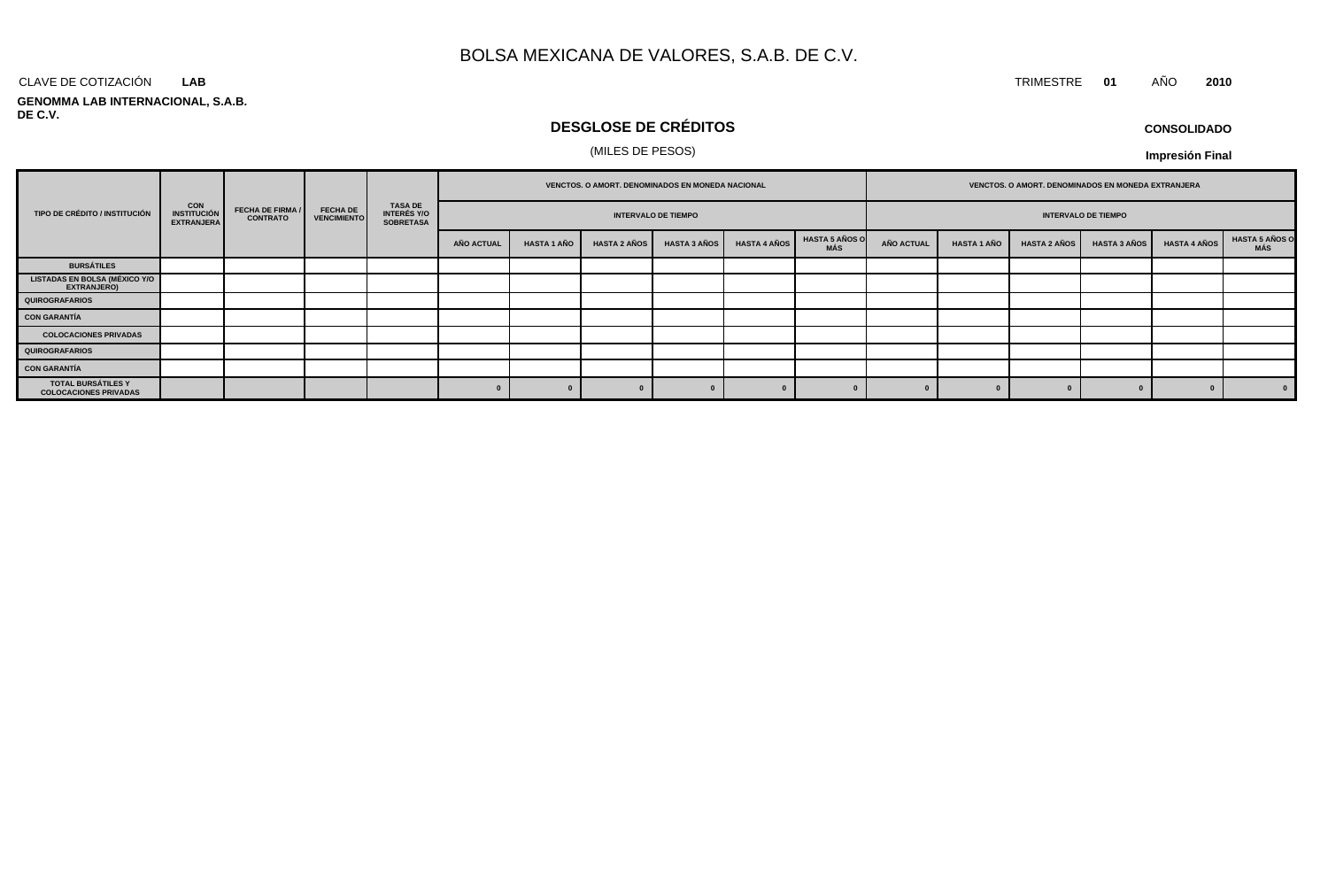#### **LAB**

#### **GENOMMA LAB INTERNACIONAL, S.A.B. DE C.V.**

### **DESGLOSE DE CRÉDITOS**

### (MILES DE PESOS)

|                               |                                                       |                                        |                                       |  | VENCTOS. O AMORT. DENOMINADOS EN MONEDA NACIONAL |                    |                            |                     |                     | VENCTOS. O AMORT. DENOMINADOS EN MONEDA EXTRANJERA |                            |                    |                     |                     |                     |                              |
|-------------------------------|-------------------------------------------------------|----------------------------------------|---------------------------------------|--|--------------------------------------------------|--------------------|----------------------------|---------------------|---------------------|----------------------------------------------------|----------------------------|--------------------|---------------------|---------------------|---------------------|------------------------------|
| TIPO DE CRÉDITO / INSTITUCIÓN | <b>CON</b><br><b>INSTITUCIÓN</b><br><b>EXTRANJERA</b> | <b>FECHA DE</b><br><b>CONCERTACIÓN</b> | <b>FECHA DE</b><br><b>VENCIMIENTO</b> |  |                                                  |                    | <b>INTERVALO DE TIEMPO</b> |                     |                     |                                                    | <b>INTERVALO DE TIEMPO</b> |                    |                     |                     |                     |                              |
|                               |                                                       |                                        |                                       |  | <b>AÑO ACTUAL</b>                                | <b>HASTA 1 AÑO</b> | <b>HASTA 2 AÑOS</b>        | <b>HASTA 3 AÑOS</b> | <b>HASTA 4 AÑOS</b> | <b>HASTA 5 AÑOS O</b><br><b>MÁS</b>                | <b>AÑO ACTUAL</b>          | <b>HASTA 1 AÑO</b> | <b>HASTA 2 AÑOS</b> | <b>HASTA 3 AÑOS</b> | <b>HASTA 4 AÑOS</b> | <b>IASTA 5 AÑOS O</b><br>MÁS |
| <b>PROVEEDORES</b>            |                                                       |                                        |                                       |  |                                                  |                    |                            |                     |                     |                                                    |                            |                    |                     |                     |                     |                              |
| PROV CONCENTRADO SEP 07       | NA                                                    | 30/09/2007                             | 28/02/2008                            |  | $\mathbf{0}$                                     | 138                | $\overline{0}$             | $\Omega$            | $\mathbf{0}$        | $\Omega$                                           |                            |                    |                     |                     |                     |                              |
| PROV CONCENTRADO OCT 07       | NA                                                    | 30/10/2007                             | 28/03/2008                            |  | $\Omega$                                         | 136                | $\overline{0}$             |                     | $\Omega$            | $\epsilon$                                         |                            |                    |                     |                     |                     |                              |
| PROV CONCENTRADO FEB 09       | NA                                                    | 28/02/2009                             | 30/06/2009                            |  | $\Omega$                                         | 73                 | $\overline{0}$             |                     | $\Omega$            |                                                    |                            |                    |                     |                     |                     |                              |
| PROV CONCENTRADO MAR 09       | NA                                                    | 31/03/2009                             | 31/07/2009                            |  | $\Omega$                                         | 45                 | $\overline{0}$             |                     | -0                  | - 0                                                |                            |                    |                     |                     |                     |                              |
| PROV CONCENTRADO JUN 09       | NA                                                    | 30/06/2009                             | 30/09/2009                            |  | $\bigcap$                                        | 505                | $\overline{0}$             |                     | $\Omega$            |                                                    |                            |                    |                     |                     |                     |                              |
| PROV CONCENTRADO JUL 09       | NA                                                    | 31/07/2009                             | 31/10/2009                            |  |                                                  | 2                  | $\overline{0}$             |                     | $\Omega$            |                                                    |                            |                    |                     |                     |                     |                              |
| PROV CONCENTRADO AGO 09       | NA                                                    | 31/08/2009                             | 30/11/2009                            |  |                                                  | 487                | $\Omega$                   |                     |                     |                                                    |                            |                    |                     |                     |                     |                              |
| PROV CONCENTRADO SEP 09       | NA                                                    | 30/09/2009                             | 31/12/2009                            |  | $\Omega$                                         | 8,965              | $\overline{0}$             |                     | $\Omega$            | -0                                                 |                            |                    |                     |                     |                     |                              |
| PROV CONCENTRADO OCT 09       | NA                                                    | 31/10/2009                             | 31/01/2010                            |  | $\Omega$                                         | 4,014              | $\overline{0}$             |                     | $\Omega$            | - 6                                                |                            |                    |                     |                     |                     |                              |
| PROV CONCENTRADO NOV 09       | NA                                                    | 30/11/2009                             | 28/02/2010                            |  | $\bigcap$                                        | 6,245              | $\overline{0}$             |                     | n                   |                                                    |                            |                    |                     |                     |                     |                              |
| PROV CONCENTRADO DIC 09       | NA                                                    | 31/12/2009                             | 28/02/2010                            |  | $\Omega$                                         | 15,292             | $\overline{0}$             |                     |                     |                                                    |                            |                    |                     |                     |                     |                              |
| PROV CONCENTRADO ENE 10       | NA                                                    | 31/01/2010                             | 31/03/2010                            |  | 36,119                                           | $\Omega$           | $\overline{0}$             |                     |                     |                                                    |                            |                    |                     |                     |                     |                              |
| PROV CONCENTRADO FEB 10       | NA                                                    | 28/02/2010                             | 30/04/2010                            |  | 81,068                                           | $\Omega$           | $\overline{0}$             |                     | $\Omega$            |                                                    |                            |                    |                     |                     |                     |                              |
| PROV CONCENTRADO MAR 10       | NA                                                    | 31/03/2010                             | 31/05/2010                            |  | 382,640                                          | $\Omega$           | $\Omega$                   |                     |                     |                                                    |                            |                    |                     |                     |                     |                              |
| PROV CONCENTRADO ENE 09       | <b>NO</b>                                             | 31/01/2002                             | 31/05/2009                            |  |                                                  |                    |                            |                     |                     |                                                    | $^{\circ}$                 | 69                 | $\mathbf 0$         | $\Omega$            | <sup>0</sup>        |                              |
| PROV CONCENTRADO MAR 09       | <b>NO</b>                                             | 31/03/2009                             | 31/07/2009                            |  |                                                  |                    |                            |                     |                     |                                                    | $\mathbf 0$                | 26                 | $\mathbf 0$         | $\overline{0}$      | <sup>0</sup>        |                              |
| PROV CONCENTRADO MAY 09       | <b>NO</b>                                             | 31/05/2009                             | 30/09/2009                            |  |                                                  |                    |                            |                     |                     |                                                    | $\Omega$                   | 32                 | $\Omega$            | $\Omega$            |                     |                              |
| PROV CONCENTRADO JUN 09       | <b>NO</b>                                             | 30/06/2009                             | 31/10/2009                            |  |                                                  |                    |                            |                     |                     |                                                    | $^{\circ}$                 | 487                | $\Omega$            | $\Omega$            |                     |                              |
| PROV CONCENTRADO JUL 09       | <b>NO</b>                                             | 31/07/2009                             | 30/11/2009                            |  |                                                  |                    |                            |                     |                     |                                                    | $\mathbf{0}$               | 135                | $\Omega$            | $\Omega$            |                     |                              |
| PROV CONCENTRADO AGO 09       | <b>NO</b>                                             | 31/08/2009                             | 31/12/2009                            |  |                                                  |                    |                            |                     |                     |                                                    | $\mathbf{0}$               | 130                | $\Omega$            | $\Omega$            | <sup>n</sup>        |                              |
| PROV CONCENTRADO OCT 09       | <b>NO</b>                                             | 31/10/2009                             | 28/02/2010                            |  |                                                  |                    |                            |                     |                     |                                                    | $^{\circ}$                 | 261                | $\Omega$            | $\Omega$            | <sup>0</sup>        |                              |
| PROV CONCENTRADO NOV 09       | <b>NO</b>                                             | 30/11/2009                             | 31/03/2010                            |  |                                                  |                    |                            |                     |                     |                                                    | $^{\circ}$                 | 351                | $\mathbf 0$         | $\Omega$            |                     |                              |
| PROV CONCENTRADO DIC 09       | <b>NO</b>                                             | 31/12/2009                             | 30/04/2010                            |  |                                                  |                    |                            |                     |                     |                                                    | $\mathbf 0$                | 1,731              | $\mathbf{0}$        | $\Omega$            |                     |                              |
| PROV CONCENTRADO ENE 10       | <b>NO</b>                                             | 31/01/2010                             | 31/05/2010                            |  |                                                  |                    |                            |                     |                     |                                                    | 9,640                      |                    | $\Omega$            | $\Omega$            |                     |                              |
| PROV CONCENTRADO FEB 10       | <b>NO</b>                                             | 28/02/2010                             | 30/06/2010                            |  |                                                  |                    |                            |                     |                     |                                                    | 19,400                     | n                  | $\Omega$            | $\Omega$            | <sup>0</sup>        |                              |
| PROV CONCENTRADO MAR 10       | <b>NO</b>                                             | 31/03/2010                             | 31/07/2010                            |  |                                                  |                    |                            |                     |                     |                                                    | 17,141                     | $\Omega$           | $\mathbf 0$         | $\overline{0}$      | $\mathbf 0$         |                              |

**TOTAL PROVEEDORES** 499,827 35,902 0 0 0 0 46,181 3,222 0 0 0 0

#### **CONSOLIDADO**

**Impresión Final**

#### CLAVE DE COTIZACIÓN TRIMESTRE **01** AÑO **2010**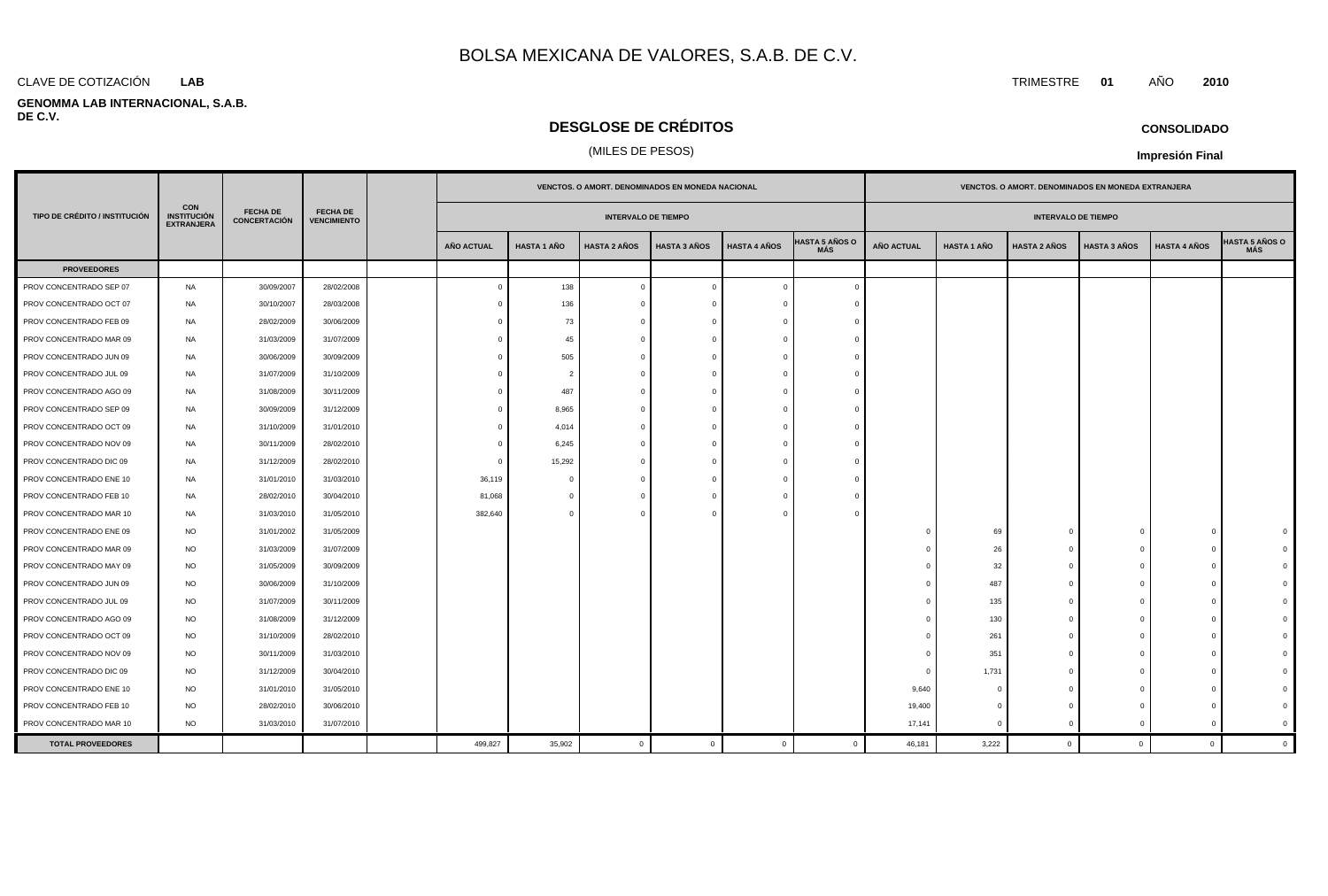#### CLAVE DE COTIZACIÓN TRIMESTRE **01** AÑO **2010 LAB**

#### **GENOMMA LAB INTERNACIONAL, S.A.B. DE C.V.**

### **DESGLOSE DE CRÉDITOS**

#### (MILES DE PESOS)

| <b>CONSOLIDADO</b> |
|--------------------|
|--------------------|

#### **Impresión Final**

|                                                                       |                                                       |                                        |                                       |  | VENCTOS. O AMORT. DENOMINADOS EN MONEDA NACIONAL |                    |                            |                     |                     | VENCTOS. O AMORT. DENOMINADOS EN MONEDA EXTRANJERA |                   |                    |                            |                     |                     |                |
|-----------------------------------------------------------------------|-------------------------------------------------------|----------------------------------------|---------------------------------------|--|--------------------------------------------------|--------------------|----------------------------|---------------------|---------------------|----------------------------------------------------|-------------------|--------------------|----------------------------|---------------------|---------------------|----------------|
| TIPO DE CRÉDITO / INSTITUCIÓN                                         | <b>CON</b><br><b>INSTITUCIÓN</b><br><b>EXTRANJERA</b> | <b>FECHA DE</b><br><b>CONCERTACIÓN</b> | <b>FECHA DE</b><br><b>VENCIMIENTO</b> |  |                                                  |                    | <b>INTERVALO DE TIEMPO</b> |                     |                     |                                                    |                   |                    | <b>INTERVALO DE TIEMPO</b> |                     |                     |                |
|                                                                       |                                                       |                                        |                                       |  | <b>AÑO ACTUAL</b>                                | <b>HASTA 1 AÑO</b> | <b>HASTA 2 AÑOS</b>        | <b>HASTA 3 AÑOS</b> | <b>HASTA 4 AÑOS</b> | <b>HASTA 5 AÑOS O</b><br><b>MÁS</b>                | <b>AÑO ACTUAL</b> | <b>HASTA 1 AÑO</b> | <b>HASTA 2 AÑOS</b>        | <b>HASTA 3 AÑOS</b> | <b>HASTA 4 AÑOS</b> | HASTA 5 AÑOS O |
|                                                                       |                                                       |                                        |                                       |  |                                                  |                    |                            |                     |                     |                                                    |                   |                    |                            |                     |                     |                |
| OTROS CRÉDITOS CON COSTO A<br>CORTO Y LARGO PLAZO(S103 Y S30)         |                                                       |                                        |                                       |  |                                                  |                    |                            |                     |                     |                                                    |                   |                    |                            |                     |                     |                |
|                                                                       | <b>NA</b>                                             |                                        |                                       |  |                                                  | $\overline{0}$     | $\epsilon$                 | $\Omega$            |                     |                                                    |                   |                    |                            |                     |                     |                |
|                                                                       | <b>NO</b>                                             |                                        |                                       |  |                                                  |                    |                            |                     |                     |                                                    | $\Omega$          | $\Omega$           |                            | $\Omega$            |                     | $\Omega$       |
| <b>TOTAL OTROS CRÉDITOS CON</b><br><b>COSTO A CORTO Y LARGO PLAZO</b> |                                                       |                                        |                                       |  |                                                  | $\mathbf{0}$       |                            |                     |                     |                                                    |                   |                    |                            | $\Omega$            | $\sqrt{ }$          |                |
|                                                                       |                                                       |                                        |                                       |  |                                                  |                    |                            |                     |                     |                                                    |                   |                    |                            |                     |                     |                |
| OTROS PASIVOS CIRCULANTES SIN<br><b>COSTO (S26)</b>                   |                                                       |                                        |                                       |  |                                                  |                    |                            |                     |                     |                                                    |                   |                    |                            |                     |                     |                |
| prov y otras cuentas por pag<br>prov y otras cuentas por pag          | <b>NA</b>                                             |                                        |                                       |  |                                                  | 320,341            |                            |                     |                     |                                                    | $\Omega$          | 156,471            |                            |                     |                     |                |
| <b>TOTAL OTROS PASIVOS</b><br><b>CIRCULANTES SIN COSTO</b>            |                                                       |                                        |                                       |  |                                                  | 320,341            |                            |                     |                     |                                                    |                   | 156,471            |                            | $\Omega$            |                     |                |
|                                                                       |                                                       |                                        |                                       |  |                                                  |                    |                            |                     |                     |                                                    |                   |                    |                            |                     |                     |                |
| <b>TOTAL GENERAL</b>                                                  |                                                       |                                        |                                       |  | 499,827                                          | 356,243            | $\Omega$                   | $\Omega$            |                     |                                                    | 46,181            | 159,693            | - 0                        | $\mathbf{0}$        | $\mathbf{0}$        |                |

**CONSOLIDADO**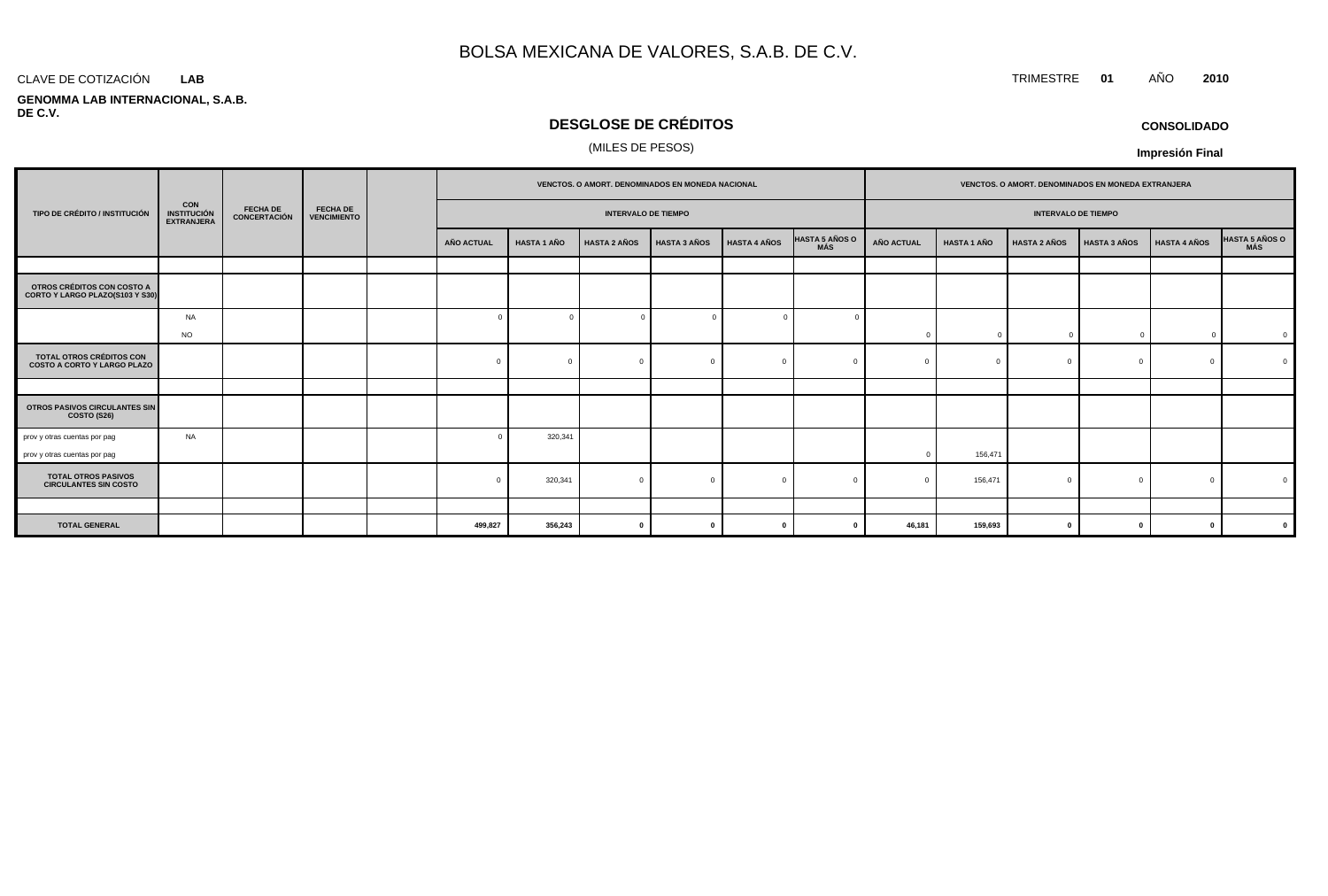#### CLAVE DE COTIZACIÓN: **LAB GENOMMA LAB INTERNACIONAL, S.A.B. DE C.V.**

#### **POSICIÓN MONETARIA EN MONEDA EXTRANJERA**

(MILES DE PESOS)

#### **CONSOLIDADO**

**Impresión Final**

|                               | <b>DÓLARES</b> |              |                | <b>OTRAS MONEDAS</b> | <b>TOTAL MILES DE</b> |
|-------------------------------|----------------|--------------|----------------|----------------------|-----------------------|
| POSICIÓN EN MONEDA EXTRANJERA | <b>DÓLARES</b> | <b>PESOS</b> | <b>DÓLARES</b> | <b>PESOS</b>         | <b>PESOS</b>          |
| <b>ACTIVO MONETARIO</b>       | 18,718         | 232,372      | 25,873         | 321,198              | 553,570               |
| <b>PASIVO</b>                 | 2,299          | 28,537       | 16,196         | 201,069              | 229,606               |
| CORTO PLAZO                   | 2,299          | 28,537       | 16,196         | 201,069              | 229,606               |
| <b>LARGO PLAZO</b>            | 0              | $\mathbf 0$  | 0              | 0                    | 0                     |
| <b>SALDO NETO</b>             | 16,419         | 203,835      | 9,677          | 120,129              | 323,964               |

#### **OBSERVACIONES**

LAS MONEDAS UTILIZADAS PARA LA CONVERSIÓN DE ESTADOS FINANCIEROS DE SUBSIDIARIAS EXTRANJERAS Y LOS TIPOS DE CAMBIO UTILIZADOS SON LOS SIGUIENTES:

BALANCE GENERAL:

PAÍS MONEDA REGISTRO TIPO DE CAMBIO DE MONEDA REGISTRO A MONEDA FUNCIONAL (DÓLAR ESTADOUNIDENSE) TIPO DE CAMBIO DE MONEDA FUNCIONAL A MONEDA DE INFORME (PESOS MEXICANOS)

| ARGENTINA            |        |                       |
|----------------------|--------|-----------------------|
| PESOS ARGENTINOS     |        | $0.2586$ \$ 12.4145   |
| BRASIL               |        |                       |
| <b>REALES</b>        |        | $0.5585$ \$ 12.4145   |
| CHILE                |        |                       |
| PESOS CHILENOS       |        | $0.0019$ \$ 12.4145   |
| COLOMBIA             |        |                       |
| PESOS COLOMBIANOS    |        | $0.0005$ \$ 12.4145   |
| COSTA RICA           |        |                       |
| DÓLAR ESTADOUNIDENSE | 1.0000 | $\ddot{s}$<br>12.4145 |
| <b>ECUADOR</b>       |        |                       |
| DÓLAR ESTADOUNIDENSE | 1,0000 | \$12.4145             |
| PERÚ                 |        |                       |
| SOLES                |        |                       |
| USA                  |        |                       |
| DÓLAR ESTADOUNIDENSE | 1.0000 | \$12.4145             |

# TRIMESTRE: **01** AÑO: **2010**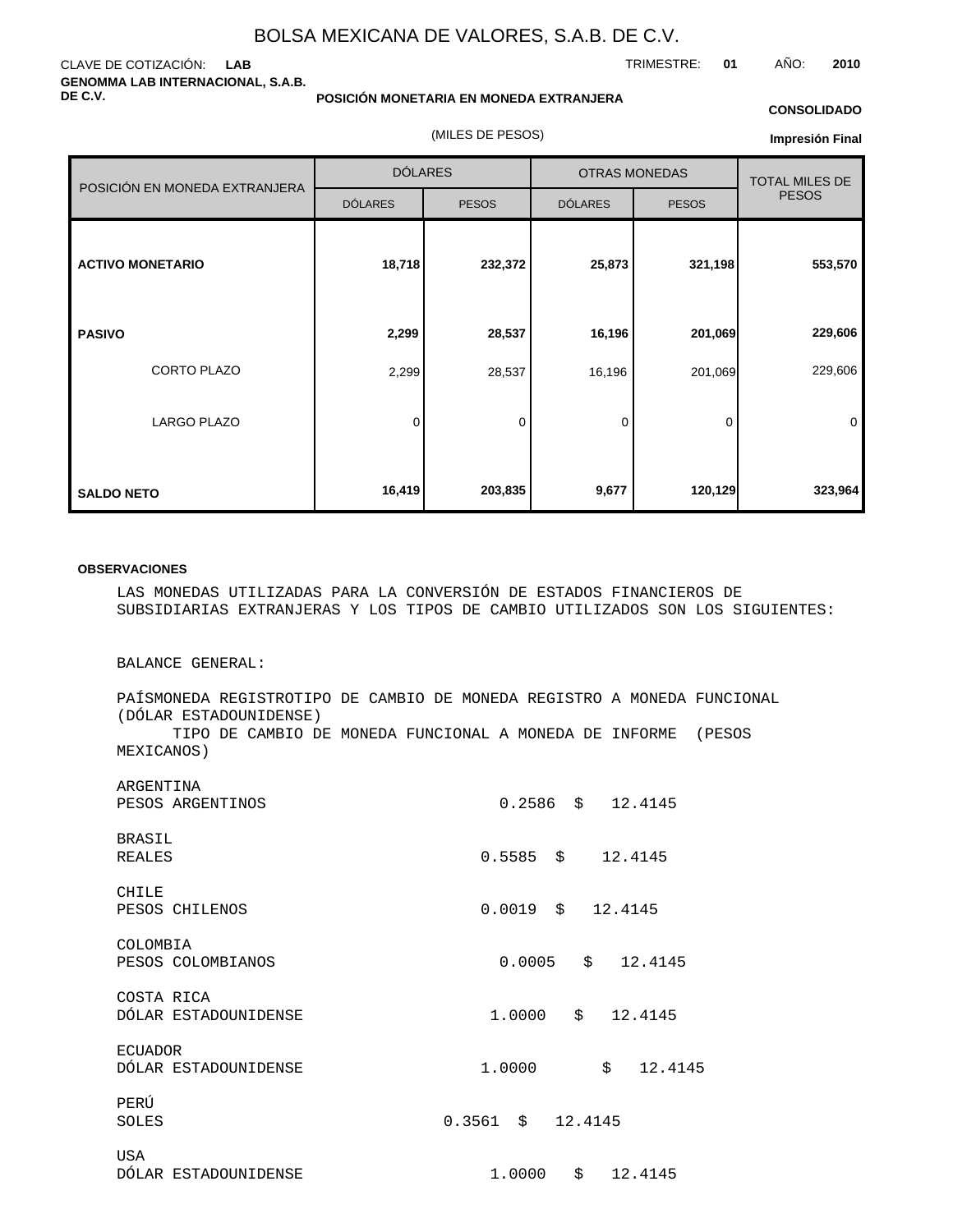|                                                                                                     | BOLSA MEXICANA DE VALORES, S.A.B. DE C.V. |            |         |            |                        |
|-----------------------------------------------------------------------------------------------------|-------------------------------------------|------------|---------|------------|------------------------|
| CLAVE DE COTIZACIÓN:<br><b>LAB</b><br><b>GENOMMA LAB INTERNACIONAL, S.A.B.</b>                      |                                           | TRIMESTRE: |         | AÑO:<br>01 | 2010                   |
| DE C.V.                                                                                             | POSICIÓN MONETARIA EN MONEDA EXTRANJERA   |            |         |            | <b>CONSOLIDADO</b>     |
|                                                                                                     | (MILES DE PESOS)                          |            |         |            | <b>Impresión Final</b> |
|                                                                                                     |                                           |            |         |            |                        |
| ESTADO DE RESULTADOS:                                                                               |                                           |            |         |            |                        |
| PAÍS MONEDA REGISTRO TIPO DE CAMBIO DE MONEDA REGISTRO A MONEDA FUNCIONAL<br>(DÓLAR ESTADOUNIDENSE) |                                           |            |         |            |                        |
| TIPO DE CAMBIO DE MONEDA FUNCIONAL A MONEDA DE INFORME (PESOS MEXICANOS)                            |                                           |            |         |            |                        |
| ARGENTINA                                                                                           |                                           |            |         |            |                        |
| PESOS ARGENTINOS                                                                                    | 0.2598                                    | \$         |         | 12.4145    |                        |
| <b>BRASIL</b><br><b>REALES</b>                                                                      | 0.5576                                    | \$         |         | 12.8001    |                        |
|                                                                                                     |                                           |            |         |            |                        |
| CHILE<br>PESOS CHILENOS                                                                             | 0.0020                                    | \$         | 12.8001 |            |                        |
| COLOMBIA                                                                                            |                                           |            |         |            |                        |
| PESOS COLOMBIANOS                                                                                   | 0.0005                                    | \$         |         | 12.8001    |                        |
| COSTA RICA                                                                                          |                                           |            |         |            |                        |
| DÓLAR ESTADOUNIDENSE                                                                                | 1.0000                                    | \$         |         | 12.4145    |                        |
| <b>ECUADOR</b>                                                                                      |                                           |            |         |            |                        |
| DÓLAR ESTADOUNIDENSE                                                                                | 1.0000                                    | \$         |         | 12.8001    |                        |
| PERÚ<br>SOLES                                                                                       | 0.3557                                    | \$         | 12.8001 |            |                        |
|                                                                                                     |                                           |            |         |            |                        |
| <b>USA</b><br>DÓLAR ESTADOUNIDENSE                                                                  | 1.0000                                    | \$         |         | 12.8001    |                        |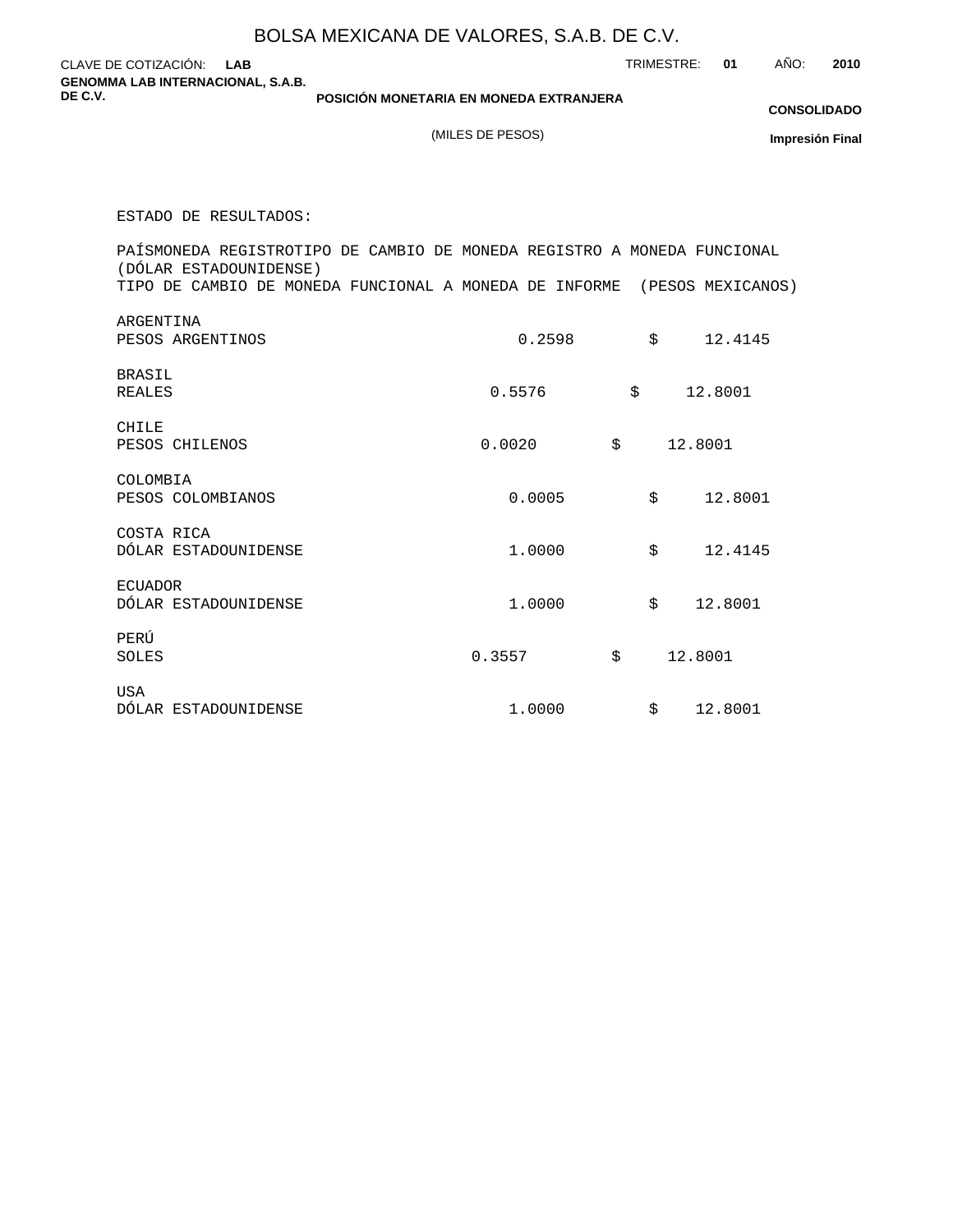TRIMESTRE: **01** AÑO: **2010**

CLAVE DE COTIZACIÓN: **LAB GENOMMA LAB INTERNACIONAL, S.A.B. DE C.V.**

#### **CEDULA DE INTEGRACIÓN Y CÁLCULO DE RESULTADO POR POSICIÓN MONETARIA** (MILES DE PESOS)

**CONSOLIDADO**

**Impresión Final**

| <b>MES</b>       | <b>ACTIVOS</b><br><b>MONETARIOS</b> | <b>PASIVOS</b><br><b>MONETARIOS</b> | <b>POSICIÓN</b><br><b>MONETARIA</b><br>(ACTIVA) PASIVA | <b>INFLACIÓN</b><br><b>MENSUAL</b> | <b>EFECTO MENSUAL</b><br>(ACTIVO) PASIVO |
|------------------|-------------------------------------|-------------------------------------|--------------------------------------------------------|------------------------------------|------------------------------------------|
| <b>ENERO</b>     |                                     |                                     |                                                        |                                    |                                          |
| <b>FEBRERO</b>   |                                     |                                     |                                                        |                                    |                                          |
| <b>MARZO</b>     |                                     |                                     |                                                        |                                    |                                          |
| ACTUALIZACIÓN    |                                     |                                     |                                                        |                                    |                                          |
| CAPITALIZACIÓN   |                                     |                                     |                                                        |                                    |                                          |
| EMP. EXTRANJERAS |                                     |                                     |                                                        |                                    | $-3,798$                                 |
| <b>OTROS</b>     |                                     |                                     |                                                        |                                    | 0                                        |
| <b>TOTAL</b>     |                                     |                                     |                                                        |                                    | $-3,798$                                 |

| <b>DATOS INFORMATIVOS</b>  |  |
|----------------------------|--|
| <b>REPOMO CAPITALIZADO</b> |  |

**OBSERVACIONES**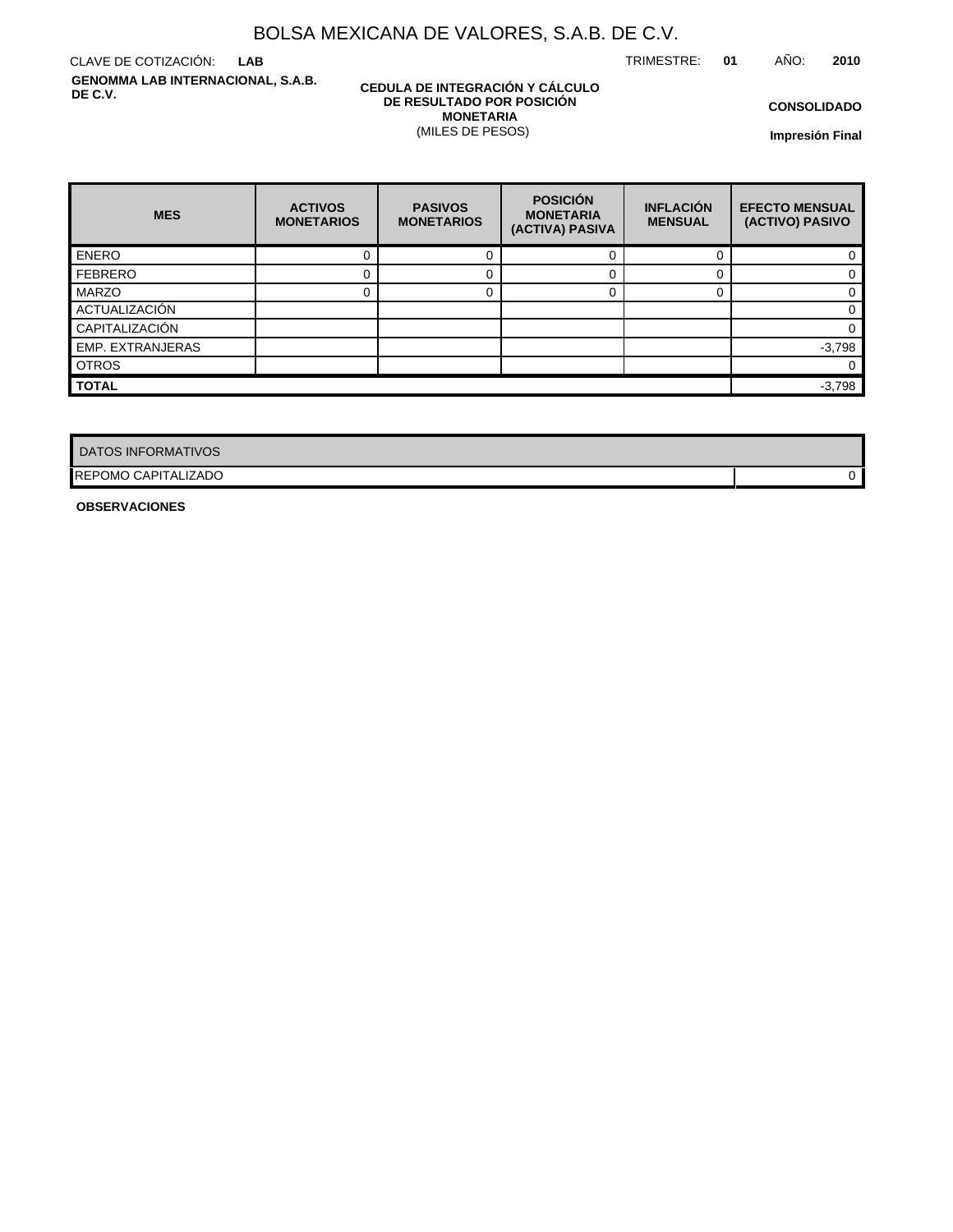|  | BOLSA MEXICANA DE VALORES, S.A.B. DE C.V. |  |
|--|-------------------------------------------|--|
|--|-------------------------------------------|--|

| CLAVE DE COTIZACIÓN:                                | <b>LAB</b> |                              | TRIMESTRE: | 01            | AÑO:                                  | 2010 |
|-----------------------------------------------------|------------|------------------------------|------------|---------------|---------------------------------------|------|
| <b>GENOMMA LAB INTERNACIONAL, S.A.B.</b><br>DE C.V. |            | <b>INSTRUMENTOS DE DEUDA</b> |            | <b>PAGINA</b> | <b>CONSOLIDADO</b><br>Impresión Final | 1/2  |
|                                                     |            |                              |            |               |                                       |      |

LIMITACIONES FINANCIERAS SEGÚN ESCRITURAS DE LA EMISIÓN Y/O TITULO

 $\overline{\phantom{0}}$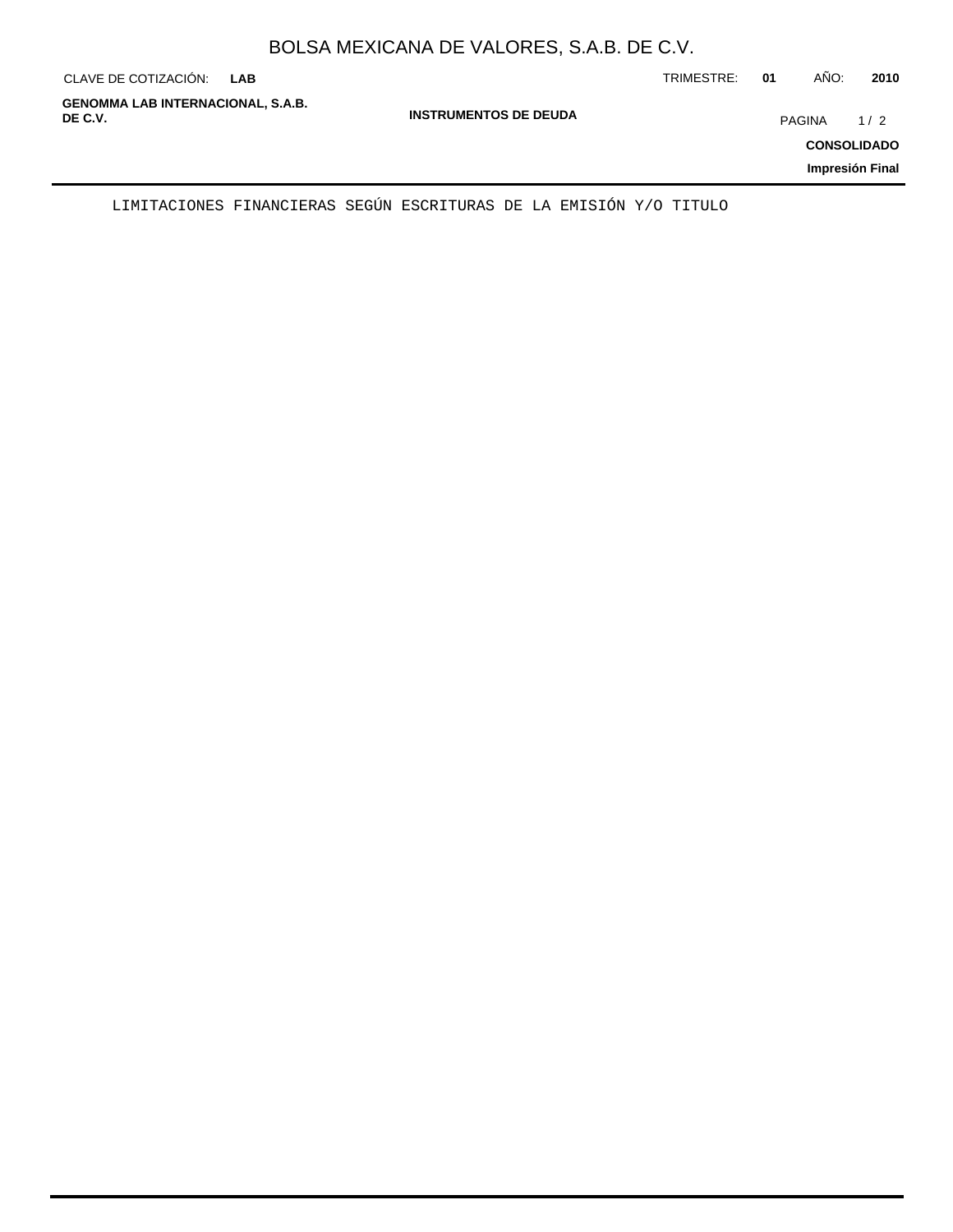| CLAVE DE COTIZACIÓN:                                | <b>LAB</b> |                              | TRIMESTRE: | 01            | AÑO: | 2010                      |
|-----------------------------------------------------|------------|------------------------------|------------|---------------|------|---------------------------|
| <b>GENOMMA LAB INTERNACIONAL, S.A.B.</b><br>DE C.V. |            | <b>INSTRUMENTOS DE DEUDA</b> |            | <b>PAGINA</b> |      | 2/2<br><b>CONSOLIDADO</b> |
|                                                     |            |                              |            |               |      | Impresión Final           |

SITUACIÓN ACTUAL DE LAS LIMITACIONES FINANCIERAS

÷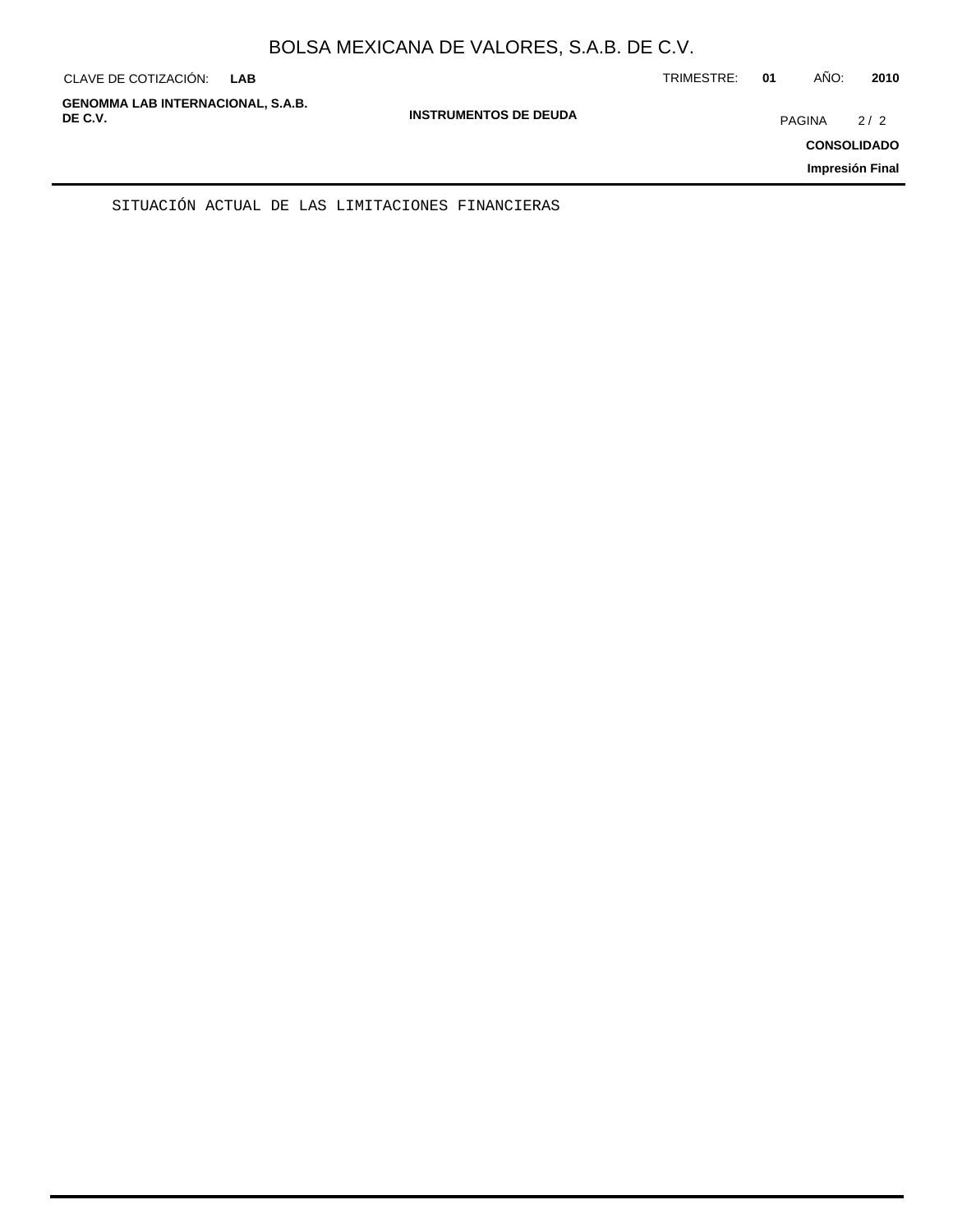**LAB**

CLAVE DE COTIZACIÓN: TRIMESTRE: **01** AÑO: **2010**

**GENOMMA LAB INTERNACIONAL, S.A.B. DE C.V.**

#### **PLANTAS, CENTROS COMERCIALES, DE DISTRIBUCIÓN Y/O SERVICIO**

**CONSOLIDADO**

**Impresión Final**

| <b>PLANTA O CENTRO</b>         | <b>ACTIVIDAD ECONOMICA</b> | <b>CAPACIDAD INSTALADAL</b> | % DE UTIL. |
|--------------------------------|----------------------------|-----------------------------|------------|
| CENTRO DE DISTRIBUCION COECILL | ACOPIO Y DISTRIBUCION DE   | 22,000                      | 80.00      |
| CENTRO DE DISTRIBUCION LERMA   | ACOPIO Y DISTRIBUCION DE   | 9.823                       | 90.00      |
| CENTRO DE DISTRIBUCION MAR     | ACOPIO Y DISTRIBUCION DE   | 1.500                       | 80.00      |

**OBSERVACIONES**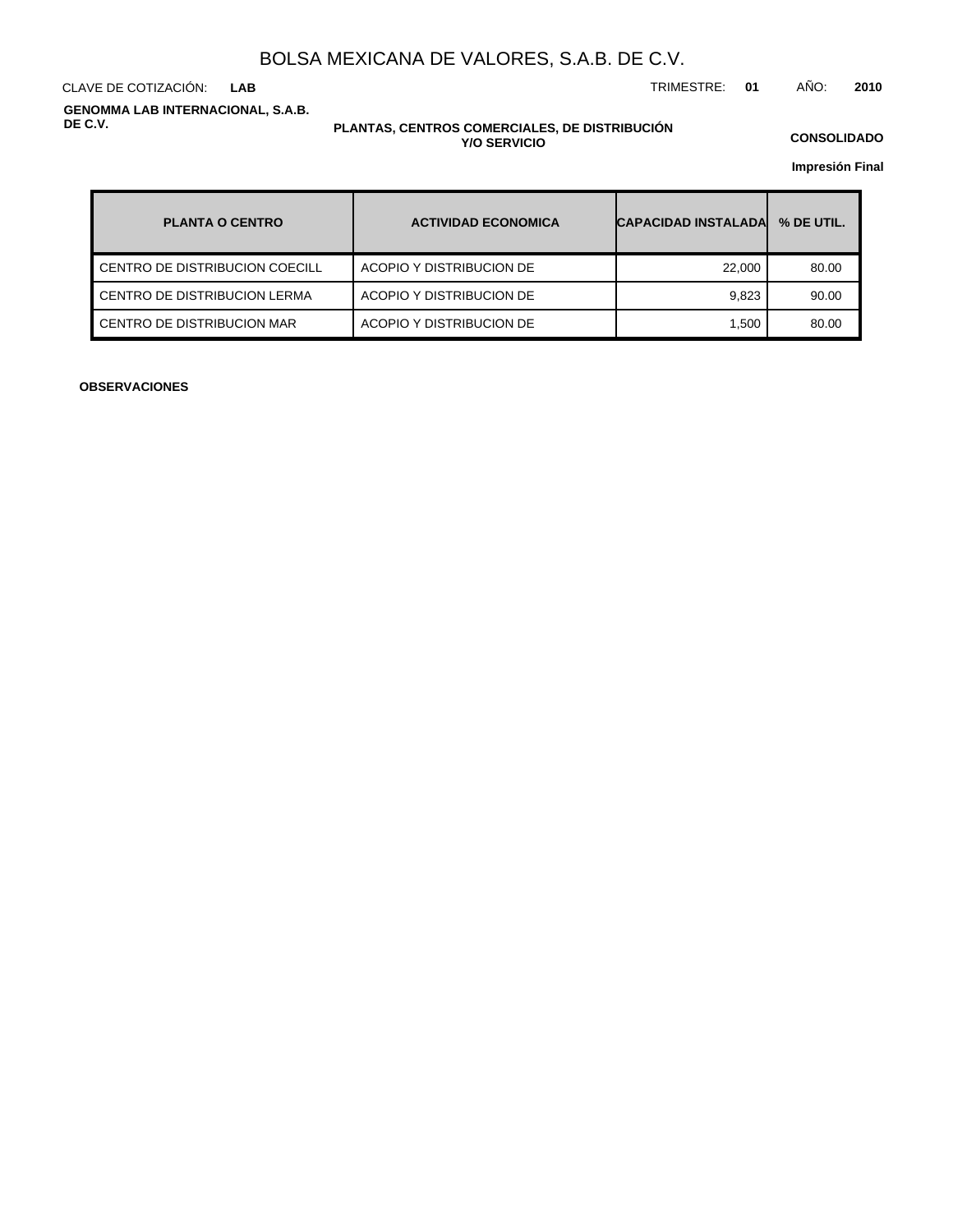|                                                     |            | BOLSA MEXICANA DE VALORES, S.A.B. DE C.V. |           |     |                    |      |
|-----------------------------------------------------|------------|-------------------------------------------|-----------|-----|--------------------|------|
| CLAVE DE COTIZACIÓN                                 | <b>LAB</b> |                                           | TRIMESTRE | -01 | AÑO                | 2010 |
| <b>GENOMMA LAB INTERNACIONAL, S.A.B.</b><br>DE C.V. |            | <b>MATERIAS PRIMAS DIRECTAS</b>           |           |     | <b>CONSOLIDADO</b> |      |

**Impresión Final**

| <b>MATERIAS PRIMAS</b> | <b>PRINCIPALES PROVEEDORES</b> | <b>ORIGEN</b> | SUST.<br>NAL. | % COSTO<br><b>I PRODUCCION</b><br><b>TOTAL</b> |
|------------------------|--------------------------------|---------------|---------------|------------------------------------------------|
|------------------------|--------------------------------|---------------|---------------|------------------------------------------------|

**OBSERVACIONES**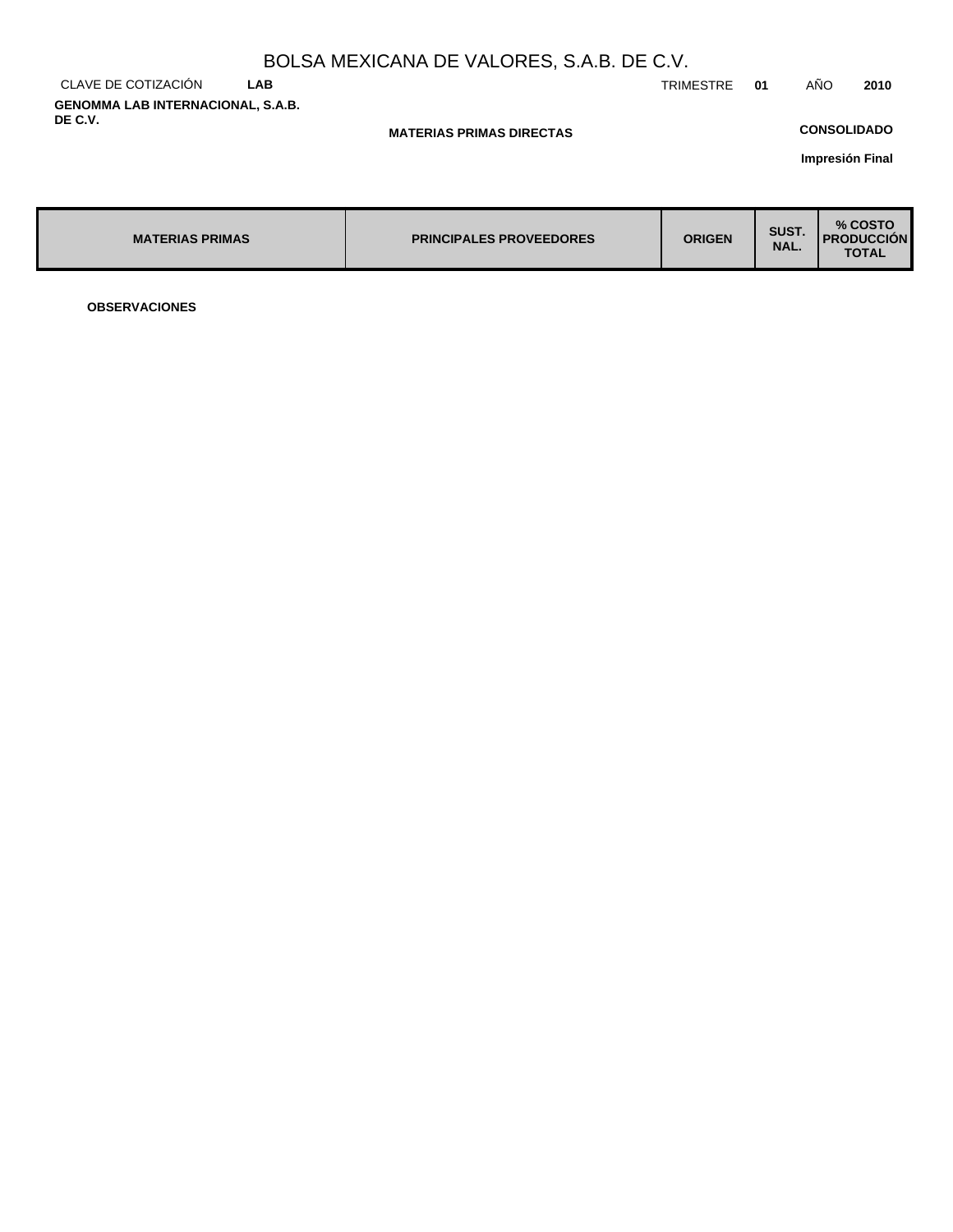**LAB**

**GENOMMA LAB INTERNACIONAL, S.A.B. DE C.V.**

#### CLAVE DE COTIZACIÓN TRIMESTRE **01** AÑO **2010**

### **DISTRIBUCIÓN DE VENTAS POR PRODUCTO** VENTAS TOTALES

## **CONSOLIDADO**

| <b>PRINCIPALES</b> | <b>VENTAS</b>  |                | % DE PART. | <b>PRINCIPALES</b> |                 |  |
|--------------------|----------------|----------------|------------|--------------------|-----------------|--|
|                    | <b>VOLUMEN</b> | <b>IMPORTE</b> | MDO.       | <b>MARCAS</b>      | <b>CLIENTES</b> |  |
| <b>NACIONALES</b>  |                |                |            |                    |                 |  |
| <b>OTC</b>         | 8,135,424      | 403,359        | 50.54      | VARIAS             | <b>VARIOS</b>   |  |
| PC                 | 9,119,491      | 231,378        | 28.99      | <b>VARIAS</b>      | <b>VARIOS</b>   |  |
| GI                 | 7,103,140      | 163,407        | 20.47      | VARIAS             | <b>VARIOS</b>   |  |
| <b>EXTRANJERAS</b> |                |                |            |                    |                 |  |
| <b>EXTRANJERAS</b> | $\Omega$       | 314,283        | 97.00      | <b>VARIAS</b>      | <b>VARIOS</b>   |  |
| <b>TOTAL</b>       |                | 1,112,427      |            |                    |                 |  |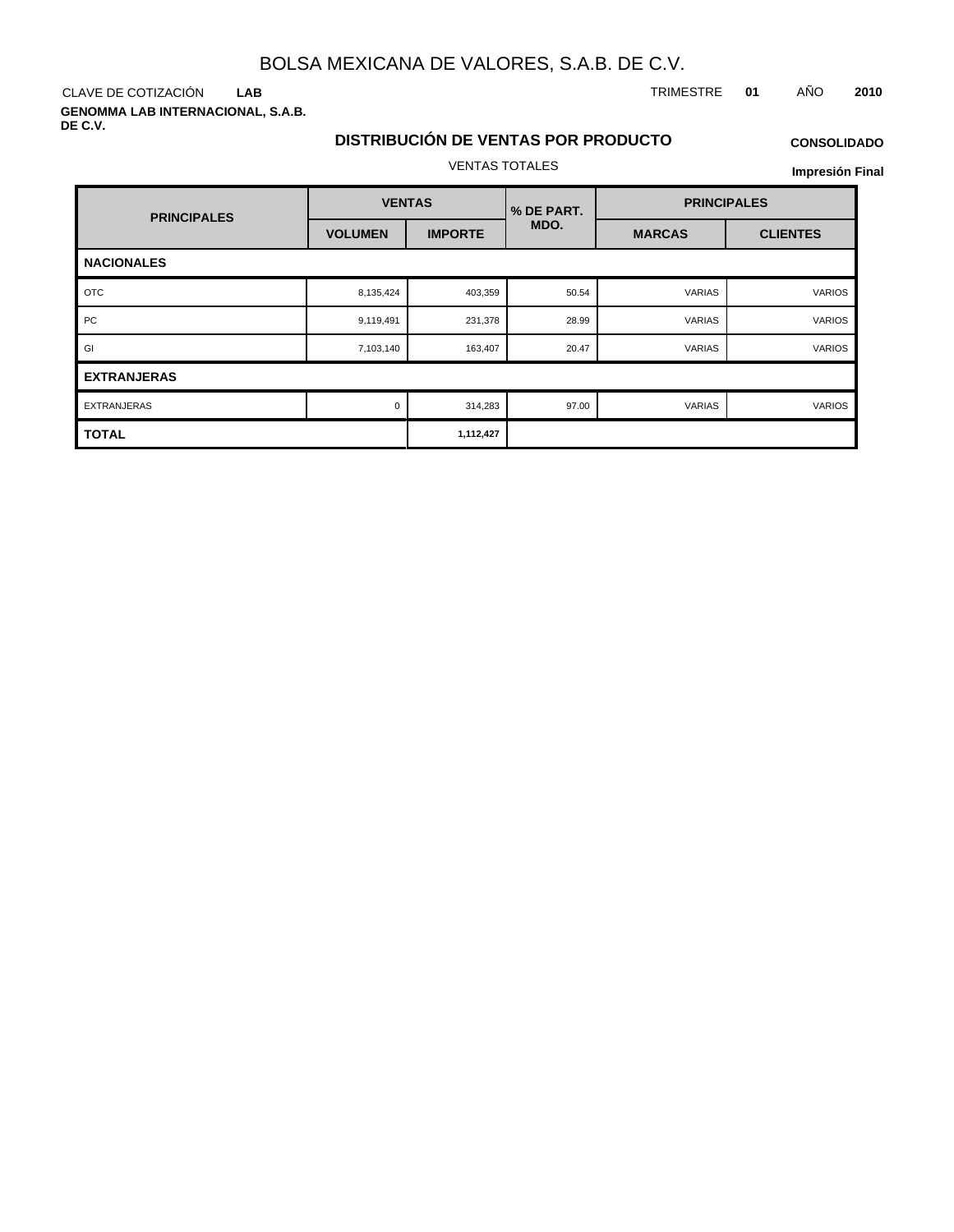**LAB**

**GENOMMA LAB INTERNACIONAL, S.A.B. DE C.V.**

### **DISTRIBUCIÓN DE VENTAS POR PRODUCTO**

# **CONSOLIDADO**

VENTAS EXTRANJERAS

**Impresión Final**

| <b>PRINCIPALES</b> | <b>VENTAS</b>  |                | <b>DESTINO</b> | <b>PRINCIPALES</b> |                 |  |
|--------------------|----------------|----------------|----------------|--------------------|-----------------|--|
|                    | <b>VOLUMEN</b> | <b>IMPORTE</b> |                | <b>MARCAS</b>      | <b>CLIENTES</b> |  |
| <b>EXPORTACIÓN</b> |                |                |                |                    |                 |  |
| EXPORTACION        | 2,016,315      | 10,812         |                | OTC/PC             | <b>VARIOS</b>   |  |

| <b>SUBSIDIARIAS EN EL EXTRANJERO</b> |           |          |                       |        |                   |  |  |  |  |
|--------------------------------------|-----------|----------|-----------------------|--------|-------------------|--|--|--|--|
| Genomma Lab CA                       | 0         | $\Omega$ | <b>CENTROAMERICA</b>  | OTC/PC | AUTOSERVICIOS/MAY |  |  |  |  |
| Genomma Lab Colombia                 | 1,294,342 | 72,863   | <b>COLOMBIA</b>       | OTC/PC | AUTOSERVICIOS/MAY |  |  |  |  |
| Genomma Lab Perú                     | 989,458   | 60,507   | PERU                  | OTC/PC | AUTOSERVICIOS/MAY |  |  |  |  |
| Genomma Lab Ecuador                  | 448,359   | 36,115   | <b>ECUADOR</b>        | OTC/PC | AUTOSERVICIOS/MAY |  |  |  |  |
| Genomma Lab Chile                    | 5,178     | 39       | <b>CHILE</b>          | PC     | AUTOSERVICIOS/MAY |  |  |  |  |
| Genomma Lab Argentin                 | 1,450,924 | 65,452   | <b>ARGENTINA</b>      | OTC/PC | AUTOSERVICIOS/MAY |  |  |  |  |
| Genomma Lab Brasil                   | 356,552   | 71,024   | <b>BRASIL</b>         | OTC/PC | AUTOSERVICIOS/MAY |  |  |  |  |
| Genomma Lab USA                      | 0         | 8,280    | <b>ESTADOS UNIDOS</b> | OTC/PC | AUTOSERVICIOS/MAY |  |  |  |  |
| <b>TOTAL</b>                         |           | 325,092  |                       |        |                   |  |  |  |  |

**OBSERVACIONES**

CLAVE DE COTIZACIÓN TRIMESTRE **01** AÑO **2010**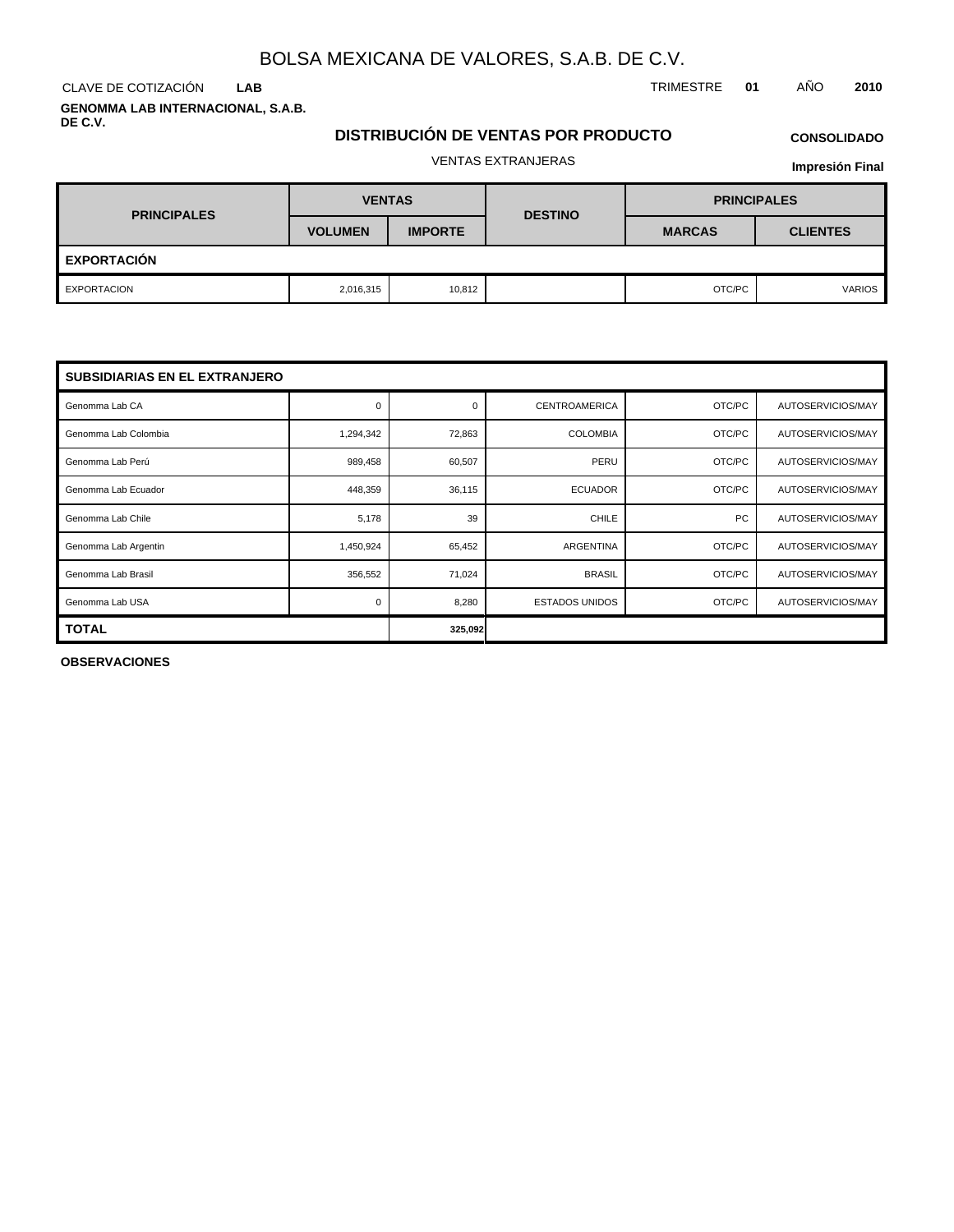|  | BOLSA MEXICANA DE VALORES, S.A.B. DE C.V. |
|--|-------------------------------------------|
|--|-------------------------------------------|

| CLAVE DE COTIZACIÓN:<br>LAB                  |                                                                                      | TRIMESTRE: | 01 | AÑO:          | 2010               |
|----------------------------------------------|--------------------------------------------------------------------------------------|------------|----|---------------|--------------------|
| GENOMMA LAB INTERNACIONAL, S.A.B.<br>DE C.V. | <b>INFORMACIÓN DE PROYECTOS (Proyecto, Monto</b><br>Ejercido y Porcentaje de Avance) |            |    | <b>PAGINA</b> | 1/1                |
|                                              |                                                                                      |            |    |               | <b>CONSOLIDADO</b> |
|                                              |                                                                                      |            |    |               | Impresión Final    |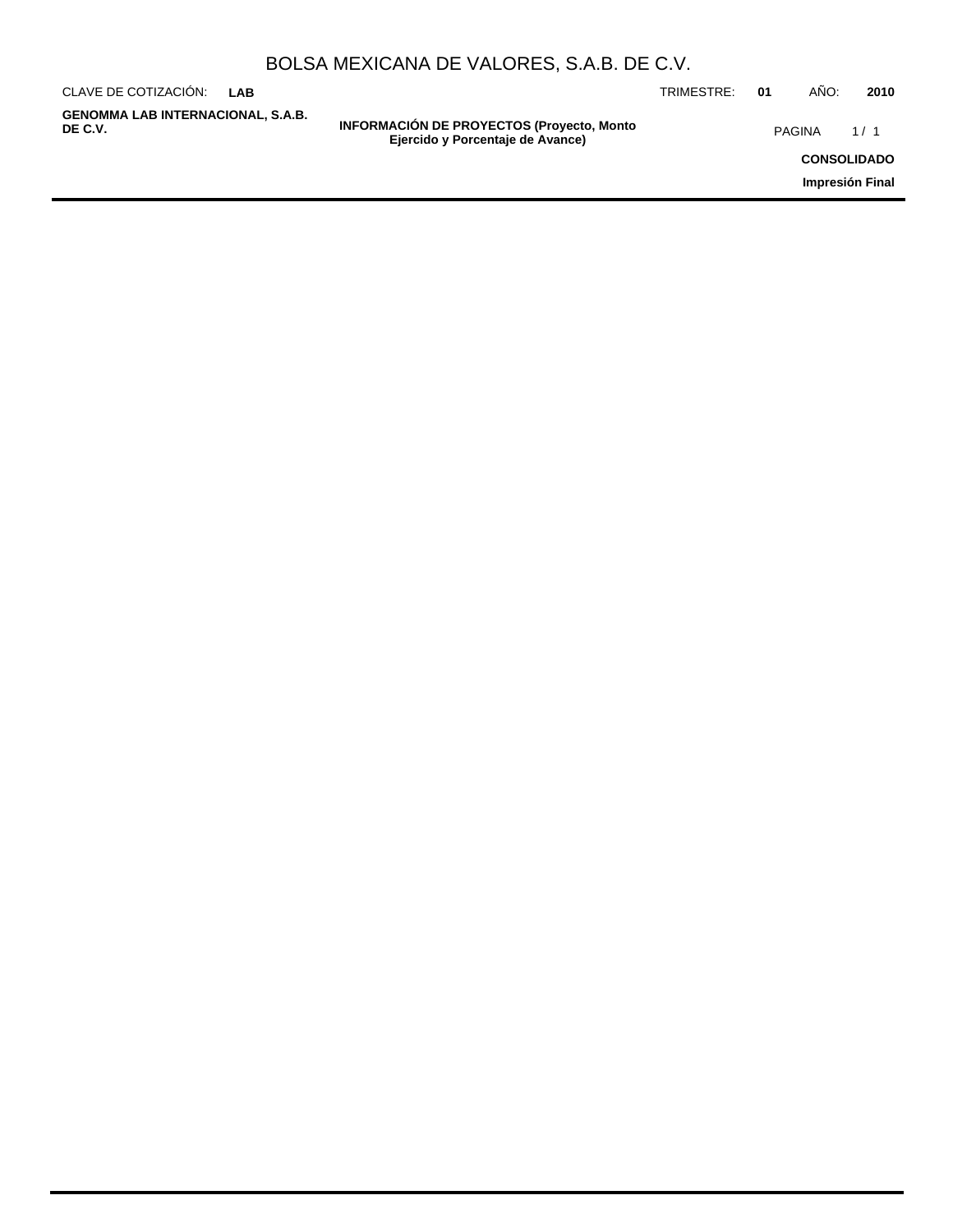**LAB**

**GENOMMA LAB INTERNACIONAL, S.A.B. DE C.V.**

**TRANSACCIONES EN MONEDA EXTRANJERA Y CONVERSIÓN DE ESTADOS FINANCIEROS DE OPERACIONES EXTRANJERAS (Información relacionada al Boletín B-15)**

CLAVE DE COTIZACIÓN: TRIMESTRE: **01** AÑO: **2010**

**CONSOLIDADO** PAGINA 1/2

**Impresión Final**

GENOMMA LAB INTERNACIONAL, S.A.B. DE C.V.

 CONVERSIÓN DE ESTADOS FINANCIEROS DE SUBSIDIARIAS EN MONEDA EXTRANJERA PARA CONSOLIDAR LOS ESTADOS FINANCIEROS DE SUBSIDIARIAS EXTRANJERAS, ÉSTOS SE MODIFICAN EN LA MONEDA DE REGISTRO PARA PRESENTARSE BAJO NORMAS DE INFORMACIÓN FINANCIERA MEXICANAS (NIF ), EXCEPTO POR LA APLICACIÓN DE LA NIF B-10 EFECTOS DE LA INFLACIÓN CUANDO LA ENTIDAD EXTRANJERA OPERA EN UN ENTORNO INFLACIONARIO, YA QUE LAS NORMAS DE ESTA NIF SE APLICAN A LOS ESTADOS FINANCIEROS CONVERTIDOS A MONEDA FUNCIONAL. LOS ESTADOS FINANCIEROS SE CONVIERTEN A PESOS MEXICANOS, CONSIDERANDO LAS SIGUIENTES METODOLOGÍAS:

- A PARTIR DE 2008, LAS OPERACIONES EXTRANJERAS CUYA MONEDA DE REGISTRO Y FUNCIONAL ES LA MISMA, CONVIERTEN SUS ESTADOS FINANCIEROS UTILIZANDO LOS SIGUIENTES TIPOS DE CAMBIO:1) DE CIERRE PARA LOS ACTIVOS Y PASIVOS Y 2) HISTÓRICO PARA EL CAPITAL CONTABLE, INGRESOS, COSTOS Y GASTOS. LOS EFECTOS DE CONVERSIÓN SE REGISTRAN EN EL CAPITAL CONTABLE.

- A PARTIR DE 2008, LAS OPERACIONES EXTRANJERAS CUYA MONEDA DE REGISTRO Y FUNCIONAL ES DIFERENTE, CONVIERTEN SUS ESTADOS FINANCIEROS DE LA MONEDA DE REGISTRO A LA MONEDA FUNCIONAL, UTILIZANDO LOS SIGUIENTES TIPOS DE CAMBIO: 1) DE CIERRE PARA LOS ACTIVOS Y PASIVOS MONETARIOS Y 2) HISTÓRICO PARA ACTIVOS NO MONETARIOS, PASIVOS NO MONETARIOS, CAPITAL CONTABLE, Y 3) EL DE LA FECHA DE DEVENGAMIENTO PARA LOS INGRESOS, COSTOS Y GASTOS, EXCEPTO LOS QUE PROVIENEN DE PARTIDAS NO MONETARIAS QUE SE CONVIERTEN AL TIPO DE CAMBIO HISTÓRICO DE LA PARTIDA NO MONETARIA; LOS EFECTOS DE CONVERSIÓN, SE REGISTRAN EN EL RESULTADO INTEGRAL DE FINANCIAMIENTO. POSTERIORMENTE, PARA CONVERTIR LOS ESTADOS FINANCIEROS DE LA MONEDA FUNCIONAL AL PESO MEXICANO, SE UTILIZAN LOS SIGUIENTES TIPOS DE CAMBIO:1) DE CIERRE PARA LOS ACTIVOS Y PASIVOS Y 2) HISTÓRICO PARA EL CAPITAL CONTABLE, INGRESOS, COSTOS Y GASTOS. LOS EFECTOS DE CONVERSIÓN SE REGISTRAN EN EL CAPITAL CONTABLE. EN EL CASO DE OPERACIONES EXTRANJERAS QUE OPERAN EN UN ENTORNO ECONÓMICO INFLACIONARIO, PRIMERO REEXPRESAN SUS ESTADOS FINANCIEROS EN MONEDA DE PODER ADQUISITIVO AL CIERRE DEL EJERCICIO, UTILIZANDO EL ÍNDICE DE PRECIOS DEL PAÍS DE ORIGEN, Y POSTERIORMENTE LOS CONVIERTEN UTILIZANDO EL TIPO DE CAMBIO DE CIERRE PARA TODAS LAS PARTIDAS; LOS EFECTOS DE CONVERSIÓN, SE REGISTRAN EN EL CAPITAL CONTABLE.

- HASTA 2007, LOS ESTADOS FINANCIEROS DE SUBSIDIARIAS EXTRANJERAS QUE SE CONSIDERABAN INDEPENDIENTES A LA COMPAÑÍA, PRIMERO RECONOCÍAN LOS EFECTOS DE LA INFLACIÓN DEL PAÍS EN EL QUE OPERA Y DESPUÉS LOS CONVERTÍAN UTILIZANDO EL TIPO DE CAMBIO DE CIERRE Y LOS EFECTOS DE CONVERSIÓN SE REGISTRABAN EN EL CAPITAL CONTABLE.

LAS MONEDAS DE REGISTRO Y FUNCIONAL DE LAS OPERACIONES EXTRANJERAS, SON COMO SIGUE:

COMPAÑÍA MONEDA DE REGISTRO MONEDA FUNCIONAL

GENOMMA LABORATORIES MÉXICO, S. A. DE C. V. PESO MEXICANO PESO MEXICANO TELEVISION PRODUCTS RETAIL, S. A. DE C. V. PESO MEXICANO PESO MEXICANO MEDICINAS Y MEDICAMENTOS NACIONALES, S. A. DE C. V. PESO MEXICANO PESO MEXICANO INICIATIVAS DE ÉXITO, S. A. DE C. V. PESO MEXICANO PESO MEXICANO AEROLAB, S. A. DE C. V. PESO MEXICANO PESO MEXICANO GENOMMA LABORATORIOS MÉDICOS, S. L. EURO DÓLAR ESTADOUNIDENSE GENOMMA LAB PERÚ, S. A. SOL DÓLAR ESTADOUNIDENSE GENOMMA LAB CENTROAMÉRICA, S. A. DÓLAR ESTADOUNIDENSE DÓLAR ESTADOUNIDENSE GENOMMA LAB CHILE, S. A. PESO CHILENO DÓLAR ESTADOUNIDENSE GENOMMA LAB ECUADOR, S. A. DÓLAR ESTADOUNIDENSE DÓLAR ESTADOUNIDENSE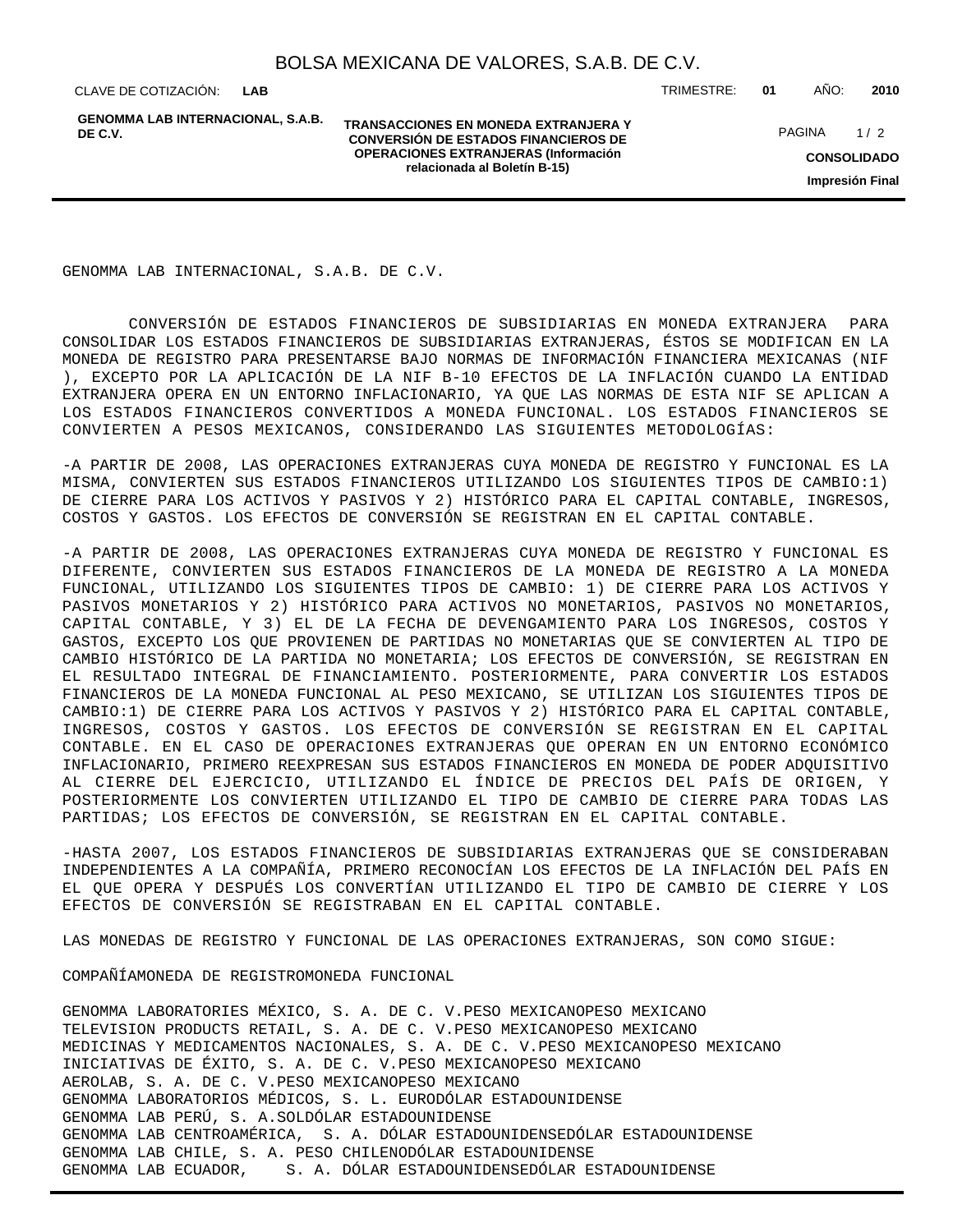CLAVE DE COTIZACIÓN: TRIMESTRE: **01** AÑO: **2010 LAB**

**GENOMMA LAB INTERNACIONAL, S.A.B. DE C.V.**

**TRANSACCIONES EN MONEDA EXTRANJERA Y CONVERSIÓN DE ESTADOS FINANCIEROS DE OPERACIONES EXTRANJERAS (Información relacionada al Boletín B-15)**

PAGINA 2/2

**CONSOLIDADO Impresión Final**

GENOMMA LABORATORIES ARGENTINA, S. A. PESO ARGENTINO DÓLAR ESTADOUNIDENSE GENOMMA LAB COLOMBIA, LTDA. PESO COLOMBIANO DÓLAR ESTADOUNIDENSE COMPAÑÍA MONEDA DE REGISTRO MONEDA FUNCIONAL

GENOMMA LABORATORIES DO BRASIL, LTDA. REAL DÓLAR ESTADOUNIDENSE GENOMMA LAB USA, INC. DÓLAR ESTADOUNIDENSE DÓLAR ESTADOUNIDENSE LAB BRANDS INTERNATIONAL, LLC DÓLAR ESTADOUNIDENSE DÓLAR ESTADOUNIDENSE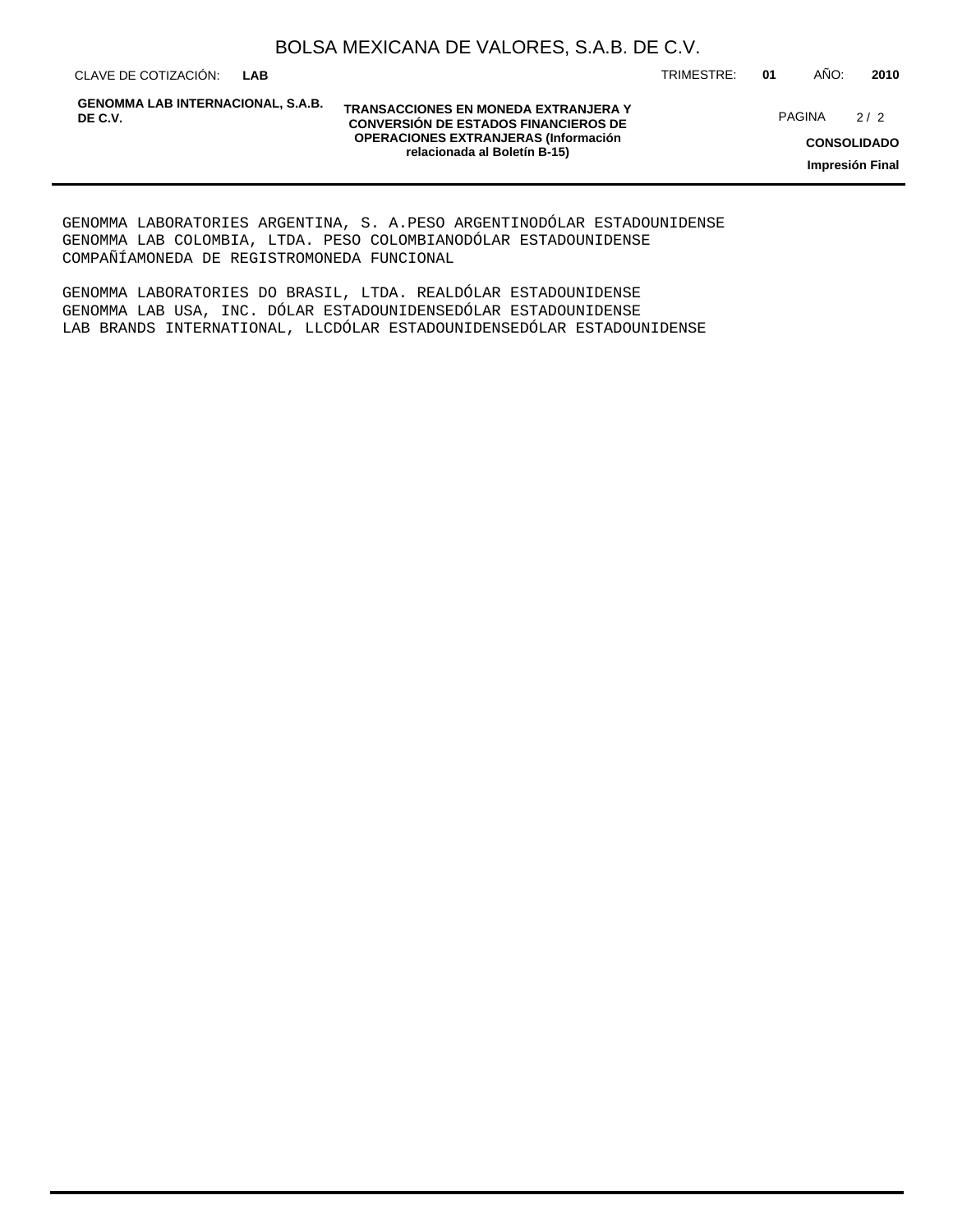TRIMESTRE **01** AÑO **2010**

**GENOMMA LAB INTERNACIONAL, S.A.B. DE C.V.** CLAVE DE COTIZACIÓN **LAB**

### **INTEGRACIÓN DEL CAPITAL SOCIAL PAGADO**

**CONSOLIDADO**

**Impresión Final**

| <b>CUPÓN</b><br>VALOR NOMINAL(\$) VIGENTE<br><b>SERIES</b> |          | <b>NUMERO DE ACCIONES</b> |                          |                  |                          | <b>CAPITAL SOCIAL</b>          |         |  |
|------------------------------------------------------------|----------|---------------------------|--------------------------|------------------|--------------------------|--------------------------------|---------|--|
|                                                            |          | <b>PORCIÓN FIJA</b>       | <b>PORCIÓN VARIABLEI</b> | <b>MEXICANOS</b> | <b>LIBRE SUSCRIPCION</b> | <b>FIJO</b><br><b>VARIABLE</b> |         |  |
| в                                                          | 0.000001 | 41.088                    | 529,199,625              | 274,026,391      | 255,214,322              | 150                            | 265.211 |  |
| <b>TOTAL</b>                                               |          | 41,088                    | 529,199,625              | 274,026,391      | 255,214,322              | 150                            | 265,211 |  |

**TOTAL DE ACCIONES QUE REPRESENTAN EL CAPITAL SOCIAL PAGADO A LA FECHA DE ENVIO DE LA INFORMACIÓN:** 529,240,713

**OBSERVACIONES**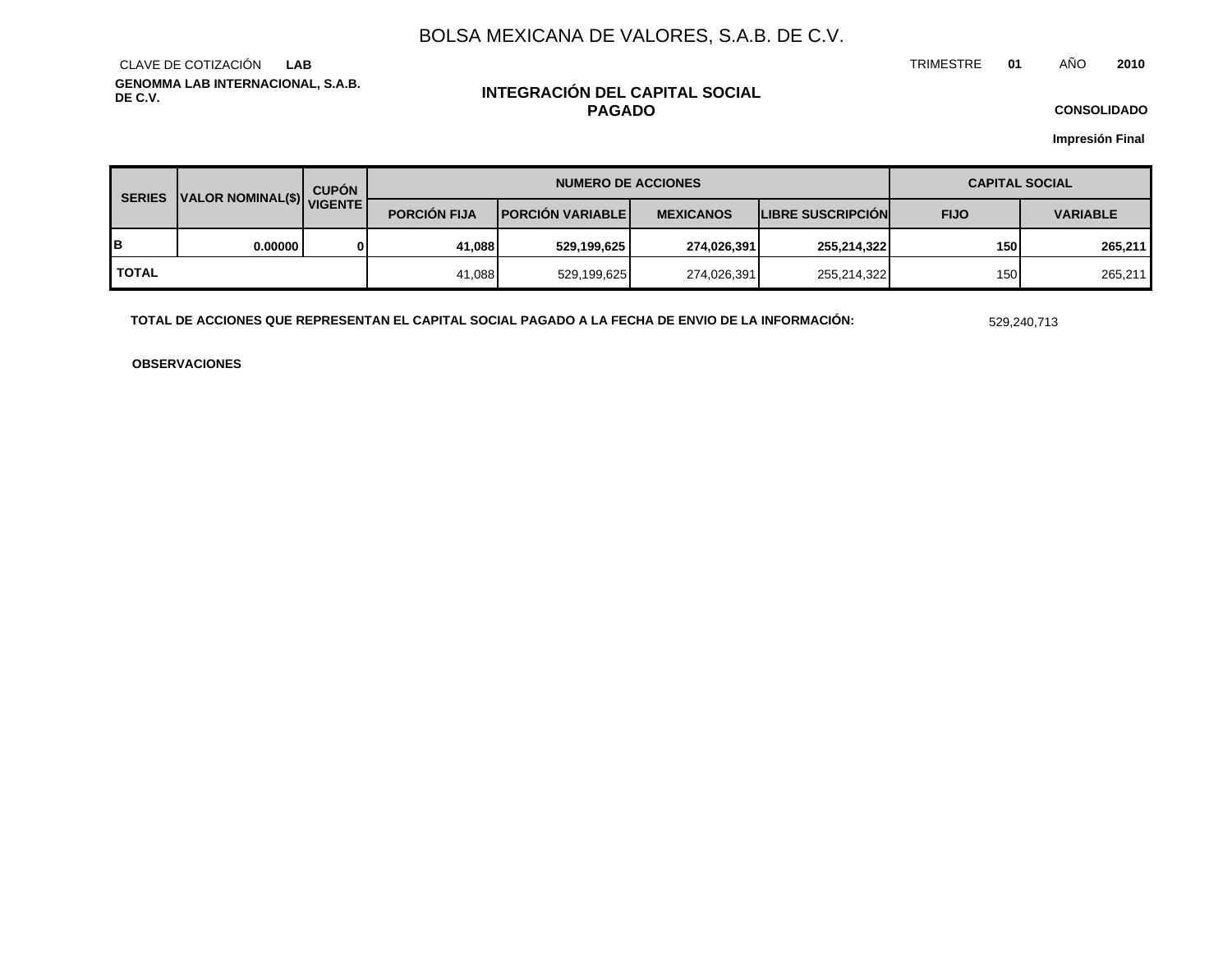CLAVE DE COTIZACIÓN: **LAB**

**INSTRUMENTOS FINANCIEROS DERIVADOS**

TRIMESTRE: **01** AÑO: **2010**

**GENOMMA LAB INTERNACIONAL, S.A.B. DE C.V. PAGINA 2020 20:20 20:20 20:20 20:20 20:20 20:20 20:20 20:20 20:20 20:20 20:20 20:20 20:20 20:20 20:20 20:20 20:20 20:20 20:20 20:20 20:20 20:20 20:20 20:20 20:20 20:20 20:20 20:20 20:20 20:20 20:20 20:20** 

 $1/2$ 

**CONSOLIDADO**

**Impresión Final**

GENOMMA LAB INTERNACIONAL, S. A. B. DE C. V. PASEO DE LA REFORMA NO. 122 3-A, COLONIA JUÁREZ, C. P. 06600, MÉXICO, D. F. R.F.C.: GLI-961030-TU5

MÉXICO, D. F. A 22 DE ABRIL DE 2010

ASUNTO: SE PRESENTA ESCRITO EN ATENCIÓN AL REQUERIMIENTO SEGÚN OFICIO NO. 151- 2/76211/2009 DE FECHA 20 DE ENERO DE 2009, MEDIANTE EL CUAL SE SOLICITA DE DIVERSA INFORMACIÓN Y DOCUMENTACIÓN RESPECTO A LAS OPERACIONES CON INSTRUMENTOS FINANCIEROS DERIVADOS EN LAS QUE PUDO HABER PARTICIPADO EN SU CASO LA EMPRESA: GENOMMA LAB INTERNACIONAL, S. A. B. DE C. V. R.F.C.: GLI-961030-TU5

VICEPRESIDENCIA DE SUPERVISIÓN BURSATIL. VICEPRESIDENCIA DE NORMATIVIDAD. DIRECCIÓN GENERAL DE SUEPRVISIÓN DE MERCADOS. DIRECCIÓN GENERAL DE AUTORIZACIONES.

#### PRESENTE

JOSÉ MANUEL CRUZ GARCÍA (R.F.C.: CUGM-670219-J94), EN REPRESENTACIÓN DE GENOMMA LAB INTERNACIONAL, S. A. B. DE C.V. (R.F.C.: GLI-961030-TU5), PERSONALIDAD QUE ACREDITO CON COPIA DEL INSTRUMENTO NOTARIAL QUE SE ACOMPAÑA AL PRESENTE COMO ANEXO 1 (SE INCLUYE ORIGINAL PARA COTEJO), CON DOMICILIO FISCAL EN PASEO DE LA REFORMA NO. 122-3-A, COLONIA JUÁREZ, C. P. 06600, MÉXICO, D. F., TEL.:5081-0000, Y SEÑALANDO EL MISMO DOMICILIO PARA OÍR Y RECIBIR TODA CLASE DE NOTIFICACIONES QUE A ESTE ASUNTO SE REFIERAN, ATENTAMENTE COMPAREZCO Y EXPONGO QUE:

1. MEDIANTE OFICIO NO. 151-2/76211/2009 DE FECHA 20 DE ENERO DE 2009, ASÍ COMO DEL ANEXO 1 QUE FORMA PARTE INTEGRANTE DE DICHO OFICIO, LA DIRECCIÓN GENERAL DE SUPERVISIÓN DE MERCADOS DE LA COMISIÓN NACIONAL BANCARIA Y DE VALORES, A EFECTO DE CONOCER LA PARTICIPACIÓN DE LAS EMPRESAS PÚBLICAS EN OPERACIONES CON INSTRUMENTOS FINANCIEROS DERIVADOS YA SEA PARA INCREMENTAR SU RENTABILIDAD O CONTAR CON DETERMINADA COBERTURA RESPECTO A ALGÚN RIESGO, REQUIERE QUE GENOMMA LAB INTERNACIONAL, S.A. B. DE C.V. (EN ADELANTE MI REPRESENTADA), DIVULGUE DE CONFORMIDAD CON EL CITADO OFICIO Y COMO COMPLEMENTO A SU REPORTE TRIMESTRAL, INFORMACIÓN CUALITATIVA Y CUANTITATIVA SOBRE LAS POSICIONES QUE EN SU CASO TUVO EN INSTRUMENTOS FINANCIEROS DERIVADOS, RECONOCIDOS O NO COMO ACTIVOS O PASIVOS EN EL ESTADO DE SITUACIÓN FINANCIERA O BALANCE GENERAL.

2. A FIN DE CUMPLIR CON EL REQUERIMIENTO DE INFORMACIÓN Y DOCUMENTACIÓN QUE SE SOLICITA SEGÚN EL OFICIO NO. 151-2/76211/2009 DE FECHA 20 DE ENERO DE 2009, SE HACE DEL CONOCIMIENTO DE ESA H. DIRECCIÓN GENERAL DE SUPERVISIÓN DE MERCADOS DE LA COMISIÓN NACIONAL BANCARIA Y DE VALORES, QUE MI REPRESENTADA A LA FECHA NO CUENTA CON LA INFORMACIÓN CUALITATIVA Y CUANTITATIVA RESPECTO A CUALQUIERA DE LOS ASPECTOS SOLICITADOS EN EL OFICIO 151-2/76211/2009, YA QUE NO HA CELEBRADO OPERACIONES QUE INVOLUCREN LA CONTRATACIÓN DE INSTRUMENTOS FINANCIEROS DERIVADOS DE ACUERDO A LO ESTABLECIDO EN EL BOLETÍN C-2 INSTRUMENTOS FINANCIEROS Y EL BOLETÍN C-10 INSTRUMENTOS FINANCIEROS DERIVADOS Y OPERACIONES DE COBERTURA, DE LAS NORMAS DE INFORMACIÓN FINANCIERA.

ASIMISMO, SE MENCIONA A ESA H. DIRECCIÓN GENERAL DE SUPERVISIÓN DE MERCADOS DE LA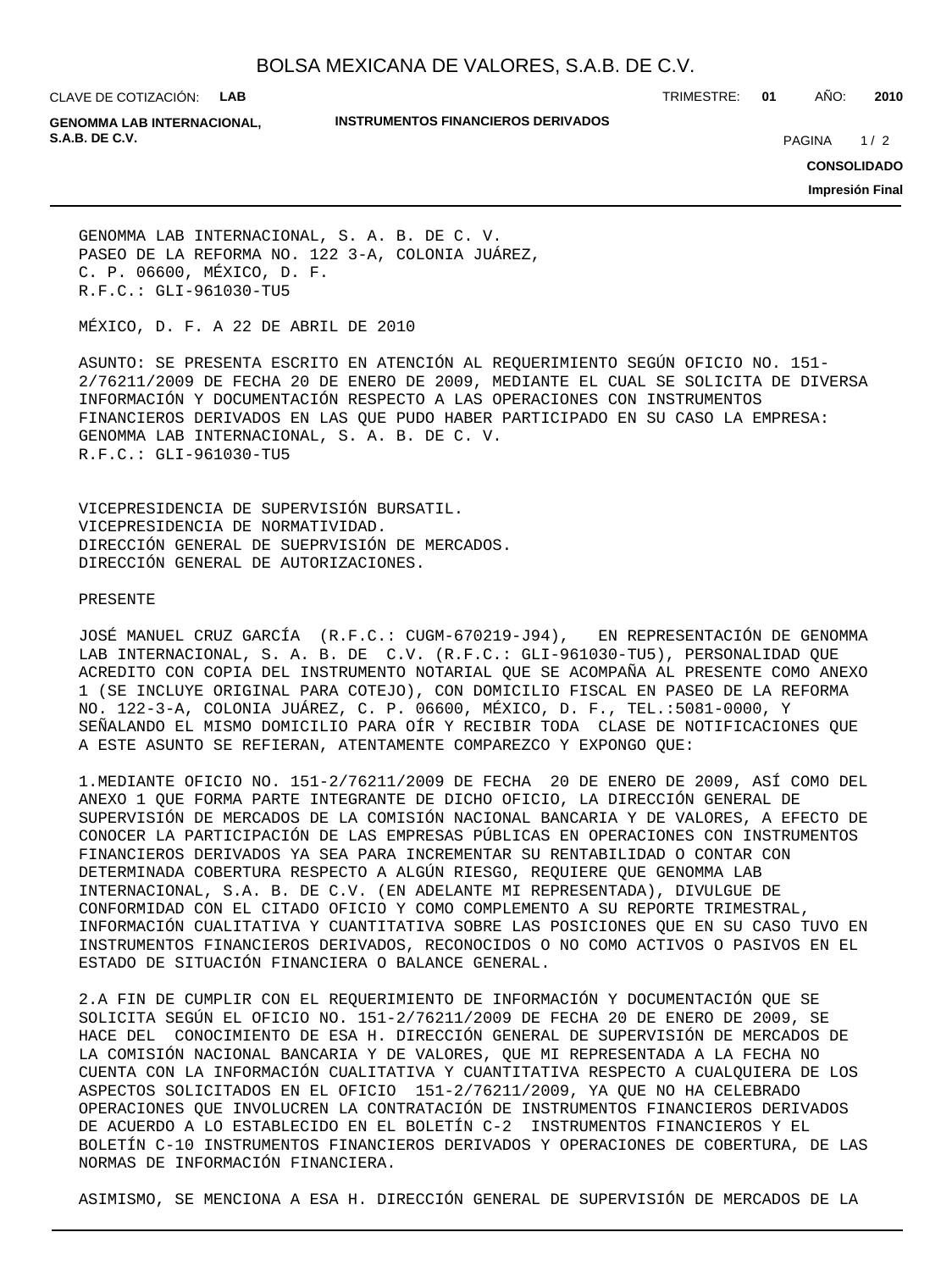CLAVE DE COTIZACIÓN: **LAB**

**GENOMMA LAB INTERNACIONAL, S.A.B. DE C.V.** 2/2

#### **INSTRUMENTOS FINANCIEROS DERIVADOS**

TRIMESTRE: **01** AÑO: **2010**

 $2/2$ 

**CONSOLIDADO**

#### **Impresión Final**

COMISIÓN NACIONAL BANCARIA Y DE VALORES, QUE EN CASO DE QUE MI REPRESENTADA CELEBRE CUALQUIER OPERACIÓN QUE INVOLUCRE LA CONTRATACIÓN DE INSTRUMENTOS FINANCIEROS DERIVADOS DE LOS QUE SE MENCIONAN EN EL PÁRRAFO QUE ANTECEDE, ESTO SE HARÁ DE SU CONOCIMIENTO.

3. A FIN DE EVALUAR LA IMPORTANCIA QUE REPRESENTAN LOS INSTRUMENTOS FINANCIEROS DERIVADOS PARA LA POSICIÓN FINANCIERA Y RESULTADOS DE MI REPRESENTADA, INDEPENDIENTEMENTE QUE A LA FECHA NO SE TENGA CELEBRADA NINGUNA DE ESTAS OPERACIONES, LA ADMINISTRACIÓN DE GENOMMA LAB INTERNACIONAL, S. A. B. DE C. V., ESTÁ EN PROCESO DE DISCUSIÓN SOBRE LA IMPLEMENTACIÓN DE POLÍTICAS DE USO DE INSTRUMENTOS FINANCIEROS DERIVADOS, DESCRIBIENDO DE MANERA GENERAL LOS OBJETIVOS PARA CELEBRAR OPERACIONES CON DERIVADOS; INSTRUMENTOS UTILIZADOS; ESTRATEGIAS DE COBERTURA O NEGOCIACIÓN IMPLEMENTADAS; MERCADO DE NEGOCIACIÓN; CONTRAPARTES ELEGIBLES; POLÍTICAS DE MÁRGENES, COLATERALES Y LÍNEAS DE CRÉDITO; PROCESOS Y NIVELES DE AUTORIZACIÓN REQUERIDOS POR TIPO DE OPERACIÓN; PROCESOS DE CONTROL INTERNO PARA ADMINISTRAR LA EXPOSICIÓN A LOS RIESGOS DE MERCADO Y DE LIQUIDEZ EN LAS POSICIONES EN INSTRUMENTOS FINANCIEROS; LA EXISTENCIA DE UN TERCERO INDEPENDIENTE QUE REVISE DICHOS PROCEDIMIENTOS; ENTRE OTRAS COSAS.

POR TODO LO ANTERIOR EXPUESTO, SOLICITÓ A ESA H. DIRECCIÓN GENERAL DE SUPERVISIÓN DE MERCADOS, LO SIGUIENTE:

PRIMERO. SE TENGA POR RECONOCIDA MI PERSONALIDAD, ACREDITADA MEDIANTE EL PODER NOTARIAL SEÑALADO EN EL CUERPO DEL PRESENTE ESCRITO.

SEGUNDO. SE TENGA POR CUMPLIDO EN TIEMPO Y FORMA LEGALES EL REQUERIMIENTO DE INFORMACIÓN Y DOCUMENTACIÓN SOLICITADO A GENOMMA LAB INTERNACIONAL, S. A. B. DE C. V., POR ESA H. DIRECCIÓN GENERAL DE SUPERVISIÓN DE MERCADOS, SEGÚN LO QUE INDICA EL OFICIO NO. 151-2/76211/2009 DE FECHA 20 DE ENERO DE 2009.

TERCERO. QUE GENOMMA LAB INTERNACIONAL, S. A. B. DE C. V., TANTO AL 20 DE ENERO DE 2009, COMO A LA FECHA DEL PRESENTE ESCRITO, NO HA CELEBRA OPERACIONES QUE INVOLUCREN LA CONTRATACIÓN DE INSTRUMENTOS FINANCIEROS DERIVADOS, DE ACUERDO A LAS DEFINICIONES PREVISTAS EN EL BOLETÍN C-2 INSTRUMENTOS FINANCIEROS Y EL BOLETÍN C-10 INSTRUMENTOS FINANCIEROS DERIVADOS Y OPERACIONES DE COBERTURA, DE LAS NORMAS DE INFORMACIÓN FINANCIERA.

ATENTAMENTE.

JOSÉ MANUEL CRUZ GARCÍA R.F.C.: CUGM-670219-J94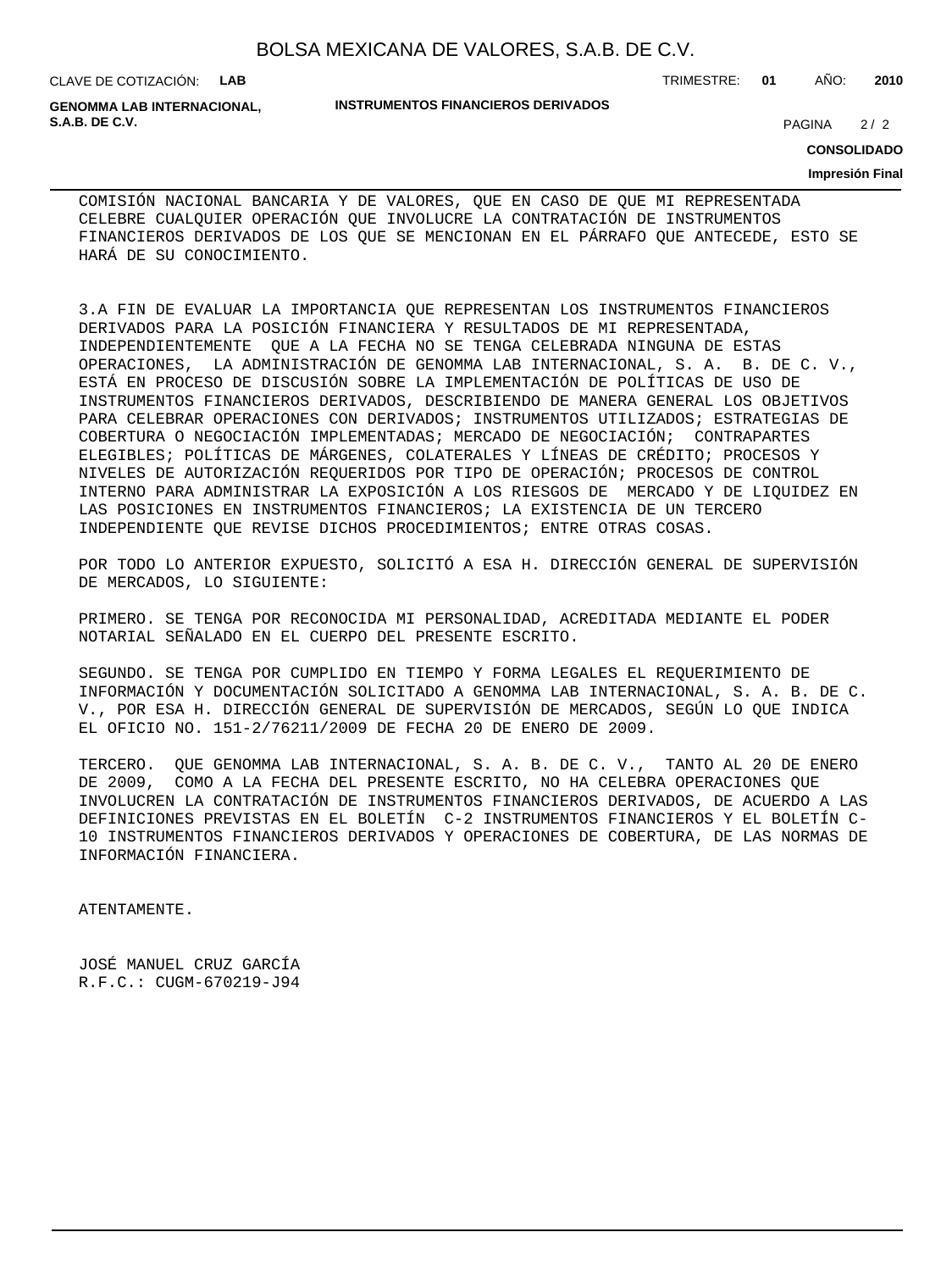**LAB**

CLAVE DE COTIZACIÓN: TRIMESTRE: **01** AÑO: **2010**

**GENOMMA LAB INTERNACIONAL, S.A.B. DE C.V.**

#### **NOTAS A LOS ESTADOS FINANCIEROS**

**CONSOLIDADO**

**Impresión Final**

R23: TC 12.4145 TIPO DE CAMBIO PUBLICADO POR EL BANCO DE MÉXICO EN EL DIARIO OFICIAL DE LA FEDERACIÓN CORRESPONDIENTE AL 31 DE MARZO DE 2010

RT23: TC 12.4145 TIPO DE CAMBIO PUBLICADO POR EL BANCO DE MÉXICO EN EL DIARIO OFICIAL DE LA FEDERACIÓN CORRESPONDIENTE AL 31 DE MARZO DE 2010

EN ESTE ANEXO SE INCLUYE LAS NOTAS CORRESPONDIENTES A LAS CIFRAS DE LOS ESTADOS FINANCIEROS BASICOS, ASI COMO SUS DESGLOSES Y OTROS CONCEPTOS